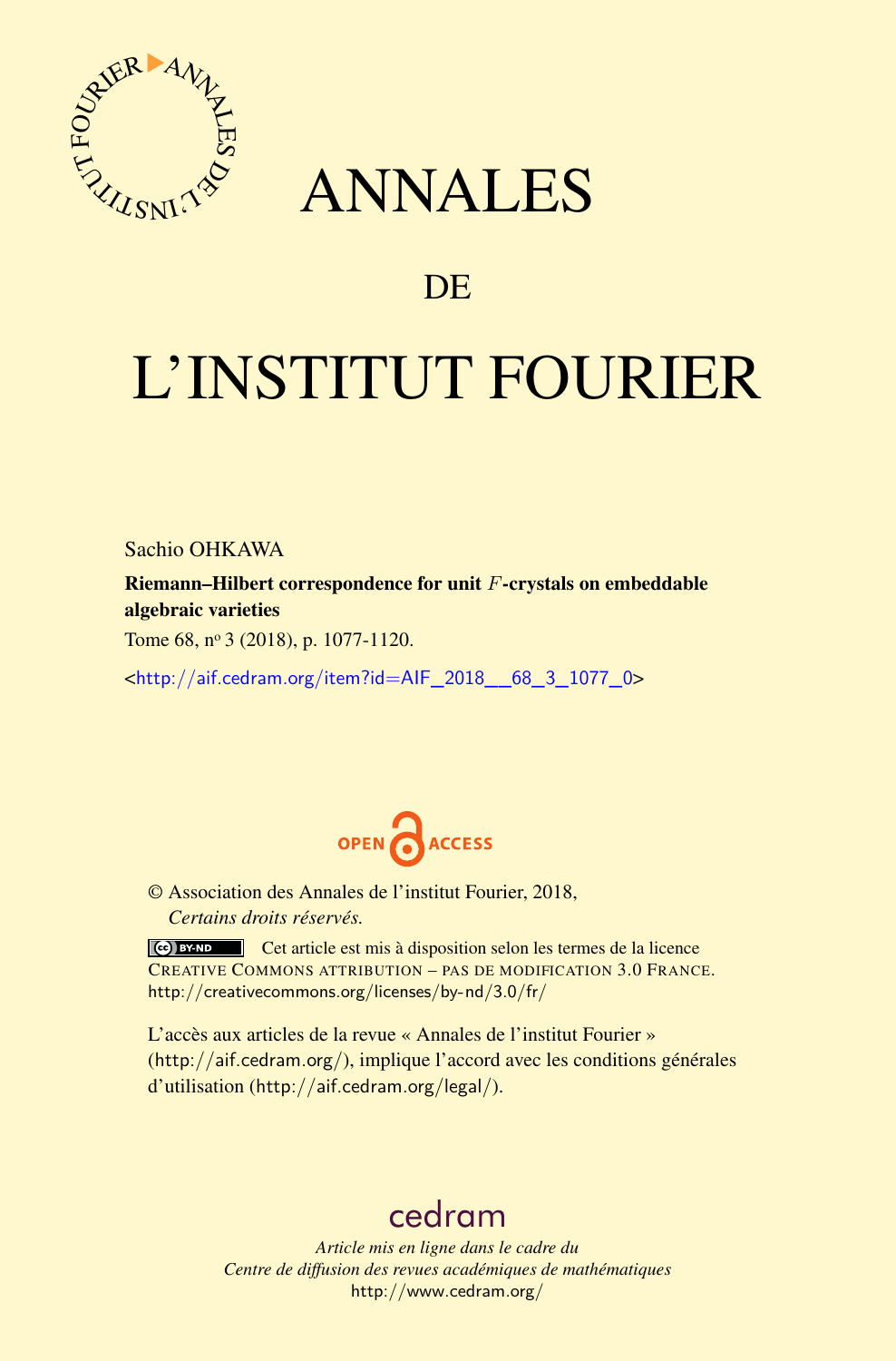# RIEMANN–HILBERT CORRESPONDENCE FOR UNIT *F*-CRYSTALS ON EMBEDDABLE ALGEBRAIC VARIETIES

#### **by Sachio OHKAWA**

ABSTRACT.  $\qquad$  For a separated scheme *X* of finite type over a perfect field *k* of characteristic  $p > 0$  which admits an immersion into a proper smooth scheme over the truncated Witt ring  $W_n$ , we define the bounded derived category of locally finitely generated unit *F*-crystals with finite Tor-dimension on X over  $W_n$ , independently of the choice of the immersion. Then we prove the anti-equivalence of this category with the bounded derived category of constructible étale sheaves of  $\mathbb{Z}/p^n\mathbb{Z}$ -modules with finite Tor-dimension. We also discuss the relationship of *t*-structures on these derived categories when  $n = 1$ .

Résumé. — Soit *X* un schéma séparé de type fini sur un corps parfait *k* de caractéristique *p >* 0 et qui admet une immersion vers un schéma propre et lisse sur l'anneau des vecteurs de Witt tronqué *Wn.* Nous définissons la catégorie dérivée bornée des *F*-cristaux unités localement finiment engendrés sur *Wn* avec Tor-dimension finie sur *X*, indépendemment de l'immersion. Nous provons ensuite que cette catégorie est anti-équivalente à la catégorie dérivée bornée des faisceaux constructibles étales de  $\mathbb{Z}/p^n\mathbb{Z}$ -modules avec Tor-dimension finie. Nous étudions aussi les relations de *t*-structures sur ces catégories dérivées lorsque *n* = 1.

#### **1. Introduction**

For a complex manifold *X*, Kashiwara [\[9\]](#page-44-0) and Mebkhout [\[12\]](#page-44-1) independently established an anti-equivalence, which is called the Riemann–Hilbert correspondence, between the triangulated category  $D^b_{\text{rh}}(\mathcal{D}_X)$  of  $\mathcal{D}_X$ -modules with regular holonomic cohomologies and that  $D_{\rm c}^b(X, \mathbb{C})$  of sheaves of  $\mathbb{C}$ vector spaces on *X* with constructible cohomologies. There is a significant property from the point of view of relative cohomology theories that this anti-equivalence respects Grothendieck's six operations *f* ! , *f*! , *f* ∗ , *f*∗, RHom and  $\otimes^{\mathbb{L}}$  defined on  $D_{\text{rh}}^b(\mathcal{D}_X)$  and  $D_{\text{c}}^b(X,\mathbb{C})$ .

Keywords: D-modules, Frobenius structure, étale sheaves.

<sup>2010</sup> Mathematics Subject Classification: 14F30, 14F10.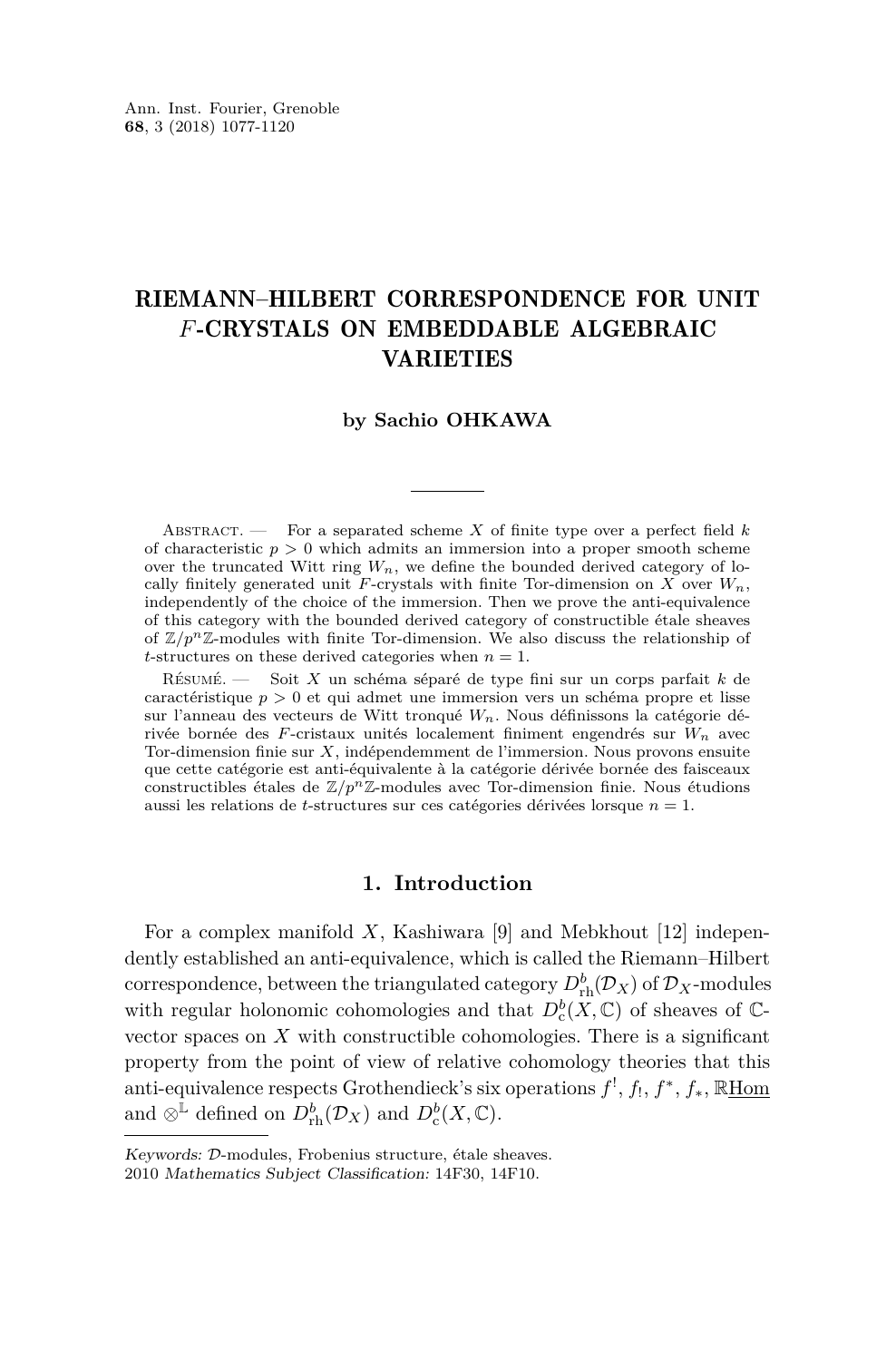In [\[4\]](#page-44-2), Emerton and Kisin studied a positive characteristic analogue of the Riemann–Hilbert correspondence. Let *k* be a perfect field of characteristic  $p > 0$ . We denote by  $W_n := W_n(k)$  the ring of Witt vectors of length *n*. For a smooth scheme *X* over  $W_n$ , Emerton and Kisin defined the sheaf  $\mathcal{D}_{F,X}$  of  $\mathcal{O}_X$ -algebras by adjoining to  $\mathcal{O}_X$  the differential operators of all orders on *X* and a "local lift of Frobenius". By using  $\mathcal{D}_{F,X}$ , they introduced the triangulated category  $D_{\text{lfgu}}^b(\mathcal{D}_{F,X})$  of  $\mathcal{D}_X$ -modules with Frobenius structures with locally finitely generated unit cohomologies and proved the anti-equivalence

$$
D^b_{\text{lfgu}}(\mathcal{D}_{F,X})^\circ \xrightarrow{\cong} D^b_{\text{ctf}}(X_\text{\'et}, \mathbb{Z}/p^n\mathbb{Z})
$$

between the subcategory  $D_{\text{lfgu}}^b(\mathcal{D}_{F,X})^{\circ}$  of  $D_{\text{lfgu}}^b(\mathcal{D}_{F,X})$  consisting of complexes of finite Tor dimension over  $\mathcal{O}_X$  and the triangulated category  $D_{\mathrm{ctf}}^{b}(X_{\mathrm{\acute{e}t}},\mathbb{Z}/p^{n}\mathbb{Z})$  of étale sheaves of  $\mathbb{Z}/p^{n}\mathbb{Z}$ -modules with constructible cohomologies and of finite Tor dimension over  $\mathbb{Z}/p^n\mathbb{Z}$ , which they call the Riemann–Hilbert correspondence for unit *F*-crystals. They also introduced three of Grothendieck's six operations, which are the direct image  $f_{+}$ , the inverse image  $f^!$  and the tensor product  $\otimes^{\mathbb{L}}$  on  $D^b_{\text{lfgu}}(\mathcal{D}_{F,X})$ , and proved that their Riemann–Hilbert correspondence exchanges these to  $f_!$ ,  $f^{-1}$  and  $\otimes^{\mathbb{L}}$  on  $D^b_{\text{ctf}}(X_{\text{\'et}}, \mathbb{Z}/p^n\mathbb{Z})$ .

Emerton and Kisin established the Riemann–Hilbert correspondence for unit *F*-crystals only for smooth schemes *X* over  $W_n$ . Since the triangulated category  $D^b_{\text{ctf}}(X_{\text{\'et}}, \mathbb{Z}/p^n\mathbb{Z})$  depends only on the mod  $p$  reduction of  $X$ , it is natural to expect that there exists a definition of the triangulated category  $D_{\text{lfgu}}^b(\mathcal{D}_{F,X})^{\circ}$  and the Riemann–Hilbert correspondence depending only on the mod *p* reduction of *X*. Also, there should be the Riemann–Hilbert correspondence for algebraic varieties over *k* which are not smoothly liftable to  $W_n$ . The purpose of this article is to generalize the Emerton–Kisin theory to the case of  $W_n$ -embeddable algebraic varieties over k. Here we say a separated *k*-scheme *X* of finite type is  $W_n$ -embeddable if there exists a proper smooth  $W_n$ -scheme *P* and an immersion  $X \hookrightarrow P$  such that the diagram

<span id="page-2-0"></span>(1.1) 
$$
\begin{array}{c}\nX^{\mathcal{L}} \\
\downarrow \\
\downarrow \\
\text{Spec } k \longrightarrow \text{Spec } W_n\n\end{array}
$$

is commutative. A quasi projective variety over *k* is a typical example of *Wn*-embeddable variety and thus *Wn*-embeddable varieties form a sufficiently wide class of algebraic varieties in some sense.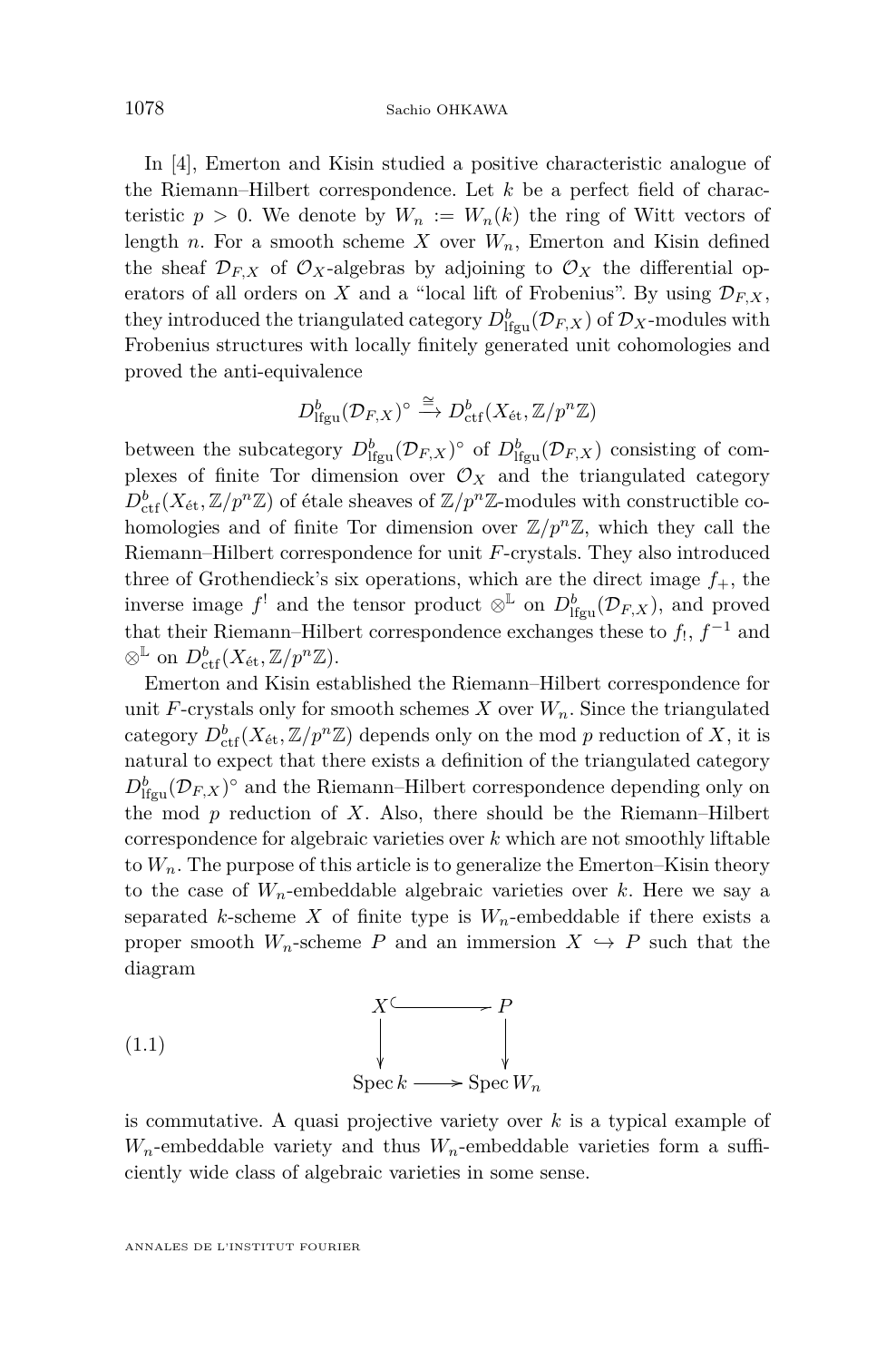The first problem is to define a reasonable D-module category for *Wn*embeddable algebraic varieties over *k*. Our construction is based on Kashiwara's theorem which roughly asserts that, for any closed immersion  $X \hookrightarrow$ *P* of smooth algebraic varieties, the category of D-modules on *P* supported on  $X$  is naturally equivalent to the category of  $\mathcal{D}$ -modules on  $X$ . Using the characteristic *p >* 0 analogue of Kashiwara's theorem due to Emerton– Kisin  $[4, Prop. 15.5.3]$  $[4, Prop. 15.5.3]$ , we show that, when we are given the diagram  $(1.1)$ , the full triangulated subcategory of  $D^b_{\text{lfgu}}(\mathcal{D}_{F,P})^{\circ}$  consisting of complexes supported on *X* does not depend on the choice of immersion  $X \hookrightarrow P$ (Corollary [4.6\)](#page-21-0). We denote this full subcategory by  $D_{\text{lfgu}}^b(X/W_n)^\circ$ . Then we show the Riemann–Hilbert correspondence

$$
D^b_{\text{lfgu}}(X/W_n)^\circ \xrightarrow{\cong} D^b_{\text{ctf}}(X_{\text{\'et}},\mathbb{Z}/p^n\mathbb{Z})
$$

for any  $W_n$ -embeddable *k*-scheme *X* (Theorem [4.12\)](#page-26-0). As in the case of [\[4\]](#page-44-2), we can naturally introduce three of Grothendieck's six operations, that is, direct and inverse images and tensor products. We then prove that the Riemann–Hilbert correspondence respects these operations (Theorem [4.14\)](#page-27-0). A striking consequence of the Riemann–Hilbert correspondence over complex numbers is that one can introduce an exotic *t*-structure on the topological side called the perverse *t*-structure, which corresponds to the standard *t*-structure on the D-module side. For an algebraic variety *X* over *k*, Gabber introduced in [\[5\]](#page-44-3) the perverse *t*-structure on  $D_c^b(X_{\text{\'et}}, \mathbb{Z}/p\mathbb{Z})$ , which we call Gabber's perverse *t*-structure. In the case when *X* is smooth over *k*, Emerton and Kisin showed that the standard *t*-structure on the D-module side corresponds to Gabber's perverse *t*-structure. In this paper, we generalize it to the case of *k*-embeddable *k*-schemes. In the complex situation, conversely, a *t*-structure on the D-module side corresponding to the standard *t*-structure on the topological side is explicitly described by Kashiwara in [\[10\]](#page-44-4). In this paper, we construct the analogue of Kashiwara's *t*-structure on  $D^b_{\text{lfgu}}(X/k)$  and discuss the relationship of it and the standard *t*-structure on  $D_c^b(X_{\text{\'et}}, \mathbb{Z}/p\mathbb{Z})$ .

The content of each section is as follows: In the second section, we recall several notions, terminologies and cohomological operations on  $\mathcal{D}_{F,P}$ modules from [\[4\]](#page-44-2) which we often use in this paper. We also recall the statement of the Riemann–Hilbert correspondence for unit *F*-crystals of Emerton–Kisin (Theorem [2.3\)](#page-10-0). In the third section, we define the local cohomology functor  $\mathbb{R}\Gamma_Z$  for  $\mathcal{D}_{F,P}$ -modules and prove compatibilities with  $\mathbb{R}\Gamma_Z$  and other operations for  $\mathcal{D}_{F,P}$ -modules, which are essential tools to define and study the triangulated category  $D_{\text{lfgu}}^b(X/W_n)$ <sup>°</sup> for any  $W_n$ embeddable *k*-scheme *X*. In subsection [4.1,](#page-17-0) we introduce the category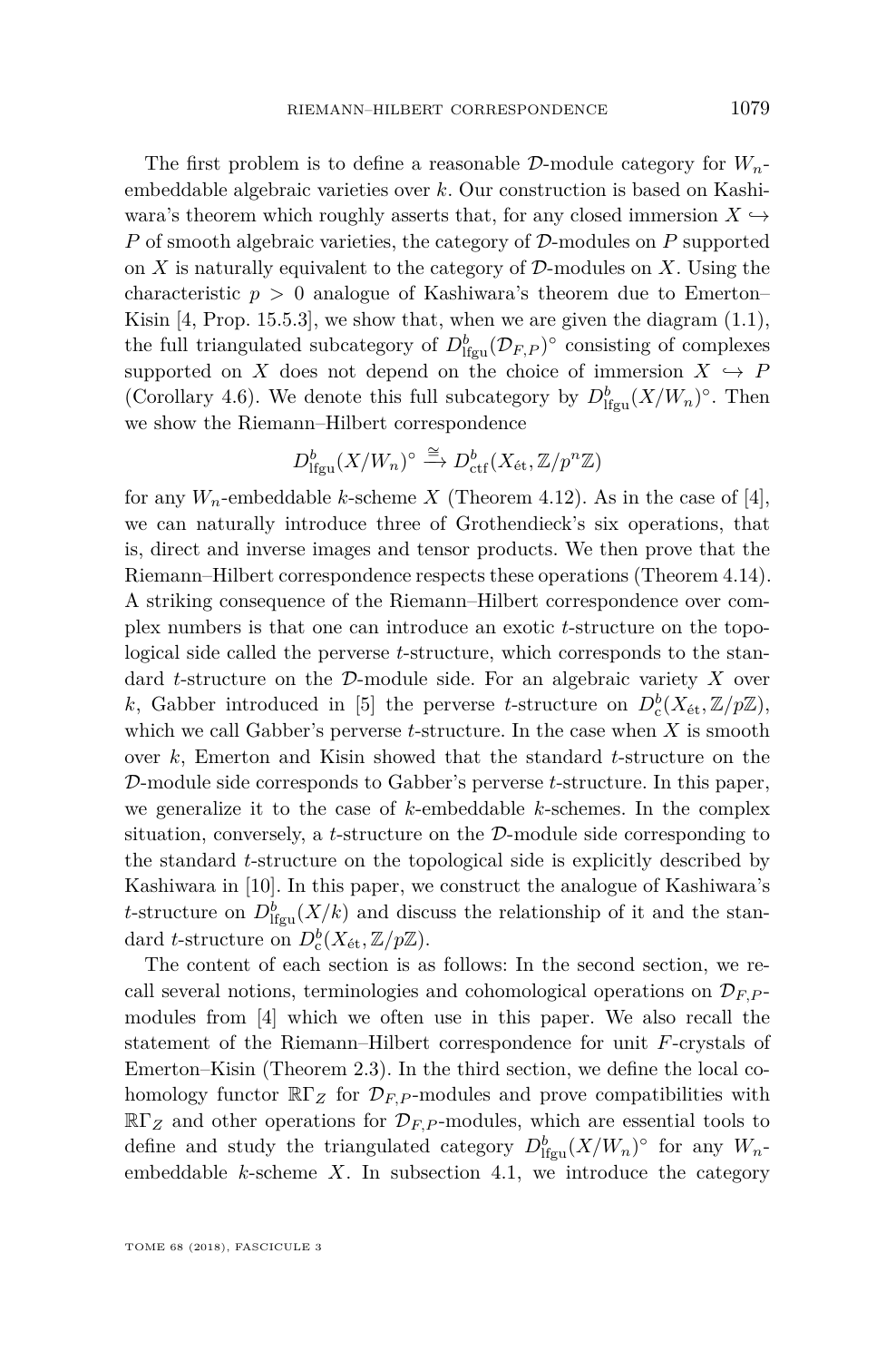$D_{\text{lfgu}}^b(X/W_n)$ <sup>°</sup> for any  $W_n$ -embeddable *k*-scheme *X* and in subsection [4.2,](#page-22-0) we construct three of Grothendieck's six operations on  $D_{\text{lfgu}}^b(X/W_n)^\circ$ . Our arguments in these subsections are heavily inspired by that of Caro in [\[2\]](#page-44-5). In subsection [4.3,](#page-25-0) we prove the Riemann–Hilbert correspondence for unit *F*-crystals on  $W_n$ -embeddable *k*-schemes, which is our main result. In the fifth section, we discuss several properties on  $D_{\text{lfgu}}^b(X/k)$  (in the case  $n = 1$ ) related to *t*-structures. In subsection [5.1,](#page-30-0) we introduce the standard *t*structure on  $D_{\text{lfgu}}^b(X/k)$  depending on the choice of the immersion  $X \hookrightarrow P$ . We prove that the standard *t*-structure corresponds to Gabber's perverse *t*-structure via the Riemann–Hilbert correspondence. As a consequence, we know that the definition of the standard *t*-structure is independent of the choice of  $X \hookrightarrow P$  (Theorem [5.5\)](#page-32-0). In subsection [5.2,](#page-32-1) we define the abelian category  $\mu_{\text{lfgu},X}$  as the heart of the standard *t*-structure on  $D^b_{\text{lfgu}}(X/k)$ , and prove that the natural functor  $D^b(\mu_{\text{Ifgu},X}) \to D^b_{\text{Ifgu}}(X/k)$  is an equivalence of triangulated categories (Theorem [5.6\)](#page-33-0), which can be regarded as an analogue of Beilinson's theorem. In subsection [5.3,](#page-38-0) depending on the choice of the immersion  $X \hookrightarrow P$ , we introduce the constructible *t*-structure on  $D_{\text{Hgu}}^b(X/k)$  by following the arguments in [\[10\]](#page-44-4) and prove that it corresponds to the standard *t*-structure on the étale side via the Riemann– Hilbert correspondence. As a consequence, we see that the constructible *t*-structure does not depend on the choice of  $X \hookrightarrow P$  (Corollary [5.19\)](#page-43-0).

After writing the first version of this article, the author learned that, in [\[13\]](#page-44-6) Schedlmeier also studied on closely related subjects independently in terms of the notion of Cartier crystals. In particular, he proved that, for a separated *F*-finite *k*-scheme *X* which admits a closed immersion into a smooth (but not necessarily proper) *k*-scheme, there exists an equivalence of triangulated categories between the bounded derived category of Cartier crystals on *X* and  $D_c^b(X_{\text{\'et}}, \mathbb{Z}/p\mathbb{Z})$ .

**Acknowledgments.** This article is the doctor thesis of the author in the university of Tokyo. The author would like to express his profound gratitude to his supervisor Atsushi Shiho for valuable suggestions, discussions and the careful reading of this paper. He would like to thank Kohei Yahiro for useful discussions and Manuel Blickle for informing me a result of Schedlmeier in [\[13\]](#page-44-6). He would also like to thank the referee for reading the paper in detail, pointing out mistakes, and giving valuable comments. This work was supported by the Program for Leading Graduate Schools, MEXT, Japan, the Grant-in-Aid for Scientific Research (KAKENHI No. 26-9259), and the Grant-in-Aid for JSPS fellows.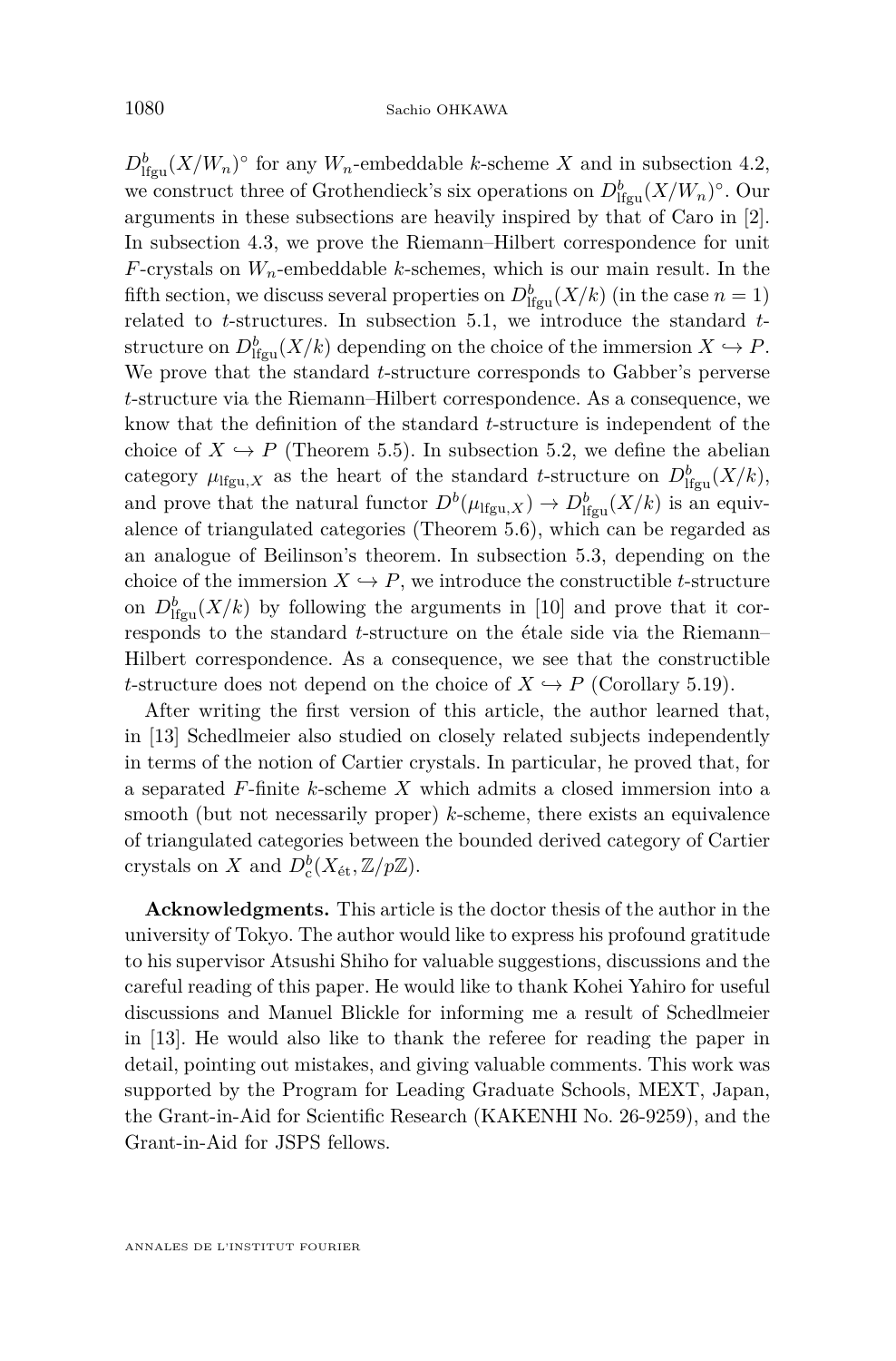**Conventions.** Throughout this paper, we fix a prime number *p* and a perfect base field *k* of characteristic *p*. We denote by *W* the ring of Witt vectors associated to *k* and by  $W_n$  the quotient ring  $W/(p)^n$  for any natural number *n*. For a scheme X, we denote the structure sheaf of X by  $\mathcal{O}_X$ . For a smooth  $W_n$ -scheme  $X$ , the dimension of  $X$  is a continuous integer valued function on *X* defined by

 $d_X: x \in X \mapsto$  dimension of the component of *X* containing *x*.

For a morphism  $f: X \to Y$  of smooth  $W_n$ -scheme, we denote a function  $d_X - d_Y \circ f$  by  $d_{X/Y}$  and a function  $-d_{X/Y}$  by  $d_{Y/X}$ . For an abelian category C, we denote by  $D(\mathcal{C})$  the derived category of C. For a scheme X and an  $\mathcal{O}_X$ -algebra A, we denote by  $D(\mathcal{A})$  the derived category of left  $\mathcal{A}$ -modules and by  $D_{\text{qc}}(\mathcal{A})$  the full triangulated subcategory of  $D(\mathcal{A})$  consisting of complexes whose cohomology sheaves are quasi-coherent as  $\mathcal{O}_X$ -modules. For A-modules F and G, we denote by  $\underline{\text{Hom}}_{A}(\mathcal{F}, \mathcal{G})$  the sheaf of A-linear homomorphism from  $\mathcal F$  to  $\mathcal G$ . We denote a complex by a single letter such as M and by  $\mathcal{M}^n$  the *n*-th term of M. For an object M in  $D(\mathcal{A})$ , we denote by  $H^i(\mathcal{M})$  the *i*-th cohomology of  $\mathcal M$  and by Supp  $\mathcal M$  the support of  $M$ , which is defined as the closure of  $\bigcup_i$  Supp  $\mathrm{H}^i(M)$ .

#### **2. Preliminaries**

In this section we recall the notion of locally finitely generated unit  $\mathcal{D}_{F,X}$ modules introduced in [\[4\]](#page-44-2) and the Riemann–Hilbert correspondence for unit *F*-crystals in [\[4\]](#page-44-2).

#### **2.1. Locally finitely generated unit** D*F,X***-modules**

For a smooth  $W_n$ -scheme X, we denote by  $\mathcal{D}_X$  the sheaf of differential operators of *X* over  $W_n$  defined in [\[6,](#page-44-7) §16]. For a morphism of smooth  $W_n$ schemes  $f: X \to Y$  and a left  $\mathcal{D}_Y$ -module  $\mathcal{M}, f^*\mathcal{M} := \mathcal{O}_X \otimes_{f^{-1}\mathcal{O}_Y} f^{-1}\mathcal{M}$ has a natural structure of left  $\mathcal{D}_X$ -modules. When there exists a lifting  $F: X \to X$  of the absolute Frobenius on  $X \otimes_{W_n} k$ , the left  $\mathcal{D}_X$ -module structure on  $F^*M$  is known to be independent of the choice of the lifting  $F$ up to canonical isomorphism by [\[4,](#page-44-2) Prop. 13.2.1]. Since the lifting *F* above always exists Zariski locally on *X*, we obtain a functor

 $F^*$ : (left  $\mathcal{D}_X$ -module)  $\rightarrow$  (left  $\mathcal{D}_X$ -module)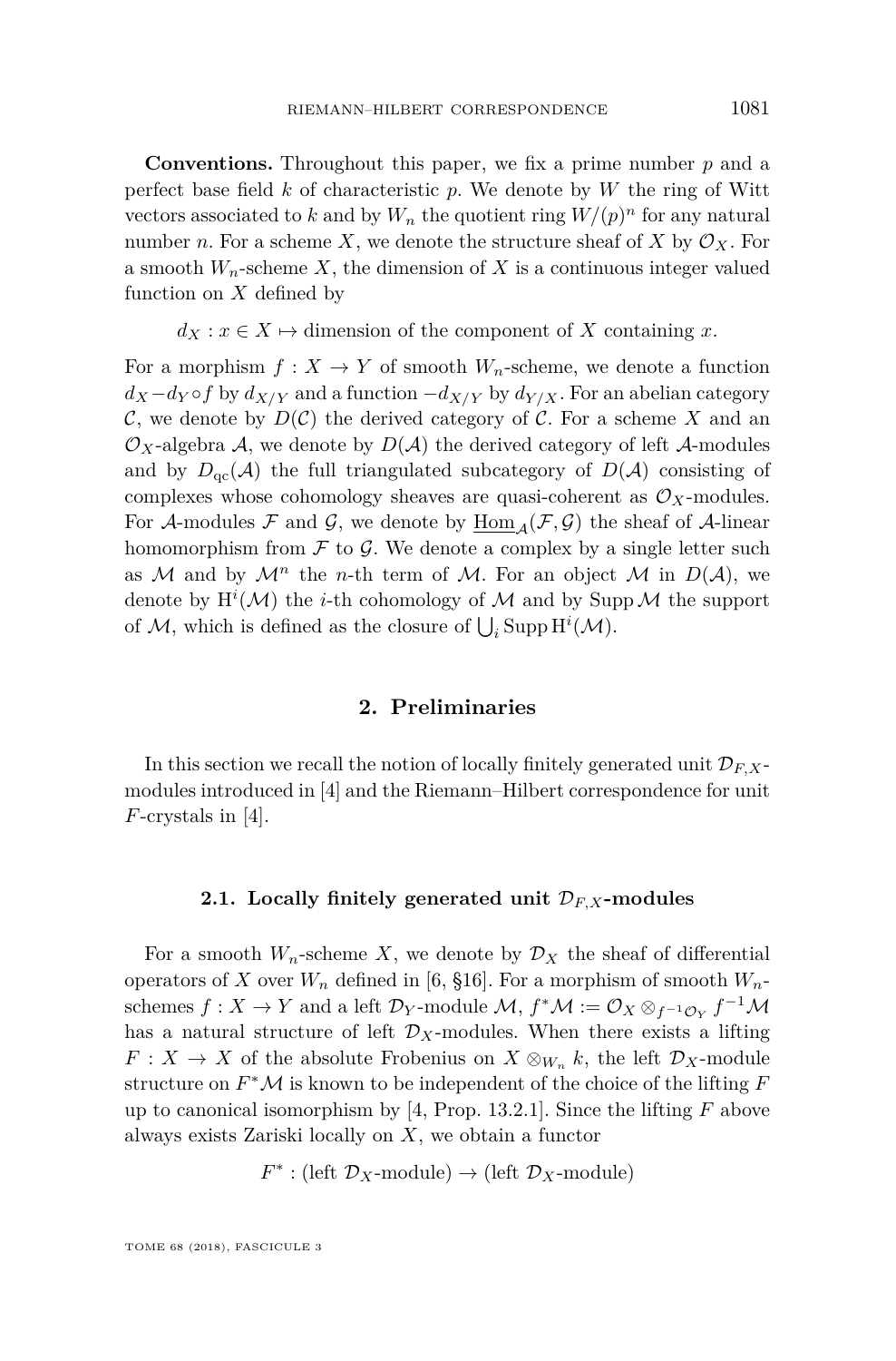by glueing for any smooth  $W_n$ -scheme X. We set

$$
\mathcal{D}_{F,X} := \bigoplus_{r \geqslant 0} (F^*)^r \mathcal{D}_X.
$$

Then  $\mathcal{D}_{FX}$  naturally forms a sheaf of associative  $W_n$ -algebras such that the natural embedding  $\mathcal{D}_X \to \mathcal{D}_{F,X}$  is a  $W_n$ -algebra homomorphism by [\[4,](#page-44-2) Cor. 13.3.5]. It is proved in [\[4,](#page-44-2) Prop. 13.3.7] that giving a left  $\mathcal{D}_{F,X}$ -module M is equivalent to giving a  $\mathcal{D}_X$ -module M together with a morphism  $\psi_{\mathcal{M}}$ :  $F^{\ast} \mathcal{M} \to \mathcal{M}$  of left  $\mathcal{D}_X$ -modules, which we call the structural morphism of M.

Next let us recall the notion of locally finitely generated unit  $\mathcal{D}_{F,X}$ modules. We say that a left  $\mathcal{D}_{F,X}$ -module M is unit if it is quasi-coherent as an  $\mathcal{O}_X$ -module and the structural morphism  $\psi_{\mathcal{M}} : F^* \mathcal{M} \to \mathcal{M}$  is an isomorphism. We say that a  $\mathcal{D}_{F,X}$ -module M is locally finitely generated unit if it is unit and Zariski locally on *X*, there exists a coherent  $\mathcal{O}_X$ submodule  $M \subset \mathcal{M}$  such that the natural morphism  $\mathcal{D}_{F,X} \otimes_{\mathcal{O}_X} M \to \mathcal{M}$  is surjective. Then the locally finitely generated unit left  $\mathcal{D}_{F,X}$ -modules form a thick subcategory of the category of quasi-coherent left  $\mathcal{D}_{F,X}$ -modules [\[4,](#page-44-2) Prop. 15.3.4. We say that a locally finitely generated unit  $\mathcal{D}_{F,X}$ -module M is an *F*-crystal if M is locally free of finite rank as an  $\mathcal{O}_X$ -module.

Finally we introduce some notations on triangulated categories. We denote by  $D(\mathcal{D}_{F,X})$  the derived category of the abelian category of left  $\mathcal{D}_{F,X}$ modules and by  $D_{\text{qc}}(\mathcal{D}_{F,X})$  (resp.  $D_{\text{lfgu}}(\mathcal{D}_{F,X})$ ) the full triangulated subcategory of  $D(\mathcal{D}_{F,X})$  consisting of those complexes whose cohomology sheaves are quasi-coherent as  $\mathcal{O}_X$ -modules (resp. are locally finitely generated unit left  $\mathcal{D}_{F,X}$ -modules). If  $\bullet$  is one of  $\emptyset$ ,  $-$ ,  $+$ ,  $b$ , we denote by  $D^{\bullet}(\mathcal{D}_{F,X})$  the full triangulated subcategories of  $D(\mathcal{D}_{F,X})$  consisting of those complexes satisfying the appropriate boundedness condition. We use the notations  $D_{\text{qc}}^{\bullet}(\mathcal{D}_{F,X})$  and  $D_{\text{lfgu}}^{\bullet}(\mathcal{D}_{F,X})$  in a similar manner. We denote by  $D_{\text{lfgu}}^b(\mathcal{D}_{F,X})^{\circ}$  the full triangulated subcategory of  $D_{\text{lfgu}}^b(\mathcal{D}_{F,X})$  consisting of those complexes which are of finite Tor dimension as  $\mathcal{O}_X$ -modules.

#### **2.2. Cohomological operations for left** D*F,X***-modules**

For a morphism  $f: X \to Y$  of smooth  $W_n$ -schemes,  $f^* \mathcal{D}_{F,Y} := \mathcal{O}_X \otimes_{f^{-1} \mathcal{O}_Y} f$  $f^{-1}\mathcal{D}_{F,Y}$  has a natural structure of left  $\mathcal{D}_{F,X}$ -module by [\[4,](#page-44-2) Cor. 14.2.2]. It also forms a right  $f^{-1} \mathcal{D}_{F,Y}$ -module via the right multiplication on  $f^{-1} \mathcal{D}_{F,Y}$ . So  $f^* \mathcal{D}_{F,Y}$  has a structure of  $(\mathcal{D}_{F,X}, f^{-1} \mathcal{D}_{F,Y})$ -bimodule, which we denote by  $\mathcal{D}_{F,X\to Y}$ . For a  $\mathcal{D}_{F,Y}$ -module  $\mathcal{M}$ , we define a left  $\mathcal{D}_{F,X}$ -module  $f^*\mathcal{M}$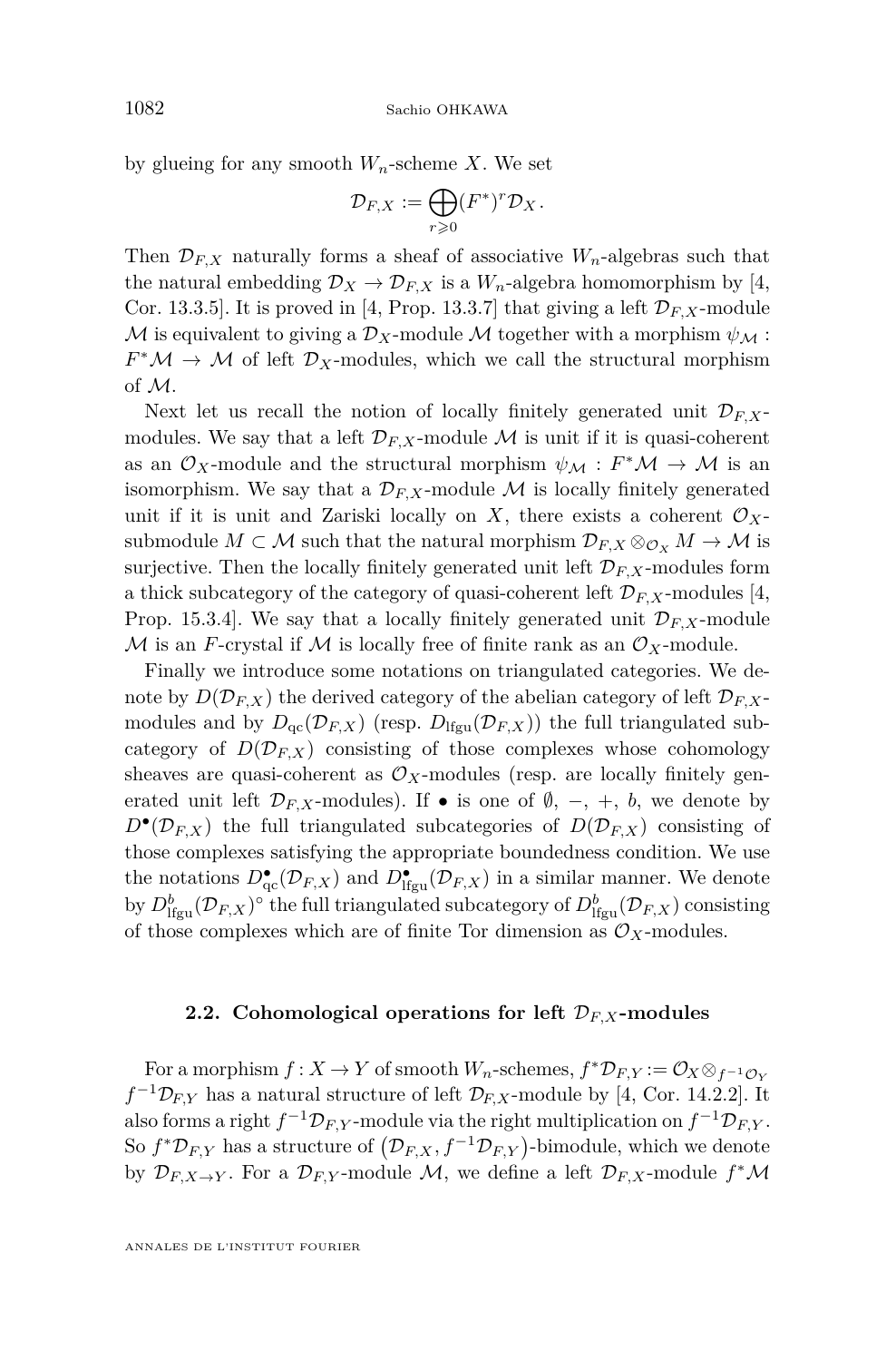by  $\mathcal{D}_{F,X\to Y}\otimes_{f^{-1}\mathcal{D}_{F,Y}}f^{-1}\mathcal{M}$ . Note that  $f^*\mathcal{M}\cong\mathcal{O}_X\otimes_{f^{-1}\mathcal{O}_Y}f^{-1}\mathcal{M}$  as an  $\mathcal{O}_X$ -module. We then define a functor

$$
\mathbb{L} f^* : D^-(\mathcal{D}_{F,Y}) \to D^-(\mathcal{D}_{F,X})
$$

to be the left derived functor of  $f^*$ . One has  $\mathbb{L} f^* \mathcal{M} \cong \mathcal{O}_X \otimes^{\mathbb{L}}_{f^{-1}\mathcal{O}_Y} \mathcal{M}$  as a complex of  $\mathcal{O}_X$ -modules. We also define a functor

$$
f^!: D^-(\mathcal{D}_{F,Y}) \to D^-(\mathcal{D}_{F,X})
$$

by  $f^! \mathcal{M} := \mathbb{L} f^* \mathcal{M}[d_{X/Y}]$ . For the definition of the shift functor  $(-)[d_{X/Y}]$ by the function  $d_{X/Y}$ , we refer the reader to [\[4,](#page-44-2) §0]. The second inverse image functor is appropriate to formulate the compatibility with the Riemann–Hilbert correspondence (see Theorem [2.3](#page-10-0) (2) bellow). Let  $\star$  be one of qc or lfgu and  $*$  one of  $\circ$  or  $\emptyset$ . Then the functor  $f'$  restricts to a functor

$$
f^!: D^b_\star(\mathcal{D}_{F,Y})^* \to D^b_\star(\mathcal{D}_{F,X})^*
$$

by [\[4,](#page-44-2) Prop. 14.2.6 and Prop. 15.5.1].

Next let us define the direct image functor  $f_+$  for  $\mathcal{D}_{F,X}$ -modules for a morphism  $f: X \to Y$  of smooth  $W_n$ -schemes. First of all, we recall the definition of the direct image functor

$$
f_+^{\mathcal{B}}: D^-(\mathcal{D}_X) \to D^-(\mathcal{D}_Y)
$$

for  $\mathcal{D}_X$ -modules. For a smooth  $W_n$ -scheme *Y*, we denote by  $\omega_Y$  the canonical bundle of *Y* over  $W_n$ . Then  $\mathcal{D}_Y \otimes_{\mathcal{O}_Y} \omega_Y^{-1}$  has two natural left  $\mathcal{D}_Y$ -module structures. The first one is the tensor product of left  $\mathcal{D}_Y$ -modules  $\mathcal{D}_Y$  and  $\omega_Y^{-1}$  (cf. [\[1,](#page-44-8) 1.2.7.(b)]). On the other hand, using the right  $\mathcal{D}_Y$ -module structure on  $\mathcal{D}_Y$  defined by the multiplication of  $\mathcal{D}_Y$  on the right, one has the second left  $\mathcal{D}_Y$ -module structure on  $\mathcal{D}_Y \otimes_{\mathcal{O}_Y} \omega_Y^{-1}$  by [\[1,](#page-44-8) 1.2.7.(b)]. So  $\mathcal{D}_Y \otimes_{\mathcal{O}_Y} \omega_Y^{-1}$  naturally forms a left  $(\mathcal{D}_Y, \mathcal{D}_Y)$ -bimodule. For a morphism *f* : *X* → *Y* of smooth *W*<sub>n</sub>-schemes, by pulling  $\mathcal{D}_Y \otimes_{\mathcal{O}_Y} \omega_Y^{-1}$  back with respect to the second  $\mathcal{D}_Y$ -module structure, one has a left  $(f^{-1}\mathcal{D}_Y, \mathcal{D}_X)$ module  $f_d^*$  ( $\mathcal{D}_Y \otimes_{\mathcal{O}_Y} \omega_Y^{-1}$ ). Here, in order to avoid confusion we use the notation  $f_d^*$  instead of  $f^*$ . By tensoring  $\omega_X$  on the right, one obtains an  $(f^{-1}\mathcal{D}_Y, \mathcal{D}_X)$ -bimodule

$$
\mathcal{D}_{Y \leftarrow X} := f_{\mathrm{d}}^* \left( \mathcal{D}_Y \otimes_{\mathcal{O}_Y} \omega_Y^{-1} \right) \otimes_{\mathcal{O}_X} \omega_X.
$$

On the other hand, one has a left  $(\mathcal{D}_X, f^{-1}\mathcal{D}_Y)$ -module  $f_g^* (\mathcal{D}_Y \otimes_{\mathcal{O}_Y} \omega_Y^{-1})$ by pulling back  $\mathcal{D}_Y \otimes_{\mathcal{O}_Y} \omega_Y^{-1}$  with respect to the first  $\mathcal{D}_Y$ -module structure. By tensoring  $\omega_X$  on the left, we obtain an  $(f^{-1}\mathcal{D}_Y, \mathcal{D}_X)$ -bimodule

$$
\mathcal{D}_{Y\leftarrow X}':=\omega_X\otimes_{\mathcal{O}_X}f_{\mathrm{g}}^*\left(\mathcal{D}_Y\otimes_{\mathcal{O}_Y}\omega_Y^{-1}\right).
$$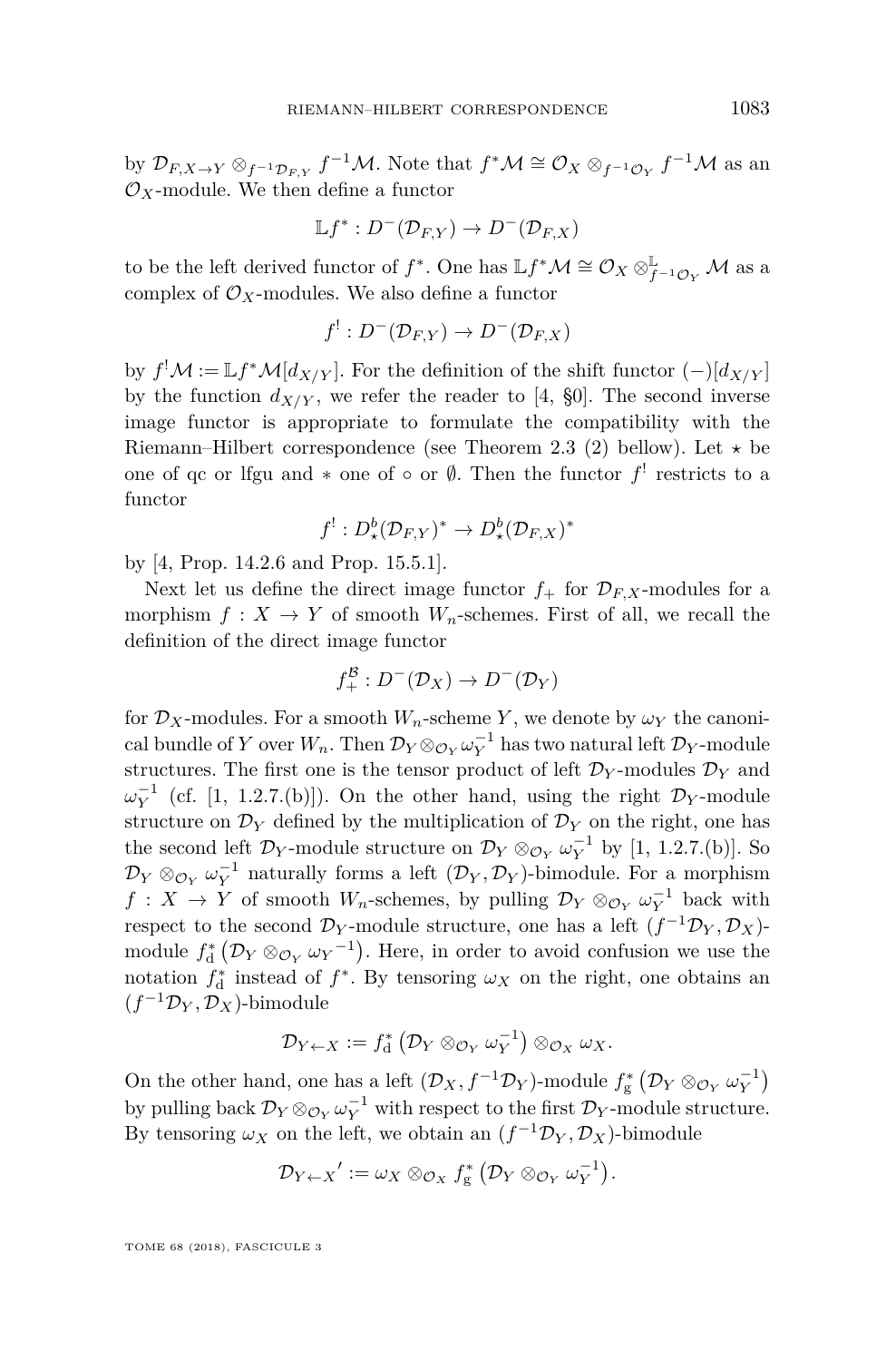Then there exists the natural isomorphism of  $(f^{-1}\mathcal{D}_Y, \mathcal{D}_X)$ -bimodules

$$
\mathcal{D}_{Y\leftarrow X}\xrightarrow{\cong}\mathcal{D}_{Y\leftarrow X}'.
$$

For more details see [\[1,](#page-44-8) 3.4.1]. We define a functor  $f_+^{\mathcal{B}}$  :  $D^-(\mathcal{D}_X) \rightarrow$  $D^{-}(\mathcal{D}_Y)$  by

$$
f^{\mathcal{B}}_{+}\mathcal{M}:=\mathbb{R}f_*\left(\mathcal{D}_{Y\leftarrow X}\otimes^{\mathbb{L}}_{\mathcal{D}_X}\mathcal{M}\right).
$$

Let us go back to the situation of  $\mathcal{D}_{F,X}$ -modules. We define  $\mathcal{D}_{F,Y \leftarrow X}$  by

$$
\mathcal{D}_{F,Y\leftarrow X}:=\omega_X\otimes_{\mathcal{O}_X}f^*\left(\mathcal{D}_{F,Y}\otimes_{\mathcal{O}_Y}\omega_Y^{-1}\right).
$$

Then  $\mathcal{D}_{F,Y\leftarrow X}$  has a natural  $(f^{-1}\mathcal{D}_{F,Y}, \mathcal{D}_{F,X})$ -bimodule structure (see [\[4,](#page-44-2) §14.3]). We remark that  $\mathcal{D}_{F,Y\leftarrow X}$  has finite Tor dimension as a right  $\mathcal{D}_{F,X}$ module by [\[4,](#page-44-2) Prop. 14.3.5] and, since *Y* is a noetherian topological space, R*f*<sup>∗</sup> has finite cohomological amplitude. We define a functor

$$
f_+:D^-(\mathcal{D}_{F,X})\to D^-(\mathcal{D}_{F,Y})
$$

by

$$
f_{+}\mathcal{M}:=\mathbb{R}f_*\left(\mathcal{D}_{F,Y\leftarrow X}\otimes^{\mathbb{L}}_{\mathcal{D}_{F,X}}\mathcal{M}\right).
$$

Let  $\star$  be one of qc or lfgu and  $\star$  one of  $\circ$  or  $\emptyset$ . The functor  $f_+$  restricts to a functor

$$
f_+ : D^b_{\star}(\mathcal{D}_{F,X})^* \to D^b_{\star}(\mathcal{D}_{F,Y})^*
$$

by [\[4,](#page-44-2) Prop. 14.3.9 and Prop. 15.5.1].

<span id="page-8-0"></span>Remark 2.1. — Let  $f: X \to Y$  be a morphism of smooth  $W_n$ -schemes. The natural inclusion of  $(\mathcal{D}_Y, \mathcal{D}_Y)$ -bimodules  $\mathcal{D}_Y \to \mathcal{D}_{F,Y}$  induces an inclusion of  $(f^{-1}\mathcal{D}_Y, \mathcal{D}_X)$ -bimodules  $\iota : \mathcal{D}_{Y \leftarrow X} \to \mathcal{D}_{F,Y \leftarrow X}$ . We then obtain morphisms in the derived category of  $(f^{-1}\mathcal{D}_Y, \mathcal{D}_{F,X})$ -bimodules

$$
\mathcal{D}_{Y\leftarrow X}\otimes^{\mathbb{L}}_{\mathcal{D}_X}\mathcal{D}_{F,X}\to \mathcal{D}_{Y\leftarrow X}\otimes_{\mathcal{D}_X}\mathcal{D}_{F,X}\xrightarrow{D_1\otimes D_2\mapsto \iota(D_1)D_2}\mathcal{D}_{F,Y\leftarrow X}.
$$

For an object  $\mathcal M$  in  $D^-(\mathcal D_{F,X})$ , applying the functor  $\mathbb R f_*(- \otimes^{\mathbb L}_{\mathcal D_{F,X}} \mathcal M)$  to the composite of the above morphisms, we obtain a  $\mathcal{D}_Y$ -linear morphism

$$
f_+^{\mathcal{B}} \mathcal{M} \to f_+ \mathcal{M}.
$$

It is proved in [\[4,](#page-44-2) §14.3.10] that the morphism  $f^{\mathcal{B}}_+\mathcal{M} \to f_+\mathcal{M}$  is an isomorphism.

Let X be a smooth  $W_n$ -scheme. Let M and N be  $\mathcal{D}_{F,X}$ -modules with structural morphisms  $\psi_{\mathcal{M}}$  and  $\psi_{\mathcal{N}}$ . Then  $\mathcal{M} \otimes_{\mathcal{O}_X} \mathcal{N}$  has a natural structure of left  $\mathcal{D}_X$ -modules. We define the structural morphism on  $\mathcal{M} \otimes_{\mathcal{O}_X} \mathcal{N}$  to be the composite of  $\mathcal{D}_X$ -linear morphisms

$$
F^* \left( \mathcal{M} \otimes_{\mathcal{O}_X} \mathcal{N} \right) \cong F^* \mathcal{M} \otimes_{\mathcal{O}_X} F^* \mathcal{N} \xrightarrow{\psi_{\mathcal{M}} \otimes \psi_{\mathcal{N}}} \mathcal{M} \otimes_{\mathcal{O}_X} \mathcal{N}.
$$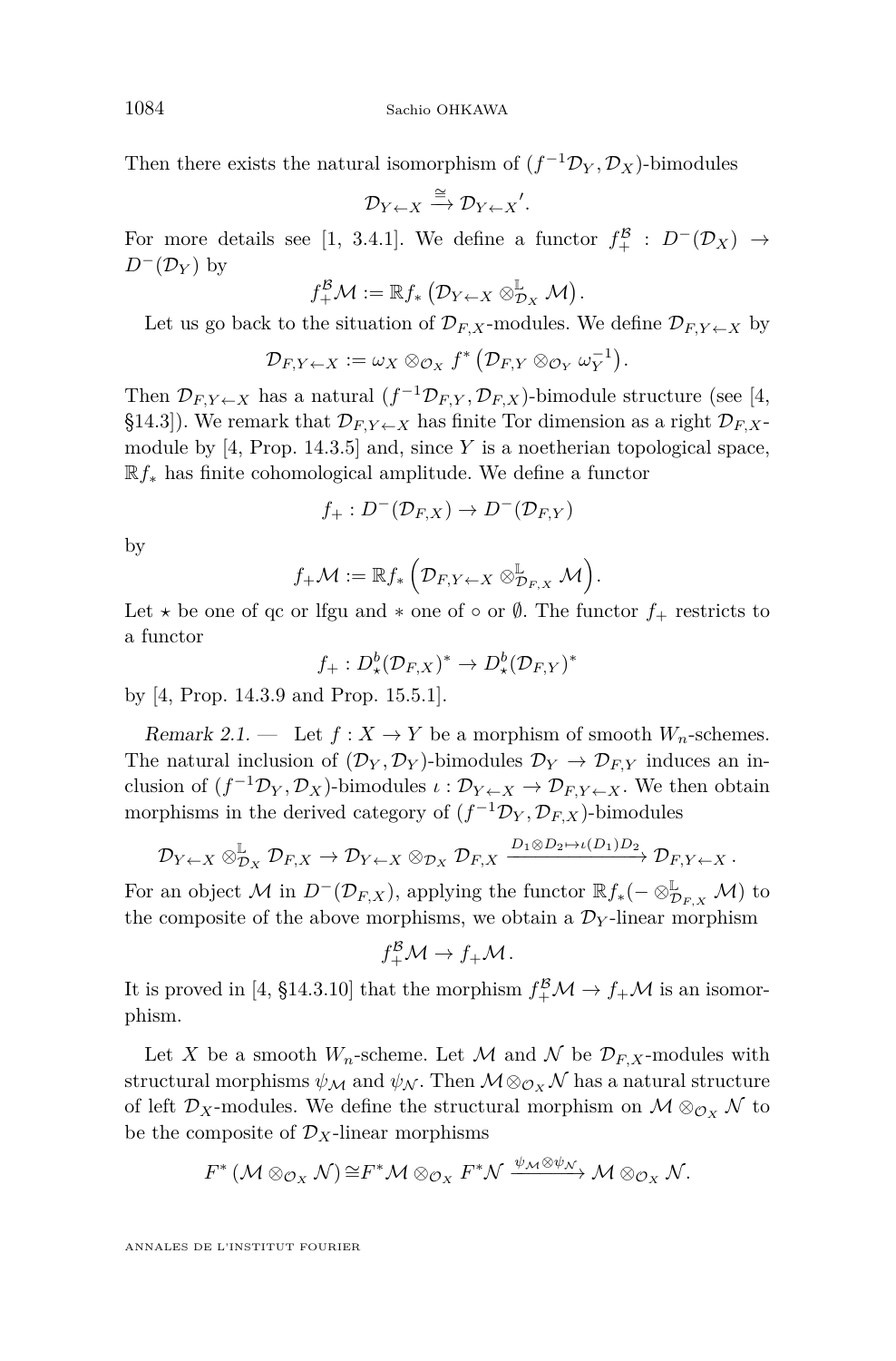Here the first isomorphism follows from  $[1, 2.3.1]$  $[1, 2.3.1]$  and its proof. We thus obtain the  $\mathcal{D}_{F,X}$ -module structure on  $\mathcal{M} \otimes_{\mathcal{O}_X} \mathcal{N}$  and define a bi-functor

$$
D^{-}(\mathcal{D}_{F,X}) \times D^{-}(\mathcal{D}_{F,X}) \to D^{-}(\mathcal{D}_{F,X})
$$

by  $(\mathcal{M}, \mathcal{N}) \mapsto \mathcal{M} \otimes_{\mathcal{O}_X}^{\mathbb{L}} \mathcal{N}$ . This functor restricts to a bi-functor

$$
D^b_{\text{lfgu}}(\mathcal{D}_{F,X}) \times D^b_{\text{lfgu}}(\mathcal{D}_{F,X})^\circ \to D^b_{\text{lfgu}}(\mathcal{D}_{F,X})
$$

by [\[4,](#page-44-2) Prop. 15.5.1].

<span id="page-9-0"></span>PROPOSITION 2.2. — Let  $f: X \to Y$  be a morphism of smooth  $W_n$ schemes. If M and N are objects in  $D^{-}(D_{F,Y})$ , then there are natural isomorphisms

$$
\mathbb{L} f^\ast \mathcal{M} \otimes^{\mathbb{L}}_{\mathcal{O}_{X}} \mathbb{L} f^\ast \mathcal{N} \xrightarrow{\cong} \mathbb{L} f^\ast \left(\mathcal{M} \otimes^{\mathbb{L}}_{\mathcal{O}_{Y}} \mathcal{N}\right)
$$

and

$$
f^{!}\mathcal{M} \otimes_{\mathcal{O}_{X}}^{\mathbb{L}} f^{!}\mathcal{N}[d_{Y/X}] \xrightarrow{\cong} f^{!}(\mathcal{M} \otimes_{\mathcal{O}_{Y}}^{\mathbb{L}} \mathcal{N}).
$$

Proof. — The second isomorphism follows from the first one. Let  $\mathcal{P} \to M$ (resp.  $\mathcal{Q} \to N$ ) be a resolution of M (resp. N) by flat  $\mathcal{D}_{F,Y}$ -modules. Note that P and Q are complexes of flat  $\mathcal{O}_Y$ -modules. So  $\mathcal{P} \otimes_{\mathcal{O}_Y} \mathcal{Q} \rightarrow$  $\mathcal{M} \otimes_{\mathcal{O}_Y}^{\mathbb{L}} \mathcal{N}$  gives a resolution of  $\mathcal{M} \otimes_{\mathcal{O}_Y}^{\mathbb{L}} \mathcal{N}$  by flat  $\mathcal{D}_{F,Y}$ -modules (cf. [\[7,](#page-44-9) Lem. 4.1]) and  $f^*\mathcal{P}$  is a complex of flat  $\mathcal{O}_X$ -modules. By the universal mapping property of the tensor product, one has a natural  $\mathcal{D}_{F,X}$ -linear morphism  $f^* \mathcal{P} \otimes_{\mathcal{O}_X} f^* \mathcal{Q} \to f^* \left( \mathcal{P} \otimes_{\mathcal{O}_Y} \mathcal{Q} \right)$ . Evidently it is an isomorphism as a morphism in  $D(\mathcal{O}_X)$  and hence it is the desired isomorphism.  $\square$ 

#### **2.3. Riemann–Hilbert correspondence for unit** *F***-crystals**

Let *X* be a smooth  $W_n$ -scheme. We denote by  $D^b(X_{\text{\'et}}, \mathbb{Z}/p^n\mathbb{Z})$  the bounded derived category of complexes of  $\mathbb{Z}/p^n\mathbb{Z}$ -modules on the étale site  $X_{\text{\'et}}$ . We let  $D^b_{\text{ctf}}(X_{\text{\'et}}, \mathbb{Z}/p^n\mathbb{Z})$  denote the full triangulated subcategory of  $D^b_{\text{ctf}}(X_{\text{\'et}}, \mathbb{Z}/p^n\mathbb{Z})$  consisting of complexes whose cohomology sheaves are constructible and which have finite Tor dimension over  $\mathbb{Z}/p^n\mathbb{Z}$ .

For a morphism  $f: X \to Y$  of smooth  $W_n$ -schemes, the inverse image

$$
f^{-1}: D_{\mathrm{ctf}}^b(Y_{\mathrm{\acute{e}t}}, \mathbb{Z}/p^n\mathbb{Z}) \to D_{\mathrm{ctf}}^b(X_{\mathrm{\acute{e}t}}, \mathbb{Z}/p^n\mathbb{Z})
$$

and the direct image with proper support

$$
f_! : D^b_{\mathrm{ctf}}(X_{\mathrm{\acute{e}t}}, \mathbb{Z}/p^n\mathbb{Z}) \to D^b_{\mathrm{ctf}}(Y_{\mathrm{\acute{e}t}}, \mathbb{Z}/p^n\mathbb{Z})
$$

are defined. For a review of constructions of these functors, we refer the reader to [\[4,](#page-44-2) §8].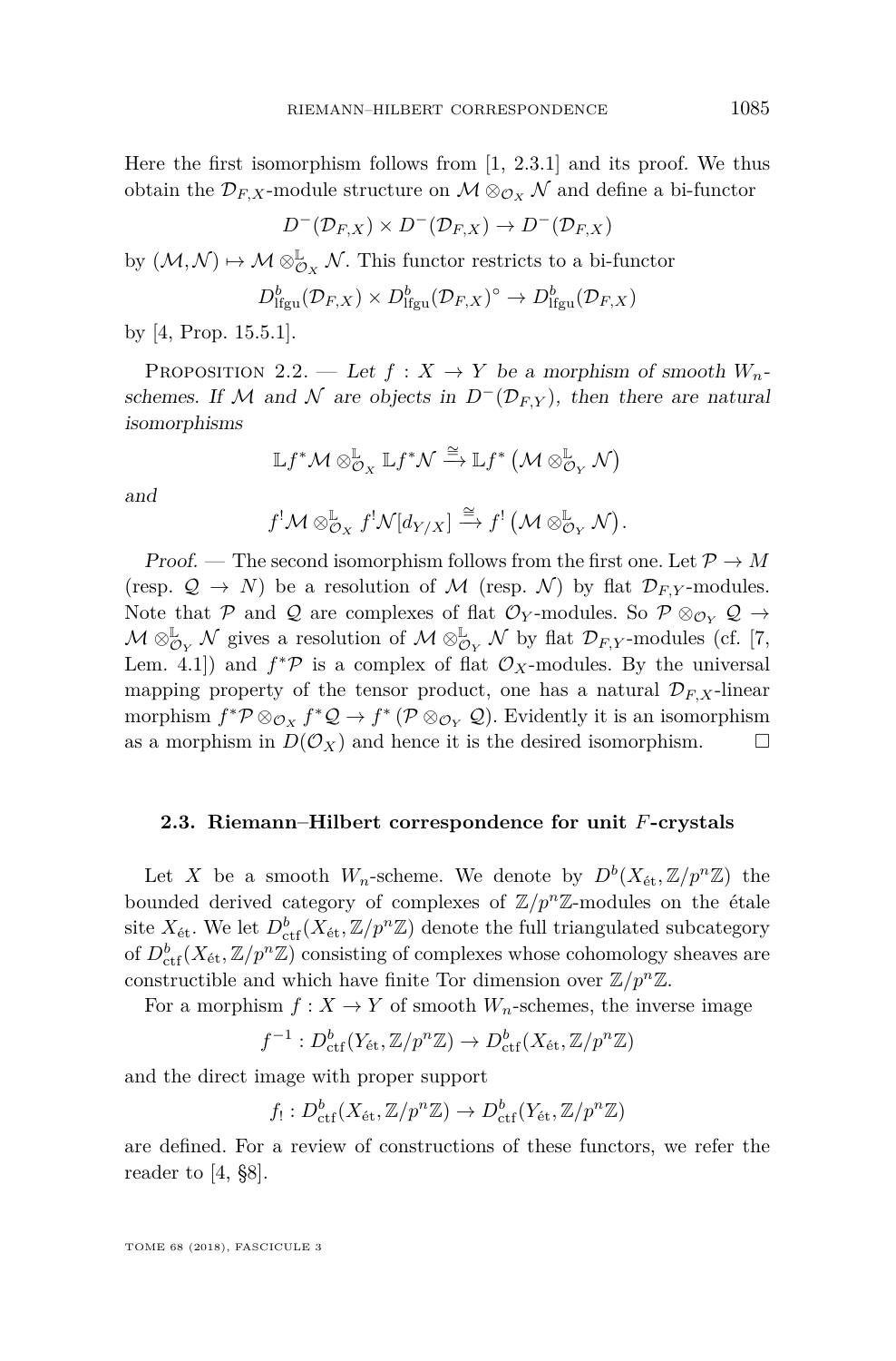Let *X* be a smooth  $W_n$ -scheme. We denote by  $\pi_X : X_{\text{\'et}} \to X$  the natural morphism of sites, where *X* means the Zariski site of *X*. Then  $\mathcal{D}_{F,X_{\text{\'et}}}:=$  $\pi_X^* \mathcal{D}_{F,X}$  naturally forms a sheaf of associative *W<sub>n</sub>*-algebras on  $X_{\text{\'et}}$ . By étale descent, we have an equivalence of triangulated categories (cf. [\[4,](#page-44-2) §7 and 16.1.1])

$$
\pi_X^*: D^b_{\mathrm{qc}}(\mathcal{D}_{F,X}) \to D^b_{\mathrm{qc}}(\mathcal{D}_{F,X_{\mathrm{\acute{e}t}}})
$$

with quasi-inverse  $\pi_{X*}$ . For  $\mathcal{M} \in D^b_{\text{lfgu}}(\mathcal{D}_{F,X})^{\circ}$ , we set

$$
Sol_X(\mathcal{M}) = \mathbb{R} \underline{\text{Hom}}_{\mathcal{D}_{F,X_{\text{\'et}}}}(\pi_X^*(\mathcal{M}), \mathcal{O}_{X_{\text{\'et}}})[d_X].
$$

Then this correspondence defines a contravariant functor

$$
Sol_X: D^b_{\mathrm{lfgu}}(\mathcal{D}_{F,X})^\circ \to D^b_{\mathrm{ctf}}(X_{\mathrm{\acute{e}t}}, \mathbb{Z}/p^n\mathbb{Z})
$$

by [\[4,](#page-44-2) Prop. 16.1.7]. Conversely, for  $\mathcal{L} \in D^b_{\text{ctf}}(X_{\text{\'et}}, \mathbb{Z}/p^n\mathbb{Z})$ , we set

$$
M_X(\mathcal{L}) = \pi_{X*} \mathbb{R} \underline{\text{Hom}}_{\mathbb{Z}/p^n \mathbb{Z}}(\mathcal{L}, \mathcal{O}_{X_{\text{\'et}}})[d_X].
$$

Then this correspondence defines a contravariant functor

$$
\mathcal{M}_X: D^b_{\mathrm{ctf}}(X_{\mathrm{\acute{e}t}}, \mathbb{Z}/p^n\mathbb{Z}) \to D^+(\mathcal{D}_{F,X}).
$$

Now we may state one of the main results in [\[4\]](#page-44-2).

<span id="page-10-0"></span>THEOREM 2.3. — For a smooth  $W_n$ -scheme X, the functor  $Sol_X$  is an anti-equivalence of triangulated categories between  $D_{\text{lfgu}}^b(\mathcal{D}_{F,X})^{\circ}$  and  $D_{\text{ctf}}^{b}(X_{\text{\'et}}, \mathbb{Z}/p^n\mathbb{Z})$  with quasi-inverse M<sub>X</sub>. Furthermore Sol<sub>X</sub> and M<sub>X</sub> satisfy the following properties:

- (1) If  $f: X \to Y$  is a morphism of smooth  $W_n$ -schemes, then Sol<sub>X</sub> and  $M_X$  interchange  $f^!$  and  $f^{-1}$ .
- (2) Let f be a morphism of smooth  $W_n$ -schemes such that f can be factored as  $f = g \circ h$ , where g is an immersion of smooth  $W_n$ -schemes and *h* is a proper smooth morphism of smooth  $W_n$ -schemes. Then  $Sol_X$  and  $M_X$  interchange  $f_+$  and  $f_!$ .
- (3) Sol<sub>X</sub> and M<sub>X</sub> interchange the functors  $\otimes_{\mathcal{O}_X}^{\mathbb{L}}$  and  $\otimes_{\mathbb{Z}/p^n\mathbb{Z}}^{\mathbb{L}}$  up to shift. More precisely, for objects  $\mathcal M$  and  $\mathcal N$  in  $D^b_{\text{lfgu}}(\mathcal D_{F,X})^{\circ}$ , there exists a canonical isomorphism

$$
\mathrm{Sol}_X(\mathcal{M}) \otimes_{\mathbb{Z}/p^n \mathbb{Z}}^{\mathbb{L}} \mathrm{Sol}_X(\mathcal{N}) \xrightarrow{\cong} \mathrm{Sol}_X \left(\mathcal{M} \otimes_{\mathcal{O}_X}^{\mathbb{L}} \mathcal{N}\right)[d_X].
$$

**Proof.** — See [\[4,](#page-44-2) Prop. 16.1.10 and Cor. 16.2.6].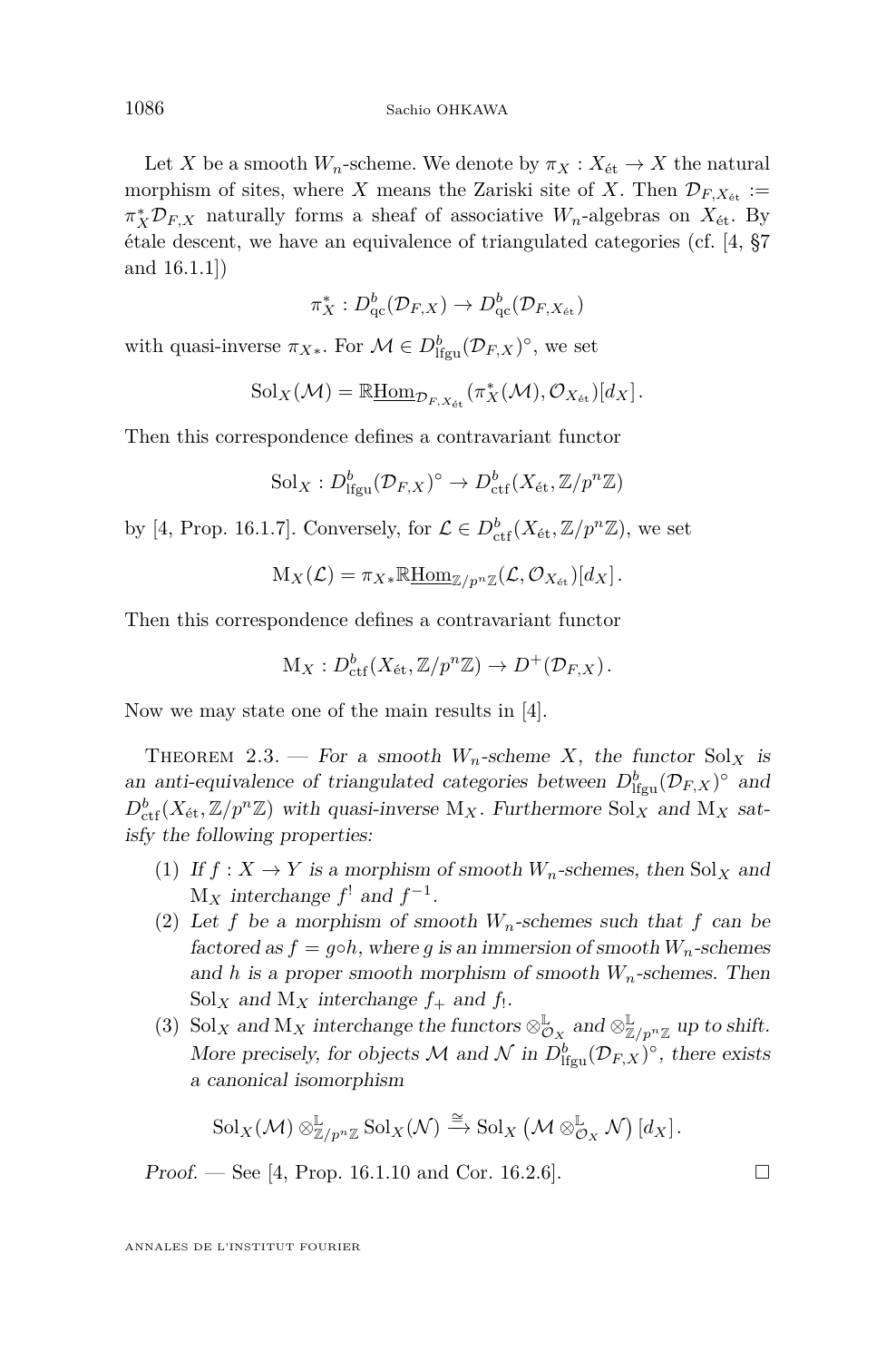#### **2.4. Remark in the case**  $n = 1$

<span id="page-11-0"></span>Let *X* be a smooth *k*-scheme and assume that  $n = 1$  in this subsection. Let  $\mathcal{O}_{F,X}$  denote a sheaf of the non-commutative polynomial ring  $\mathcal{O}_X[F]$  in a formal variable *F*, which satisfies the relation  $Fa = a^p F$  for  $a \in \mathcal{O}_X$ . One can naturally regard  $\mathcal{O}_{F,X}$  as a subring of  $\mathcal{D}_{F,X}$ . Giving an  $\mathcal{O}_{F,X}$ -module  $M$  is equivalent to giving an  $\mathcal{O}_X$ -module  $M$  with a structural morphism  $F^*M \to M$ , where *F* denotes the absolute Frobenius on *X*. We say an  $\mathcal{O}_{F,X}$ -module M is unit if it is quasi-coherent as an  $\mathcal{O}_X$ -module and the structural morphism  $F^*\mathcal{M} \to \mathcal{M}$  is an isomorphism. We say an  $\mathcal{O}_{F,X}$ module  $M$  is locally finitely generated unit if it is unit and locally finitely generated as an  $\mathcal{O}_{F,X}$ -module. Similar to the case of  $\mathcal{D}_{F,X}$ -modules, the locally finitely generated unit  $\mathcal{O}_{F,X}$ -modules form a thick subcategory of the category of quasi-coherent  $\mathcal{O}_{F,X}$ -modules. So one can consider the bounded derived category  $D_{\text{lfgu}}^b(\mathcal{O}_{F,X})$  of complexes of  $\mathcal{O}_{F,X}$ -modules whose cohomology sheaves are locally finitely generated unit. Similar to the case of  $\mathcal{D}_{F,X}$ -modules, one can define the inverse and direct image functors for a morphism of smooth *k*-schemes (see [\[4,](#page-44-2) §2 and §3]) and the derived tensor product on  $D_{\text{lfgu}}^b(\mathcal{O}_{F,X})$ . Then Emerton and Kisin proved that the natural functor

$$
D^b_{\text{lfgu}}(\mathcal{D}_{F,X}) \to D^b_{\text{lfgu}}(\mathcal{O}_{F,X})
$$

induces an equivalence of categories with quasi inverse  $\mathcal{D}_{F,X} \otimes_{\mathcal{O}_{F,X}}^{\mathbb{L}} (-)$ , which is compatible with the functors  $f_+$ ,  $f'$  and  $\otimes_{\mathcal{O}_X}^{\mathbb{L}}$ , where  $f$  is a morphism of smooth *k*-schemes [\[4,](#page-44-2) Prop. 15.4.3].

Remark 2.4.  $\qquad$  In [\[4\]](#page-44-2), Emerton and Kisin firstly established the theory of  $\mathcal{O}_{F,X}$ -modules for smooth *k*-schemes. They proved many properties of  $\mathcal{D}_{F,X}$ -modules for smooth  $W_n$ -schemes including Theorem [2.3](#page-10-0) by reducing them to the corresponding properties of  $\mathcal{O}_{F,X\otimes_{W}k}$ -modules.

#### **3. Local cohomology functor**

Let *P* be a smooth  $W_n$ -scheme. Let *Z* be a closed subset of *P* and  $j_Z$  the canonical open immersion  $P \setminus Z \hookrightarrow P$ . For a sheaf F of abelian groups on *P*, we set  $\Gamma_Z \mathcal{F} := \text{Ker}(\mathcal{F} \to j_{Z*} j_Z^{-1} \mathcal{F})$ . If *M* is a left  $\mathcal{D}_{F,P}$ -module, then Γ*Z*M naturally forms a left D*F,P* -module. We have a left exact functor Γ*<sup>Z</sup>* from the category of left  $\mathcal{D}_{F,P}$ -modules to itself. Then the local cohomology functor

$$
\mathbb{R}\Gamma_Z:D^+(\mathcal{D}_{F,P})\to D^+(\mathcal{D}_{F,P})
$$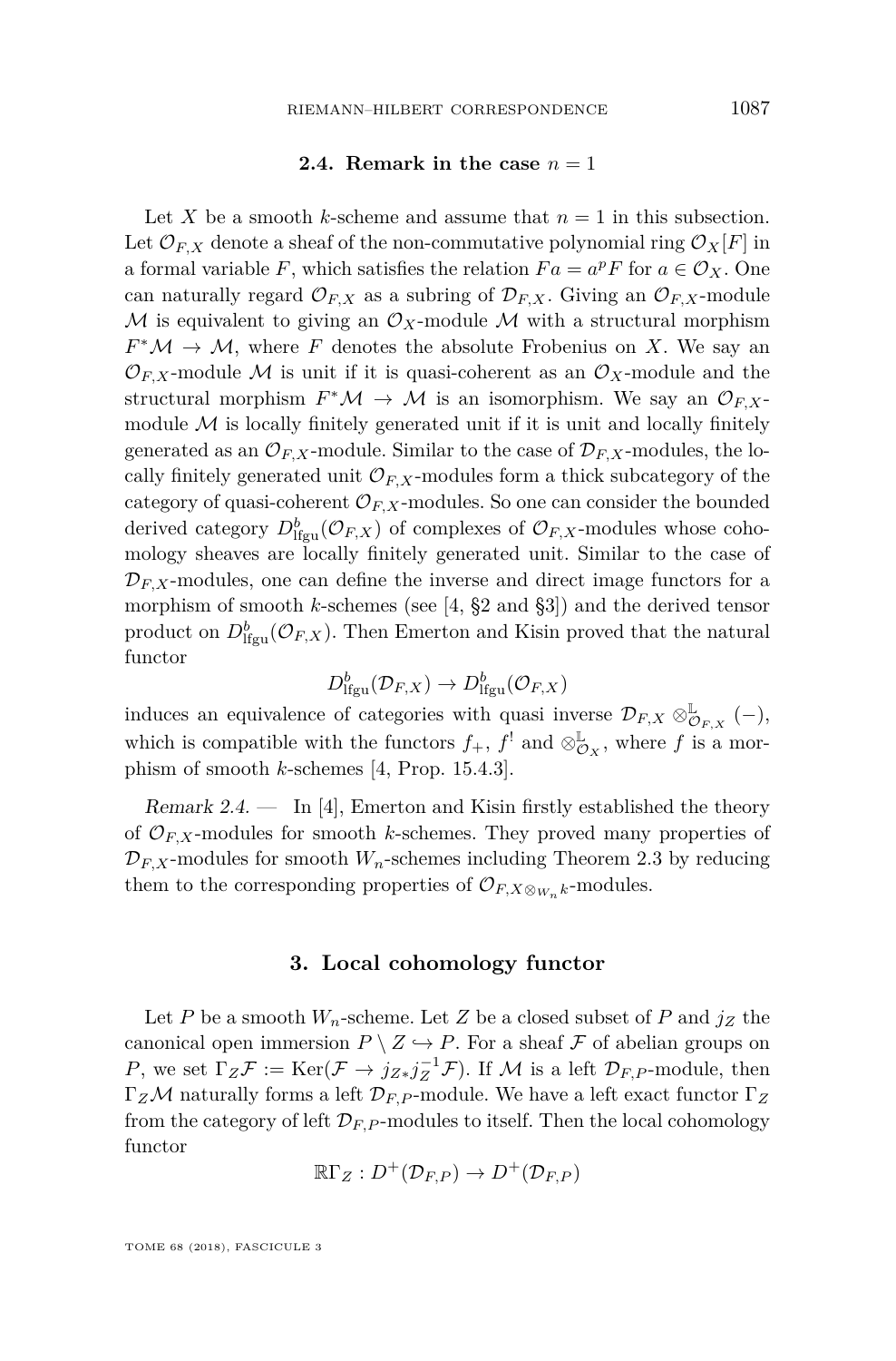is defined to be the right derived functor of Γ*Z*. By definition, we have a distinguished triangle

(3.1) 
$$
\mathbb{R}\Gamma_Z\mathcal{M}\to\mathcal{M}\to\mathbb{R}j_{Z*}j_Z^{-1}\mathcal{M}\xrightarrow{+}
$$

for  $\mathcal{M} \in D^+(\mathcal{D}_{F,P})$ . Note that  $\mathbb{R}j_{Z*} = j_{Z+}$  and  $j_Z^{-1} = j_Z^!$ . We can also define the local cohomology functor

<span id="page-12-2"></span>
$$
\mathbb{R}\Gamma_Z:D^+(\mathcal{O}_P)\to D^+(\mathcal{O}_P)
$$

on the level of  $\mathcal{O}_P$ -modules. Then the forgetful functor  $D^+(\mathcal{D}_{F,P}) \rightarrow$  $D^+(\mathcal{O}_P)$  commutes with  $\mathbb{R}\Gamma_Z$ . It is proved by Grothendieck that  $\mathbb{R}\Gamma_Z$  has finite cohomological amplitude.

<span id="page-12-5"></span>LEMMA 3.1. — Let *P* be a smooth  $W_n$ -scheme and *Z* a closed subset of *P*. Denote by  $j_Z$  the open immersion  $P \setminus Z \hookrightarrow P$ . Then the following conditions are equivalent for  $\mathcal{M} \in D(\mathcal{O}_P)$ .

- <span id="page-12-0"></span> $(1)$   $\mathbb{R}\Gamma_Z\mathcal{M} \stackrel{\cong}{\rightarrow} \mathcal{M},$
- <span id="page-12-1"></span> $(2)$   $\mathbb{R}j_{Z*}j_Z^{-1}\mathcal{M}=0,$
- <span id="page-12-3"></span>(3) SuppM is contained in *Z*.

Proof. — The equivalence of  $(1)$  and  $(2)$  follows from  $(3.1)$ . Assuming that Supp  $M \subset Z$ , one has  $j_Z^{-1}M = 0$ . This shows [\(3\)](#page-12-3)  $\Rightarrow$  [\(2\)](#page-12-1). Finally  $(1) \Rightarrow (3)$  $(1) \Rightarrow (3)$  $(1) \Rightarrow (3)$  is evident.

<span id="page-12-6"></span>LEMMA 3.2. — Let *P* be a smooth  $W_n$ -scheme and *Z* a closed subset of *P*. There exists a natural  $\mathcal{O}_P$ -linear isomorphism

<span id="page-12-4"></span>(3.2) 
$$
\mathbb{R}\Gamma_Z\left(\mathcal{M}\right)\otimes_{\mathcal{O}_P}^{\mathbb{L}}\mathcal{N}\xrightarrow{\cong}\mathbb{R}\Gamma_Z\left(\mathcal{M}\otimes_{\mathcal{O}_P}^{\mathbb{L}}\mathcal{N}\right)
$$

for any  $M \in D^-(\mathcal{O}_P)$  and  $\mathcal{N} \in D^-_{\text{qc}}(\mathcal{O}_P)$ . Furthermore for any  $\mathcal{M} \in$ *D*<sup>−</sup>( $\mathcal{D}_P$ ) (resp.  $\mathcal{M}$  ∈ *D*<sup>−</sup>( $\mathcal{D}_{F,P}$ )) and  $\mathcal{N}$  ∈  $D_{qc}^-$ ( $\mathcal{D}_P$ ) (resp.  $\mathcal{N}$  ∈  $D_{qc}^-$ ( $\mathcal{D}_{F,P}$ ))  $(3.2)$  is a  $\mathcal{D}_P$ -linear (resp.  $\mathcal{D}_{F,P}$ -linear) isomorphism.

Proof. — Note first that both sides are well-defined. Let us construct a natural morphism in the Lemma. Let M be an object of  $D^{-}(\mathcal{O}_P)$  and N an object of  $D_{\text{qc}}^-(\mathcal{O}_P)$ . One has  $\mathbb{R}\Gamma_Z(\mathcal{M})\otimes_{\mathcal{O}_P}^{\mathbb{L}}\mathcal{N}\to\mathcal{M}\otimes_{\mathcal{O}_P}^{\mathbb{L}}\mathcal{N}$ . Then since  $\mathbb{R}\Gamma_Z(\mathcal{M})\otimes_{\mathcal{O}_P}^{\mathbb{L}}\mathcal{N}$  is supported on *Z*, we have  $\mathbb{R}\Gamma_Z(\mathbb{R}\Gamma_Z(\mathcal{M})\otimes_{\mathcal{O}_P}^{\mathbb{L}}\mathcal{N})\xrightarrow{\cong}$  $\mathbb{R}\Gamma_Z\left(\mathcal{M}\right)\otimes_{\mathcal{O}_P}^{\mathbb{L}}\mathcal{N}$  by Lemma [3.1.](#page-12-5) So  $\mathbb{R}\Gamma_Z\left(\mathcal{M}\right)\otimes_{\mathcal{O}_P}^{\mathbb{L}}\mathcal{N}\to\mathcal{M}\otimes_{\mathcal{O}_P}^{\mathbb{L}}\mathcal{N}$  uniquely factors as

$$
\R\Gamma_Z\left(\mathcal{M}\right)\otimes^{\mathbb{L}}_{\mathcal{O}_P}\mathcal{N}\rightarrow \R\Gamma_Z\left(\mathcal{M}\otimes^{\mathbb{L}}_{\mathcal{O}_P}\mathcal{N}\right)\rightarrow \mathcal{M}\otimes^{\mathbb{L}}_{\mathcal{O}_P}\mathcal{N}
$$

and we get the desired morphism. Note that if  $\mathcal M$  is an object of  $D^{-}(\mathcal D_{P})$ (resp.  $D^-(\mathcal{D}_{F,P})$ ) and  $\mathcal N$  is an object of  $D^-_{\text{qc}}(\mathcal{D}_P)$  (resp.  $D^-_{\text{qc}}(\mathcal{D}_{F,P})$ ) then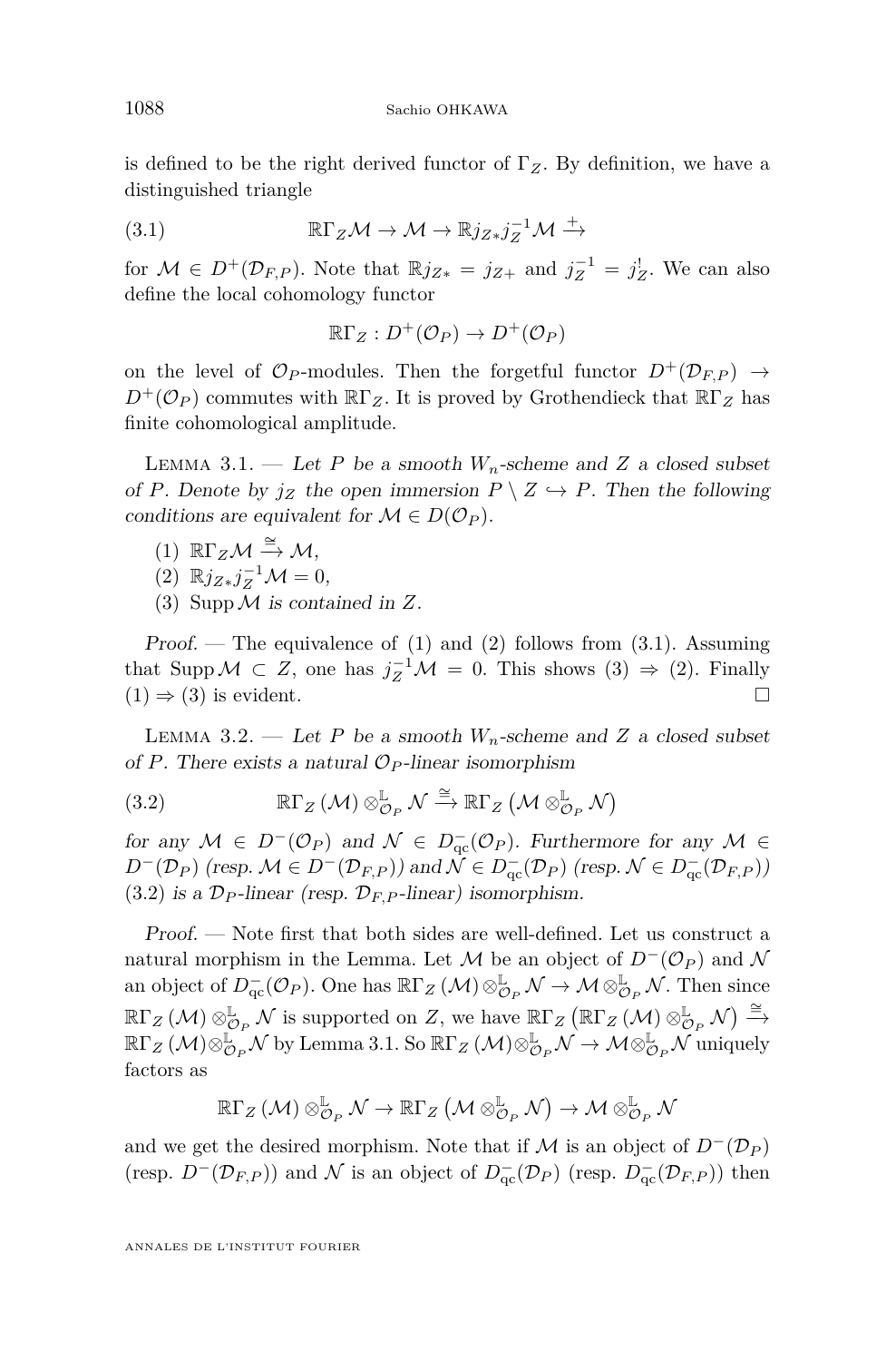$(3.2)$  is  $\mathcal{D}_P$ -linear (resp.  $\mathcal{D}_F$ <sub>P</sub>-linear). Let us prove that  $(3.2)$  is an isomorphism. It suffices to show that this is an isomorphism in  $D(\mathcal{O}_P)$ . The assertion is Zariski local on *P* and so we may assume that *P* is affine. Note that the source is a way-out left functor in  $\mathcal N$ . Also, since  $\mathbb{R}\Gamma_Z$  is finite cohomological amplitude, the target is also a way-out left functor in  $\mathcal N$ . Using the lemma on way-out functors (cf. [\[7,](#page-44-9) Chap. I, Prop. 7.1]), we reduce to the case where  $\mathcal N$  is a single quasi-coherent  $\mathcal O_P$ -module. Furthermore since any quasi-coherent  $\mathcal{O}_P$ -module is a quotient of a free  $\mathcal{O}_P$ -module (because *P* is affine), we may assume that  $\mathcal N$  is a single free  $\mathcal O_P$ -module. Now since RΓ*<sup>Z</sup>* commutes with infinite direct sums, we reduce the assertion to prove the case when  $\mathcal{N} = \mathcal{O}_P$ . Then both sides are equal to  $\mathbb{R}\Gamma_Z\mathcal{M}$  and we are done.

PROPOSITION 3.3. — Let *P* be a smooth  $W_n$ -scheme and *Z* a closed subset of *P*. The local cohomology functor induces a functor

$$
\mathbb{R}\Gamma_Z:D^b_{\mathrm{lfgu}}(\mathcal{D}_{F,P})^\circ\to D^b_{\mathrm{lfgu}}(\mathcal{D}_{F,P})^\circ.
$$

Proof. — Let us first show that, for any  $M \in D^b_{\text{lfgu}}(\mathcal{D}_{F,P}), \ \mathbb{R}\Gamma_Z\mathcal{M}$  has locally finitely generated cohomology sheaves. Let *j<sup>Z</sup>* denote the open immersion  $P \setminus Z \hookrightarrow P$ . Then there exists a distinguished triangle

$$
\mathbb{R}\Gamma_Z\mathcal{M}\to\mathcal{M}\to\mathbb{R}j_{Z*}j_Z^{-1}\mathcal{M}\xrightarrow{+}.
$$

Since M and  $\mathbb{R}j_{Z*}j_Z^{-1}\mathcal{M}$  are objects of  $D_{\text{lfgu}}^b(\mathcal{D}_{F,P})$  by [\[4,](#page-44-2) Prop. 15.5.1],  $\mathbb{R}\Gamma_Z\mathcal{M}$  is also an object of  $D^b_{\text{lfgu}}(\mathcal{D}_{F,P})$  by [\[4,](#page-44-2) Prop. 15.3.4]. Next we show that, for any  $M \in D^b_{\text{lfgu}}(\mathcal{D}_{F,P})^{\circ}, \mathbb{R}\Gamma_Z\mathcal{M}$  is of finite Tor dimension over  $\mathcal{O}_P$ . According to [\[8,](#page-44-10) I, Prop. 5.1], it is enough to show that  $\mathbb{R}\Gamma_Z(\mathcal{M})\otimes_{\mathcal{O}_P}^{\mathbb{L}}\mathcal{N}$  is a bounded complex for any  $\mathcal{O}_P$ -module N. First of all, suppose that N is a quasi-coherent  $\mathcal{O}_P$ -module. Then, by Lemma [3.2,](#page-12-6) we have  $\mathbb{R}\Gamma_Z(\mathcal{M})\otimes^{\mathbb{L}}_{\mathcal{O}_P}$  $\mathcal{N} \stackrel{\cong}{\to} \mathbb{R}\Gamma_Z(\mathcal{M} \otimes_{\mathcal{O}_P}^{\mathbb{L}} \mathcal{N})$ . Since  $\mathcal{M}$  is of finite Tor dimension,  $\mathcal{M} \otimes_{\mathcal{O}_P}^{\mathbb{L}} \mathcal{N}$ is a bounded complex of  $\mathcal{O}_P$ -modules. So we know that  $\mathbb{R}\Gamma_Z(\mathcal{M}) \otimes_{\mathcal{O}_P}^{\mathbb{L}^*} \mathcal{N}$ is bounded since  $\mathbb{R}\Gamma_Z$  is finite cohomological amplitude. Now if N is an arbitrary  $\mathcal{O}_P$ -module, then the stalks of  $\mathbb{R}\Gamma_Z(\mathcal{M})\otimes^{\mathbb{L}}_{\mathcal{O}_P}\mathcal{N}$  are uniformly bounded, hence so is  $\mathbb{R}\Gamma_Z(\mathcal{M})\otimes_{\mathcal{O}_P}^{\mathbb{L}}\mathcal{N}$  because *P* is quasi-compact.  $\Box$ 

<span id="page-13-1"></span>LEMMA 3.4. — Let  $f: P \to Q$  be a morphism of smooth  $W_n$ -schemes and  $Z_Q$  a closed subset of *Q*. We denote by  $Z_P$  the inverse image of  $Z_Q$ . There exists a natural isomorphism in  $D^{-}(\mathcal{D}_{F,P})$ 

<span id="page-13-0"></span>
$$
\mathbb{L} f^* \circ \mathbb{R}\Gamma_{Z_Q}(\mathcal{O}_Q) \xrightarrow{\cong} \mathbb{R}\Gamma_{Z_P}(\mathcal{O}_P).
$$

Proof. — One has natural morphisms

(3.3) 
$$
\mathbb{L}f^*\mathbb{R}\Gamma_{Z_Q}(\mathcal{O}_Q)\to \mathbb{L}f^*\mathcal{O}_Q\to \mathcal{O}_P.
$$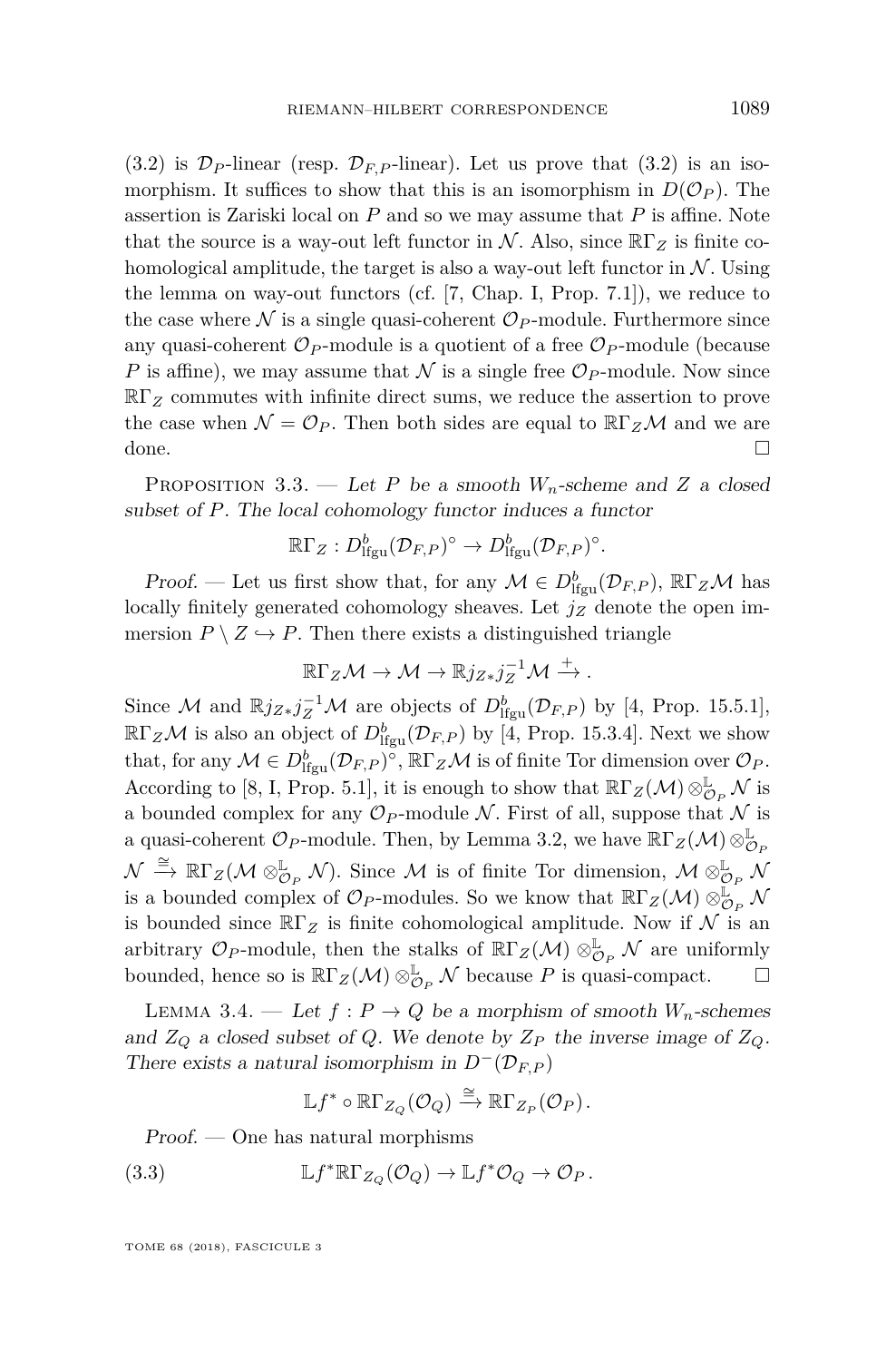Let us denote by  $j_{Z_Q}$  (resp.  $j_{Z_P}$ ) the open immersion  $Q \setminus Z_Q \hookrightarrow Q$  (resp.  $P \setminus Z_P \hookrightarrow P$  and by  $f'$  the restriction of  $f$  to  $P \setminus Z_P$ . Then one has

$$
j_{Z_P}^{-1} \mathbb{L} f^* \mathbb{R} \Gamma_{Z_Q}(\mathcal{O}_Q) \cong \mathbb{L} f'^* j_{Z_Q}^{-1} \mathbb{R} \Gamma_{Z_Q}(\mathcal{O}_Q) \cong 0.
$$

Hence, we know that  $\mathbb{L} f^* \mathbb{R} \Gamma_{Z_Q} (\mathcal{O}_Q)$  is supported on  $Z_P$  and the morphism [\(3.3\)](#page-13-0) uniquely factors as

$$
\mathbb{L}f^*\mathbb{R}\Gamma_{Z_Q}\mathcal{O}_Q\xrightarrow{a}\mathbb{R}\Gamma_{Z_P}(\mathcal{O}_P)\to\mathcal{O}_P.
$$

It suffices to prove that *a* is an isomorphism in  $D(\mathcal{O}_P)$ . One has a morphism of distinguished triangles

$$
\mathbb{L}f^*\mathbb{R}\Gamma_{Z_Q}\mathcal{O}_Q \longrightarrow \mathbb{L}f^*\mathcal{O}_Q \longrightarrow \mathbb{L}f^*\mathbb{R}j_{Z_Q*}j_{Z_Q}^{-1}\mathcal{O}_Q \longrightarrow
$$
  
\n
$$
\downarrow \qquad \qquad \downarrow \qquad \qquad c \qquad \downarrow
$$
  
\n
$$
\mathbb{R}\Gamma_{Z_P}(\mathcal{O}_P) \longrightarrow \mathcal{O}_P \longrightarrow \mathbb{R}j_{Z_P*}j_{Z_P}^{-1}\mathcal{O}_P \longrightarrow.
$$

Here *c* is defined to be the composite of morphisms

$$
\mathbb{L}f^*\mathbb{R}j_{Z_Q*}j_{Z_Q}^{-1}\mathcal{O}_Q \to \mathbb{R}j_{Z_{P}*}j_{Z_{P}}^{-1}\mathbb{L}f^*\mathbb{R}j_{Z_Q*}j_{Z_Q}^{-1}\mathcal{O}_Q
$$
  
\n
$$
\cong \mathbb{R}j_{Z_{P}*}\mathbb{L}f'^*j_{Z_Q}^{-1}\mathbb{R}j_{Z_Q*}j_{Z_Q}^{-1}\mathcal{O}_Q
$$
  
\n
$$
\cong \mathbb{R}j_{Z_{P}*}\mathbb{L}f'^*j_{Z_Q}^{-1}\mathcal{O}_Q
$$
  
\n
$$
\cong \mathbb{R}j_{Z_{P}*}j_{Z_{P}}^{-1}\mathbb{L}f^*\mathcal{O}_Q
$$
  
\n
$$
\to \mathbb{R}j_{Z_{P}*}j_{Z_{P}}^{-1}\mathcal{O}_P,
$$

where the first morphism and the third one are induced from the adjunction morphisms id  $\rightarrow \mathbb{R} j_{Z_P *} j_{Z_P}^{-1}$  and  $j_{Z_Q}^{-1} \mathbb{R} j_{Z_{Q} *} \stackrel{\cong}{\rightarrow}$  id respectively. Then *b* is evidently an isomorphism and *c* is an isomorphism by [\[14,](#page-44-11) Lem. 35.18.3]. So *a* is an isomorphism.

<span id="page-14-0"></span>PROPOSITION 3.5. — Let  $f : P \to Q$  be a morphism of smooth  $W_n$ schemes and  $Z_Q$  a closed subset of  $Q$ . We denote by  $Z_P$  the inverse image of  $Z_Q$ . Then, for any  $M \in D^-_{qc}(\mathcal{D}_{F,Q})$ , there exists a natural isomorphism

$$
\mathbb{L} f^* \circ \mathbb{R}\Gamma_{Z_Q} \mathcal{M} \xrightarrow{\cong} \mathbb{R}\Gamma_{Z_P} \circ \mathbb{L} f^* \mathcal{M}
$$

and also a natural isomorphism

$$
f^! \circ \mathbb{R}\Gamma_{Z_Q} \mathcal{M} \xrightarrow{\cong} \mathbb{R}\Gamma_{Z_P} \circ f^! \mathcal{M}.
$$

Proof. — The second isomorphism follows by applying the shift operator to the first one. By using Proposition [2.2,](#page-9-0) Lemma [3.2](#page-12-6) and Lemma [3.4,](#page-13-1) we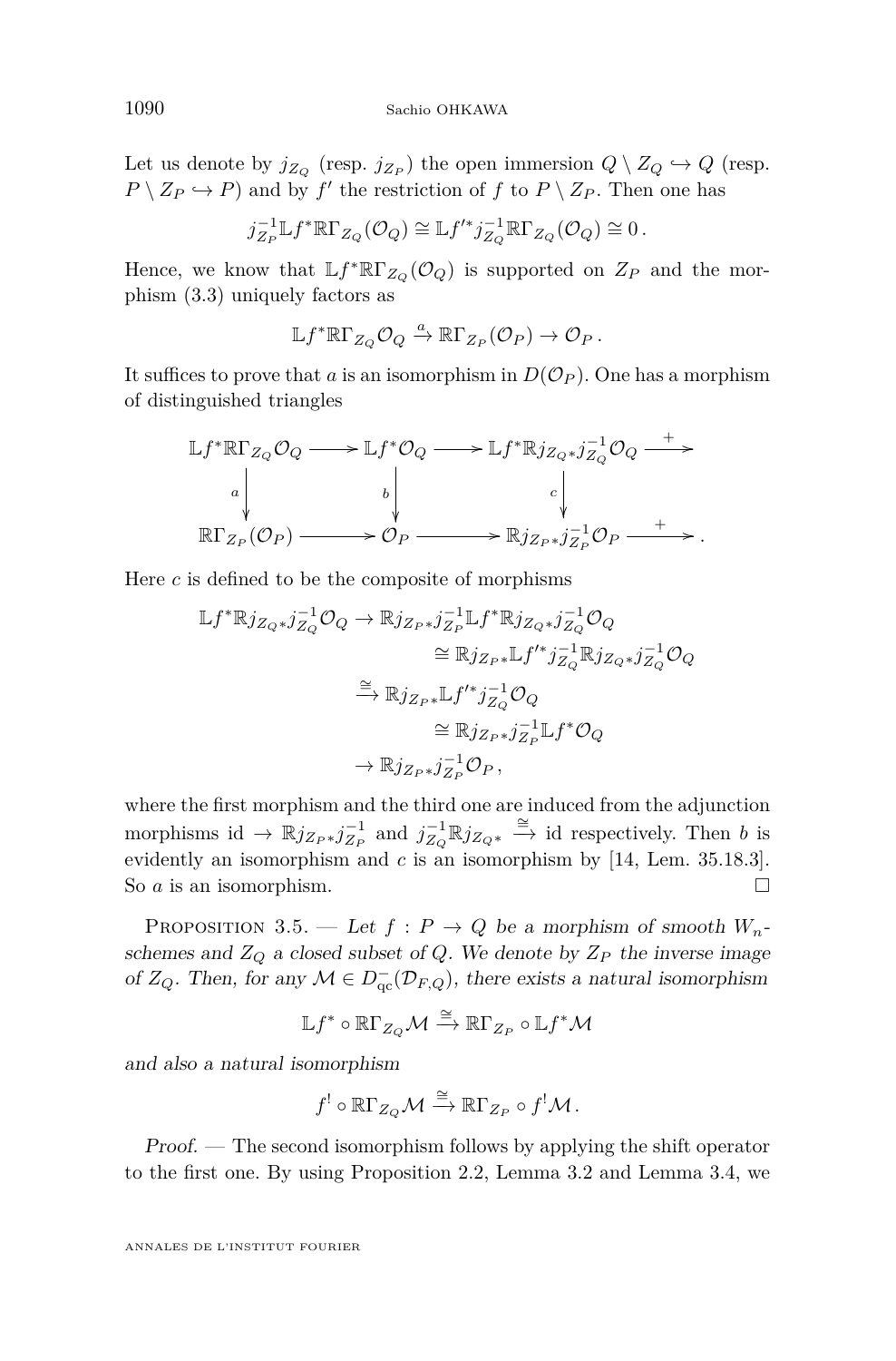obtain

$$
\mathbb{L}f^* \mathbb{R}\Gamma_{Z_Q}(\mathcal{M}) \xleftarrow{\cong} \mathbb{L}f^* \left( \mathbb{R}\Gamma_{Z_Q}(\mathcal{O}_Q) \otimes_{\mathcal{O}_Q}^{\mathbb{L}} \mathcal{M} \right)
$$

$$
\xrightarrow{\cong} \mathbb{L}f^* \mathbb{R}\Gamma_{Z_Q}(\mathcal{O}_Q) \otimes_{\mathcal{O}_P}^{\mathbb{L}} \mathbb{L}f^* \mathcal{M}
$$

$$
\xrightarrow{\cong} \mathbb{R}\Gamma_{Z_P}(\mathcal{O}_P) \otimes_{\mathcal{O}_P}^{\mathbb{L}} \mathbb{L}f^* \mathcal{M} = \mathbb{R}\Gamma_{Z_P}(\mathbb{L}f^* \mathcal{M}). \qquad \Box
$$

Next we show the compatibility of the local cohomology functor and the direct image. We begin with the corresponding result for usual  $\mathcal{D}_P$ -modules (without Frobenius structures).

<span id="page-15-0"></span>PROPOSITION 3.6. — Let  $f: P \to Q$  be a morphism of smooth  $W_n$ schemes and  $Z_Q$  a closed subset of  $Q$ . We denote by  $Z_P$  the inverse image of  $Z_Q$ . Let M be an object in  $D^b_{qc}(\mathcal{D}_P)$ . Then there exists a natural isomorphism of functors

$$
\mathbb{R}\Gamma_{Z_Q}\circ f^{\mathcal{B}}_+(\mathcal{M})\to f^{\mathcal{B}}_+\circ \mathbb{R}\Gamma_{Z_P}(\mathcal{M}).
$$

We need some lemmas.

<span id="page-15-1"></span>PROPOSITION 3.7. — Let  $f: P \to Q$  be a morphism of smooth  $W_n$ schemes. If M is an object in  $D_{qc}^-(\mathcal{D}_Q)$  and N is an object in  $D^-(f^{-1}\mathcal{D}_Q)$ , then there exists a natural isomorphism

$$
\mathcal{M} \otimes_{\mathcal{O}_P}^{\mathbb{L}} \mathbb{R} f_*\mathcal{N} \xrightarrow{\cong} \mathbb{R} f_* \left( f^{-1} \mathcal{M} \otimes_{f^{-1}\mathcal{O}_Q}^{\mathbb{L}} \mathcal{N} \right).
$$

in  $D^{-}(D_{Q})$ .

Proof. — Note first that both sides are defined. Let us take an *f*∗-acyclic resolution  $\mathcal I$  of  $\mathcal N$  and a  $\mathcal D_Q$ -flat resolution  $\mathcal P$  of  $\mathcal M$ . Then we have a natural D*Q*-linear morphism

$$
\mathcal{M} \otimes_{\mathcal{O}_P}^{\mathbb{L}} \mathbb{R} f_* \mathcal{N} := \mathcal{P} \otimes_{\mathcal{O}_P} f_* \mathcal{I} \to f_* \left( f^{-1} \mathcal{P} \otimes_{f^{-1} \mathcal{O}_Q} \mathcal{I} \right) \n\to \mathbb{R} f_* \left( f^{-1} \mathcal{P} \otimes_{f^{-1} \mathcal{O}_Y} \mathcal{I} \right) = \mathbb{R} f_* \left( f^{-1} \mathcal{M} \otimes_{f^{-1} \mathcal{O}_Y}^{\mathbb{L}} \mathcal{N} \right).
$$

It is enough to prove that this is an isomorphism in  $D(\mathcal{O}_Q)$ . Then this follows from [\[7,](#page-44-9) II, Prop. 5.6].

<span id="page-15-2"></span>LEMMA 3.8. — Let  $f: P \to Q$  be a morphism of smooth  $W_n$ -schemes. For an object  $\mathcal E$  in  $D^{-}(D_Q)$  and an object  $\mathcal F$  in  $D^{-}(D_P)$ , there exists an isomorphism

$$
\left(f^{-1}\mathcal{E}\otimes^{\mathbb{L}}_{f^{-1}\mathcal{O}_{Q}}\mathcal{D}_{Q\leftarrow P}\right)\otimes^{\mathbb{L}}_{\mathcal{D}_P}\mathcal{F}\xrightarrow{\cong}\mathcal{D}_{Q\leftarrow P}\otimes^{\mathbb{L}}_{\mathcal{D}_P}\left(\mathbb{L}f^*\mathcal{E}\otimes^{\mathbb{L}}_{\mathcal{O}_P}\mathcal{F}\right)
$$
  
in  $D^b(f^{-1}\mathcal{D}_Q).$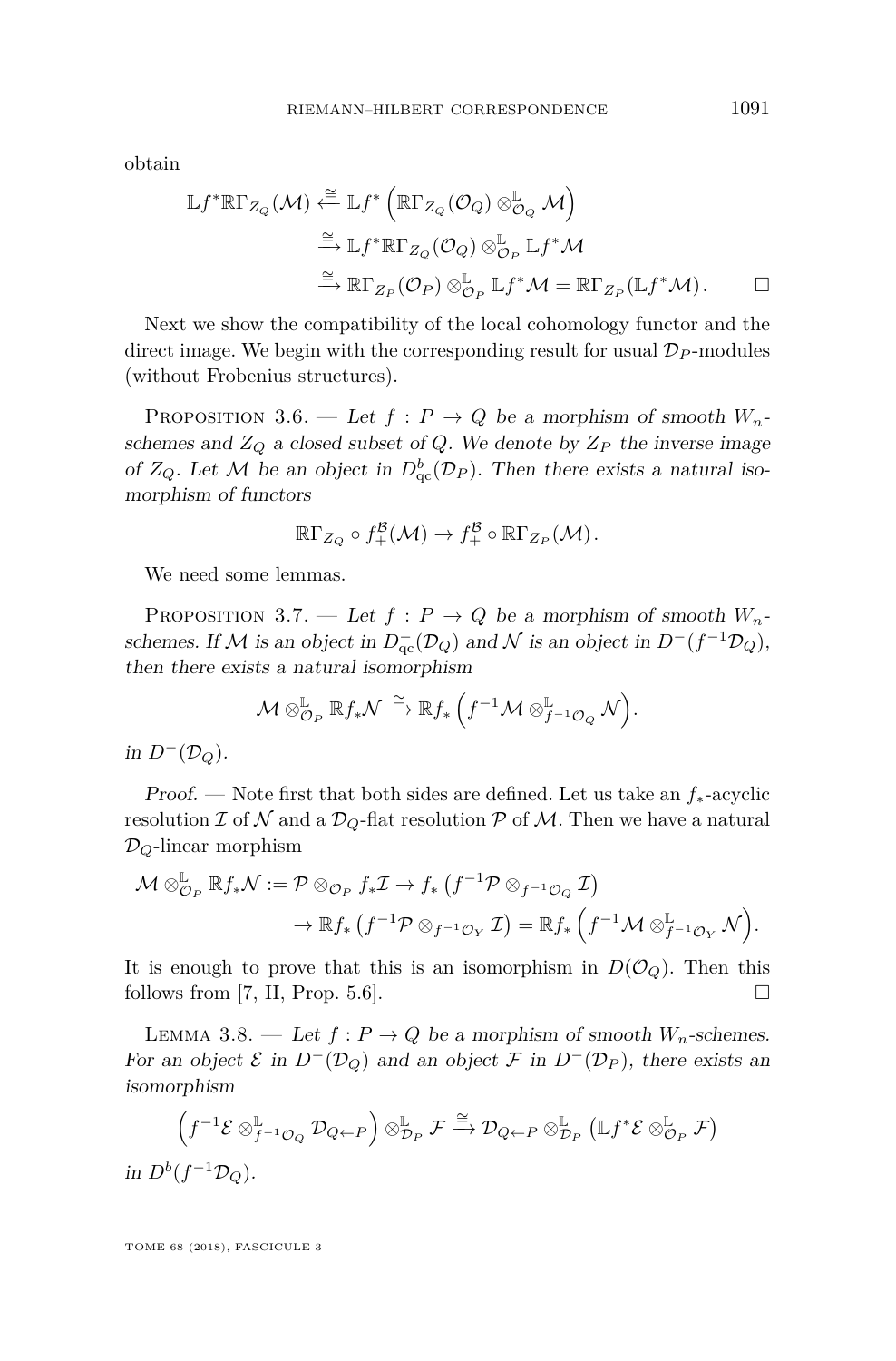Proof. — The proof is the same as that of the corresponding proposition for  $D$ -modules of higher level proved in [\[2,](#page-44-5) Prop. 1.2.25].

Let us prove Proposition [3.6.](#page-15-0)

Proof. — Applying Proposition [3.7](#page-15-1) to the case with  $\mathcal{M} = \mathbb{R}\Gamma_{Z_O}(\mathcal{O}_Q)$ and  $\mathcal{N} = \mathcal{D}_{Q \leftarrow P} \otimes_{\mathcal{D}_P}^{\mathbb{L}} \mathcal{M}$ , we obtain

$$
\begin{split} \mathbb{R}\Gamma_{Z_Q}(\mathcal{O}_Q) \otimes_{\mathcal{O}_Q}^{\mathbb{L}} \mathbb{R}f_* \left(\mathcal{D}_{Q \leftarrow P} \otimes_{\mathcal{D}_P}^{\mathbb{L}} \mathcal{M}\right) \\ \qquad \qquad \stackrel{\cong}{\longrightarrow} \mathbb{R}f_* \left(f^{-1}\left(\mathbb{R}\Gamma_{Z_Q}(\mathcal{O}_Q)\right) \otimes_{f^{-1}\mathcal{O}_Q}^{\mathbb{L}} \left(\mathcal{D}_{Q \leftarrow P} \otimes_{\mathcal{D}_P}^{\mathbb{L}} \mathcal{M}\right)\right). \end{split}
$$

The left hand side is isomorphic to  $\mathbb{R}\Gamma_{Z_Q} \circ f_{+}^{\mathcal{B}}(\mathcal{M})$  by Lemma [3.2.](#page-12-6) On the other hand, by Lemma [3.8,](#page-15-2) we have

$$
\begin{split} f^{-1}\mathbb{R}\Gamma_{Z_Q}(\mathcal{O}_Q) \otimes_{f^{-1}\mathcal{O}_Q}^{\mathbb{L}} \mathcal{D}_{Q \leftarrow P} \otimes_{\mathcal{D}_P}^{\mathbb{L}} \mathcal{M} \\ &\cong (f^{-1}\mathbb{R}\Gamma_{Z_Q}(\mathcal{O}_Q) \otimes_{f^{-1}\mathcal{O}_Q}^{\mathbb{L}} \mathcal{D}_{Q \leftarrow P}) \otimes_{\mathcal{D}_P}^{\mathbb{L}} \mathcal{M} \\ &\cong \mathcal{D}_{Q \leftarrow P} \otimes_{\mathcal{D}_P}^{\mathbb{L}} (\mathbb{L} f^*\mathbb{R}\Gamma_{Z_Q}(\mathcal{O}_Q) \otimes_{\mathcal{O}_P}^{\mathbb{L}} \mathcal{M}). \end{split}
$$

Lemma [3.2](#page-12-6) and Proposition [3.5](#page-14-0) imply that

$$
\begin{split} \mathcal{D}_{Q \leftarrow P} \otimes^{\mathbb{L}}_{\mathcal{D}_P} \left( \mathbb{L} f^* \mathbb{R} \Gamma_{Z_Q} (\mathcal{O}_Q) \otimes^{\mathbb{L}}_{\mathcal{O}_P} \mathcal{M} \right) \\ \xrightarrow{\cong} \mathcal{D}_{Q \leftarrow P} \otimes^{\mathbb{L}}_{\mathcal{D}_P} \left( \mathbb{R} \Gamma_{Z_P} (\mathcal{O}_P) \otimes^{\mathbb{L}}_{\mathcal{O}_P} \mathcal{M} \right) \\ \xrightarrow{\cong} \mathcal{D}_{Q \leftarrow P} \otimes^{\mathbb{L}}_{\mathcal{D}_P} \mathbb{R} \Gamma_{Z_P} (\mathcal{M}). \end{split}
$$

Therefore the right hand side of the first isomorphism is isomorphic to

$$
\mathbb{R} f_* \left( \mathcal{D}_{Q \leftarrow P} \otimes_{\mathcal{D}_P}^{\mathbb{L}} \mathbb{R} \Gamma_{Z_P}(\mathcal{M}) \right) = f_+^{\mathcal{B}} \circ \mathbb{R} \Gamma_{Z_P}(\mathcal{M}). \square
$$

<span id="page-16-0"></span>PROPOSITION 3.9. — Let  $f: P \to Q$  be a morphism of smooth  $W_n$ schemes and  $Z_Q$  a closed subset of  $Q$ . We denote by  $Z_P$  the inverse image of  $Z_Q$ . Let M be an object in  $D^b_{\text{qc}}(\mathcal{D}_{F,P})$ . Then there exists a natural isomorphism

$$
\mathbb{R}\Gamma_{Z_Q}\circ f_+(\mathcal{M})\to f_+\circ \mathbb{R}\Gamma_{Z_P}(\mathcal{M}).
$$

in  $D^b(\mathcal{D}_{F,Q})$ 

Proof. — Let us construct a natural transformation  $\mathbb{R}\Gamma_{Z_O} \circ f_+ \to f_+ \circ$  $\R\Gamma_{Z_P}.$  For an object  $\mathcal M$  in  $D^b(\mathcal{D}_{F,P}),$  the natural morphism  $\R\Gamma_{Z_P}\mathcal M\to\mathcal M$ induces a morphism  $\mathbb{R}\Gamma_{Z_O} f_+\mathbb{R}\Gamma_{Z_P}\mathcal{M} \to \mathbb{R}\Gamma_{Z_O} f_+\mathcal{M}$ . Since, by Remark [2.1](#page-8-0) and Proposition [3.6,](#page-15-0)  $f_+\R\Gamma_{Z_P}\mathcal{M} \cong f_+^{\mathcal{B}}\R\Gamma_{Z_P}\mathcal{M} \cong \R\Gamma_{Z_Q}f_+^{\mathcal{B}}\mathcal{M}$  as a complex of  $\mathcal{D}_Q$ -module, we know that  $f_{+}\R\Gamma_{Z_P}\mathcal{M}$  is supported on  $Z_Q$ . Therefore we have a natural morphism

$$
f_{+}\mathbb{R}\Gamma_{Z_{P}}\mathcal{M} \xleftarrow{\cong} \mathbb{R}\Gamma_{Z_{Q}}f_{+}\mathbb{R}\Gamma_{Z_{P}}\mathcal{M} \to \mathbb{R}\Gamma_{Z_{Q}}f_{+}\mathcal{M}.
$$

Again by Proposition [3.6](#page-15-0) we conclude that it is an isomorphism.  $\Box$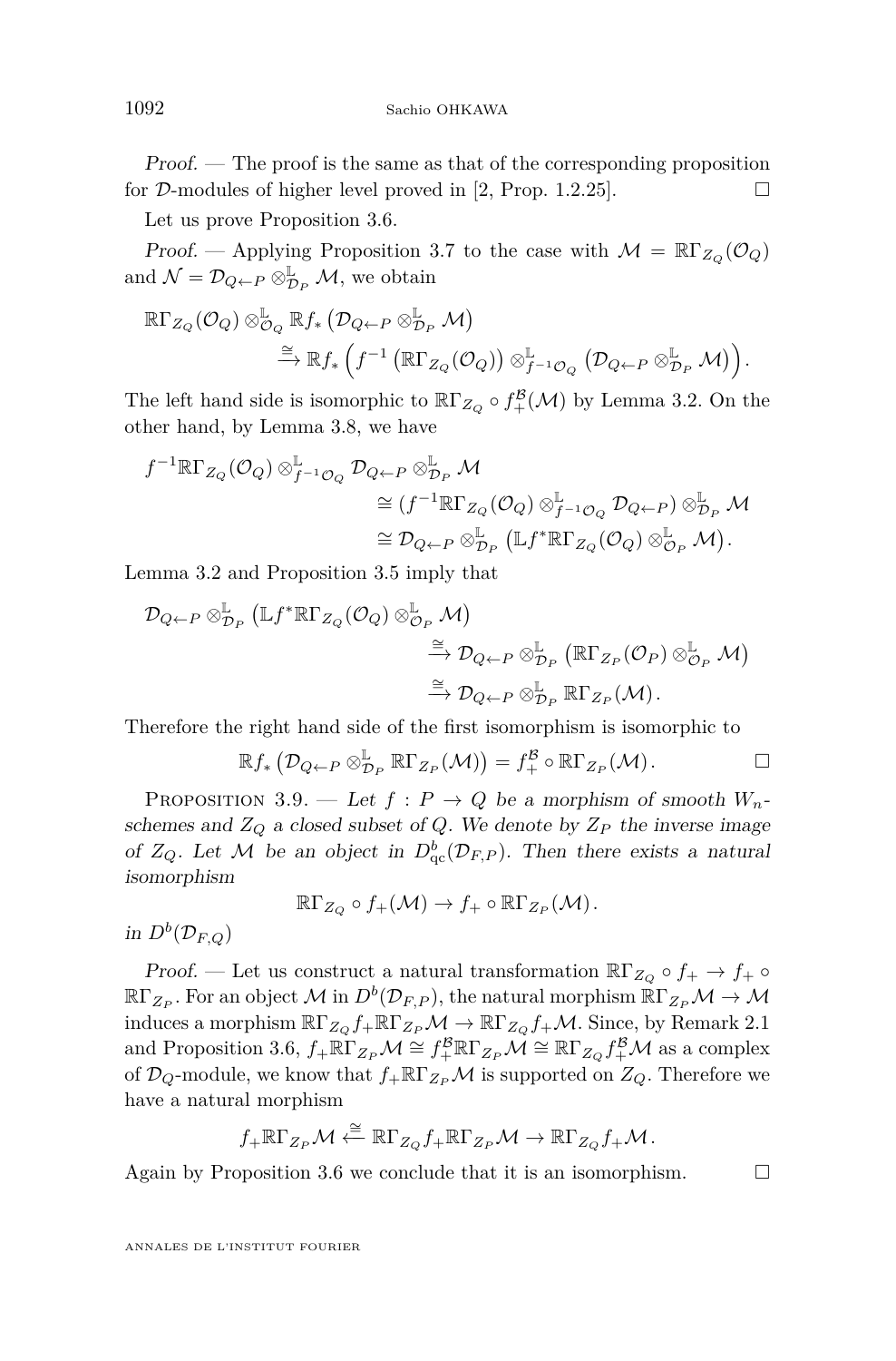#### <span id="page-17-0"></span>**4. Riemann–Hilbert correspondence for unit** *F***-crystals**

## $\mathbf{4.1.} \ \mathbf{Categorical} \ D^b_{\text{lfgu}}(X/W_n)^\circ$

DEFINITION 4.1. — Let *P* be a smooth  $W_n$ -scheme and let *Z* and *T* be closed subsets of P. We define the category  $C_{P,Z,T}$  to be the full triangulated subcategory of  $D^b_{\text{lfgu}}(\mathcal{D}_{F,P})^{\circ}$  consisting of complexes  $\mathcal M$  satisfying

(4.1) 
$$
\mathbb{R}\Gamma_Z\mathcal{M} \xrightarrow{\cong} \mathcal{M} \text{ and } \mathbb{R}\Gamma_T\mathcal{M} = 0.
$$

<span id="page-17-1"></span>LEMMA 4.2. — Let *P* be a smooth  $W_n$ -scheme. Let *Z*, *Z'*, *T* and *T'* be closed subsets of *P* satisfying  $Z \setminus T = Z' \setminus T'$ . Then we have the equality

$$
\mathcal{C}_{P,Z,T}=\mathcal{C}_{P,Z',T'}.
$$

Proof. — First we prove the equality in the case  $Z = Z'$ . One has  $Z \cap T =$  $Z \cap T'$ . Then an isomorphism  $\mathbb{R} \Gamma_Z \mathcal{M} \stackrel{\cong}{\rightarrow} \mathcal{M}$  induces

$$
\R\Gamma_T\mathcal{M}\stackrel{\cong}{\longleftarrow}\R\Gamma_{Z\cap T}\mathcal{M}=\R\Gamma_{Z\cap T'}\mathcal{M}\stackrel{\cong}{\longrightarrow}\R\Gamma_{T'}\mathcal{M}.
$$

Next we consider the case  $T = T'$ . We have to show that  $\mathbb{R}\Gamma_Z\mathcal{M} \stackrel{\cong}{\to} \mathcal{M}$ if and only if  $\mathbb{R}\Gamma_{Z}\mathcal{M} \stackrel{\cong}{\to} \mathcal{M}$  under the assumption  $\mathbb{R}\Gamma_T\mathcal{M} = 0$ . For a closed subset *C* of *P*, let us denote by  $j<sub>C</sub>$  the canonical open immersion  $P \setminus C \hookrightarrow P$ . Then the condition  $\mathbb{R} \Gamma_Z \mathcal{M} \stackrel{\cong}{\to} \mathcal{M}$  is equivalent to the condition  $\mathbb{R}j_{Z*}j_Z^{-1}\mathcal{M} = 0$ . One always has  $\mathbb{R}\Gamma_T\mathbb{R}j_{Z*}j_Z^{-1}\mathcal{M} \cong \mathbb{R}j_{Z*}j_Z^{-1}\mathbb{R}\Gamma_T\mathcal{M} = 0$ by Proposition [3.5](#page-14-0) and Proposition [3.9.](#page-16-0) By the distinguished triangle

$$
\mathbb{R}\Gamma_{T}\mathbb{R}j_{Z*}j_{Z}^{-1}\mathcal{M}\to\mathbb{R}j_{Z*}j_{Z}^{-1}\mathcal{M}\to\mathbb{R}j_{T*}j_{T}^{-1}\mathbb{R}j_{Z*}j_{Z}^{-1}\mathcal{M}\xrightarrow{+},
$$

we see that the condition  $\mathbb{R} j_{Z*} j_Z^{-1} \mathcal{M} = 0$  is equivalent to the condition  $\mathbb{R}j_{T*}j_T^{-1}\mathbb{R}j_{Z*}j_Z^{-1}\mathcal{M} = 0$ . Let us denote by *j* the open immersion  $(P \setminus T) \setminus$  $(Z \setminus T) = (P \setminus T) \setminus (Z' \setminus T) \hookrightarrow P \setminus T$  and by *j'* the open immersion  $(P \setminus T) \setminus (Z \setminus T) \hookrightarrow P$ . We have the following cartesian diagram:



Applying the flat base change theorem to the complex  $j_Z^{-1}$  *M* of  $\mathcal{O}_{P \setminus Z}$ modules, we obtain

$$
j_T^{-1}\mathbb{R}j_{Z*}j_Z^{-1}\mathcal{M}\cong\mathbb{R}j_*j'^{-1}\mathcal{M}\cong j_T^{-1}\mathbb{R}j_{Z'*}j_{Z'}^{-1}\mathcal{M}.
$$

Hence  $\mathbb{R}j_{T*}j_T^{-1}\mathbb{R}j_{Z*}j_Z^{-1}\mathcal{M} = 0$  if and only if  $\mathbb{R}j_{T*}j_T^{-1}\mathbb{R}j_{Z'*}j_{Z'}^{-1}\mathcal{M} = 0$ . The general case follows from these two cases.  $\Box$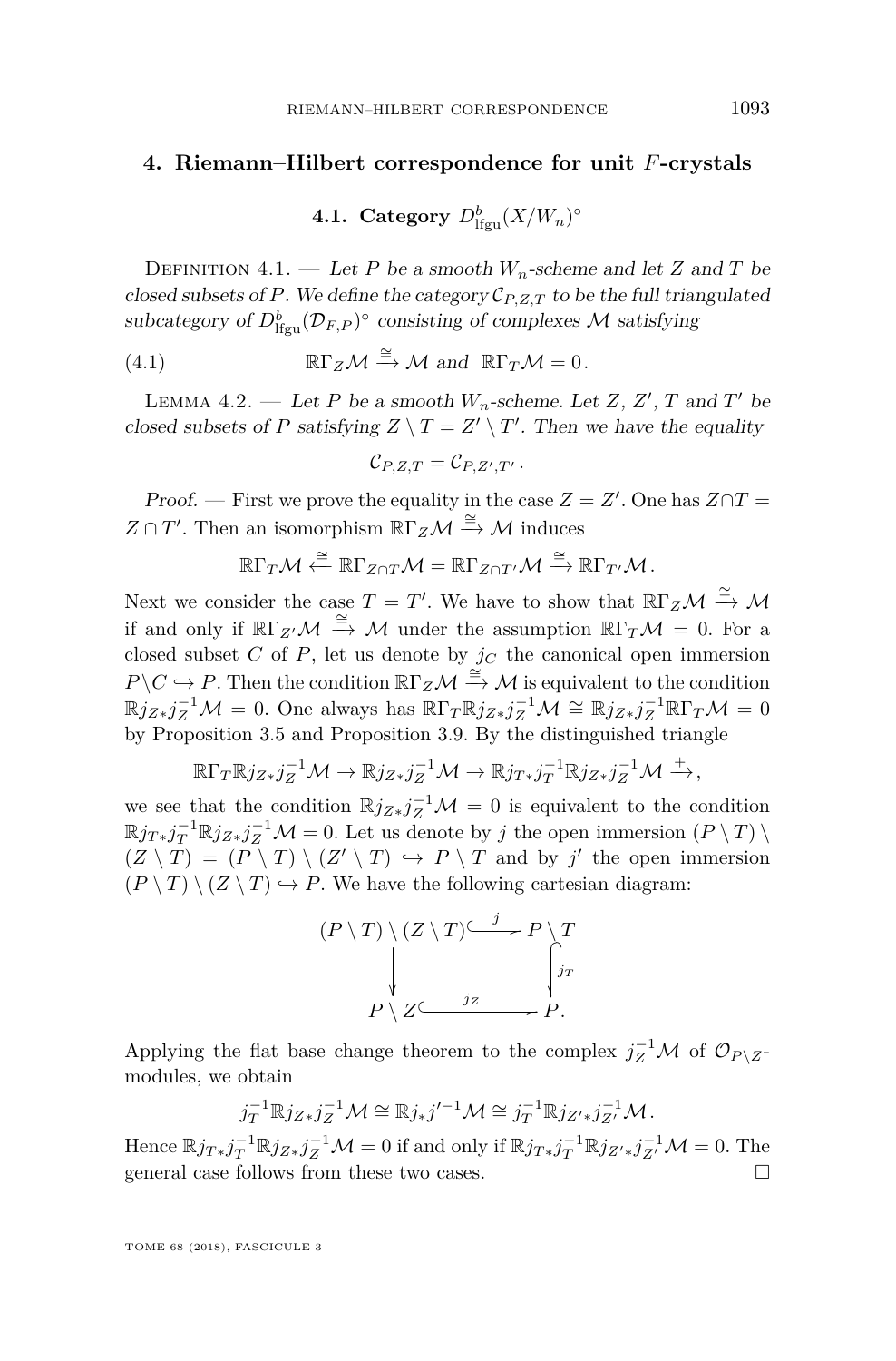<span id="page-18-1"></span>PROPOSITION 4.3. — Let *P* be a smooth  $W_n$ -scheme and *X* a locally closed subset of *P*. Let  $j: U \hookrightarrow P$  be an open immersion of smooth  $W_n$ schemes such that an immersion  $X \hookrightarrow P$  factors as a closed immersion  $X \hookrightarrow U$  and the open immersion  $U \hookrightarrow P$ . Let *Z* be a closed subset of *P* such that  $Z \cap U = X$ . We set  $T := (P \setminus U) \cap Z$ . Then the direct image functor  $\mathbb{R}j_*(-j_+)$  induces an equivalence of triangulated categories

$$
\mathbb{R}j_*:\mathcal{C}_{U,X,\emptyset}\to\mathcal{C}_{P,Z,T}
$$

with quasi-inverse  $j^{-1}(=j!)$ .

Proof. — Firstly we shall see that the functors  $\mathbb{R}j_*$  and  $j^{-1}$  are welldefined. Let M be an object in  $C_{U,X,\emptyset}$ . By Proposition [3.9,](#page-16-0) we have  $\mathbb{R}\Gamma_Z(\mathbb{R}j_*\mathcal{M}) \cong \mathbb{R}j_*\mathbb{R}\Gamma_{Z\cap U}\mathcal{M} = \mathbb{R}j_*\mathbb{R}\Gamma_X\mathcal{M} \stackrel{\cong}{\to} \mathbb{R}j_*\mathcal{M}$ . We also have  $\mathbb{R}\Gamma_T(\mathbb{R}j_*\mathcal{M}) = 0$  as  $T \cap U = \emptyset$  and thus know that  $\mathbb{R}j_*$  restricts to a functor  $\mathcal{C}_{U,X,\emptyset} \to \mathcal{C}_{P,Z,T}$ . Conversely, let N be an object in  $\mathcal{C}_{P,Z,T}$ . Applying the functor  $j^{-1}$  to  $\mathbb{R}\Gamma_Z\mathcal{N} \stackrel{\cong}{\longrightarrow} \mathcal{N}$  we obtain  $\mathbb{R}\Gamma_Xj^{-1}\mathcal{N} \stackrel{\cong}{\longrightarrow} j^{-1}\mathcal{N}$ . There exist natural adjunction morphisms (cf. [\[4,](#page-44-2) Lem. 4.3.1])

$$
j^{-1}\mathbb{R}j_*\mathcal{M} \to \mathcal{M}
$$
 and  $\mathcal{N} \to \mathbb{R}j_*j^{-1}\mathcal{N}$ .

One has  $j^{-1}\mathbb{R}j_*\mathcal{M} \stackrel{\cong}{\to} \mathcal{M}$  for any  $\mathcal{M} \in \mathcal{C}_{U,X,\emptyset}$ . Let us prove that the adjunction morphism  $\mathcal{N} \to \mathbb{R}j_*j^{-1}\mathcal{N}$  is an isomorphism for any  $\mathcal{N} \in \mathcal{C}_{P,Z,T}$ . One has a distinguished triangle

$$
\mathbb{R}\Gamma_{P\setminus U}\mathcal{N}\to\mathcal{N}\to\mathbb{R}j_*j^{-1}\mathcal{N}\xrightarrow{+1}.
$$

We need to show that  $\mathbb{R}\Gamma_{P\setminus U}\mathcal{N}$  is quasi-isomorphic to zero. Let us consider a distinguished triangle

<span id="page-18-0"></span>(4.2) 
$$
\mathbb{R}\Gamma_Z\mathbb{R}\Gamma_{P\setminus U}\mathcal{N}\to\mathbb{R}\Gamma_{P\setminus U}\mathcal{N}\to\mathbb{R}j_{Z*}j_Z^{-1}\mathbb{R}\Gamma_{P\setminus U}\mathcal{N}\xrightarrow{+1},
$$

where  $j_Z$  denotes the open immersion  $P \setminus Z \hookrightarrow P$ . One has  $\mathbb{R}\Gamma_Z\mathbb{R}\Gamma_{P\setminus U}\mathcal{N} =$  $\mathbb{R}\Gamma_T\mathcal{N}=0$ . On the other hand, we obtain

$$
\mathbb{R}j_{Z*}j_Z^{-1}\mathbb{R}\Gamma_{P\setminus U}\mathcal{N} = \mathbb{R}\Gamma_{P\setminus U}\mathbb{R}j_{Z*}j_Z^{-1}\mathcal{N} = 0.
$$

So the assertion follows from  $(4.2)$ .

Recall that a *Wn*-embeddable *k*-scheme is a separated *k*-scheme *X* of finite type such that there exists a proper smooth  $W_n$ -scheme  $P$  and an immersion  $X \hookrightarrow P$  which fits in the following commutative diagram:

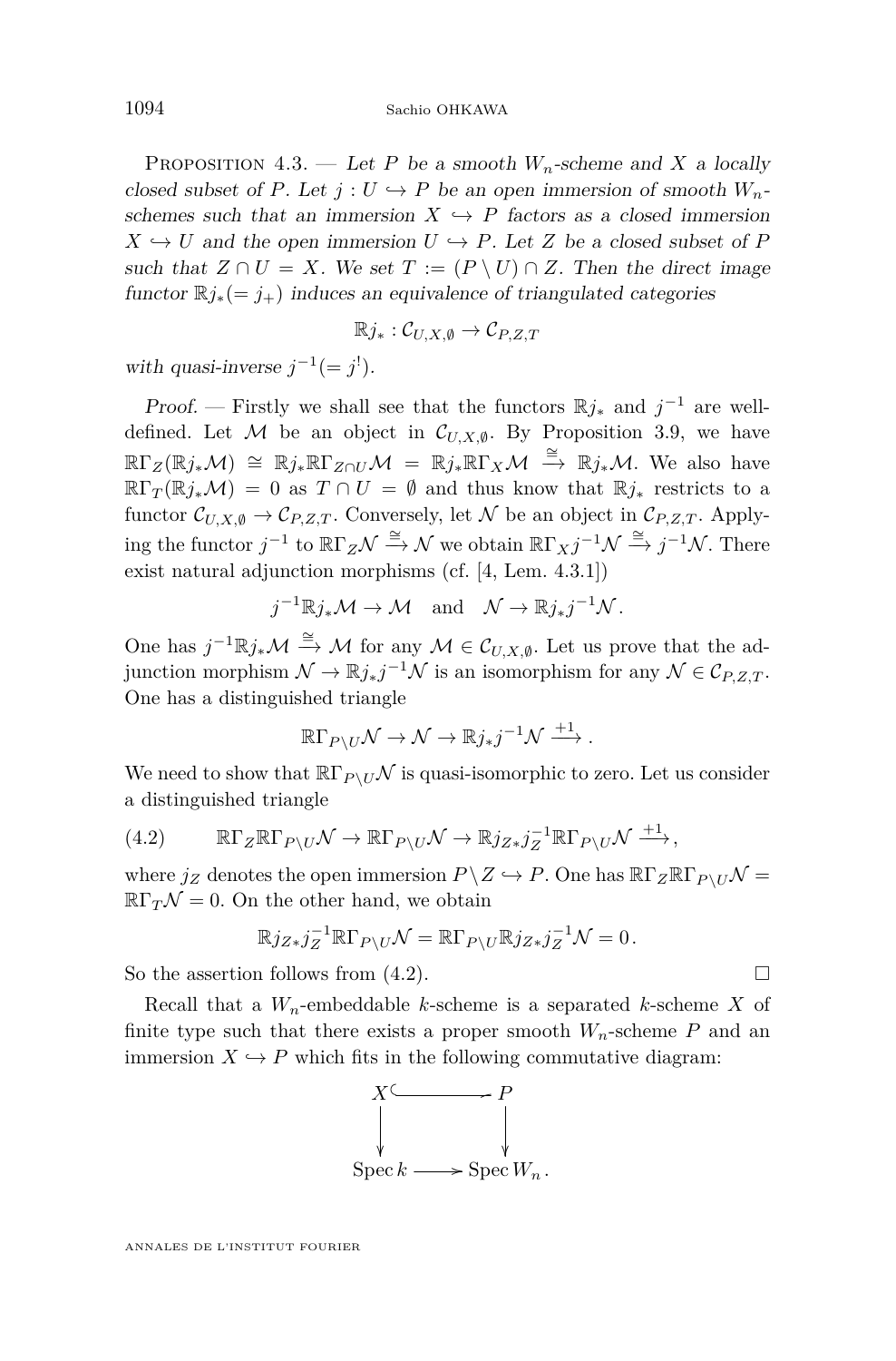DEFINITION 4.4. — Let *X* be a  $W_n$ -embeddable *k*-scheme with an immersion  $X \hookrightarrow P$  into a proper smooth  $W_n$ -scheme *P*. We define the category  $C_{P,X}$  to be  $C_{P,Z,T}$  for some closed subsets *Z* and *T* of *P* with  $X = Z \T$ . This definition is well-defined by Lemma [4.2.](#page-17-1)

<span id="page-19-2"></span>THEOREM 4.5. — Let  $f : P \to Q$  be a proper smooth morphism of smooth  $W_n$ -schemes. Suppose that we are given closed immersions  $i_1$ :  $X \rightarrow P$  and  $i_2 : X \rightarrow Q$  such that  $f \circ i_1 = i_2$ . Then  $f_+$  induces an equivalence of categories

(4.3) 
$$
f_+:\mathcal{C}_{P,X,\emptyset}\xrightarrow{\cong}\mathcal{C}_{Q,X,\emptyset}
$$

with a quasi-inverse  $\mathbb{R}\Gamma_X \circ f^!$ .

Proof. — Since the definition of the category  $\mathcal{C}_{P,X,\emptyset}$  depends only on the underlying topological space of *X* by Lemma [4.2,](#page-17-1) we may assume that *X* is reduced. First of all, we note that the functors  $f_+$  and  $\mathbb{R}\Gamma_X \circ f^!$  are well-defined. Indeed, for  $M \in \mathcal{C}_{P,X,\emptyset}$ , by Proposition [3.9,](#page-16-0) we have

$$
\mathbb{R}\Gamma_X f_+\mathcal{M} \xrightarrow{\cong} f_+\mathbb{R}\Gamma_{f^{-1}(X)}\mathcal{M}
$$
  

$$
\xleftarrow{\cong} f_+\mathbb{R}\Gamma_{f^{-1}(X)}\mathbb{R}\Gamma_X\mathcal{M}
$$
  

$$
\xrightarrow{\cong} f_+\mathbb{R}\Gamma_X\mathcal{M}
$$
  

$$
\xrightarrow{\cong} f_+\mathcal{M}.
$$

We also have  $\mathbb{R}\Gamma_X(\mathbb{R}\Gamma_X f^!\mathcal{N}) \stackrel{\cong}{\to} \mathbb{R}\Gamma_X f^!\mathcal{N}$  for any  $\mathcal{N} \in \mathcal{C}_{Q,X,\emptyset}$ . Next let us construct a natural transformation from  $f_+$  to  $\mathbb{R}\Gamma_X \circ f^!$  and its inverse. By [\[4,](#page-44-2) Cor. 14.5.15], there are canonical adjunction morphisms

(4.4) 
$$
f_+ f^! \mathcal{N} \to \mathcal{N}
$$
 and  $\mathcal{M} \to f_+ f^! \mathcal{M}$ .

We thus obtain natural transformations of functors

<span id="page-19-0"></span>(4.5) 
$$
f_{+}\mathbb{R}\Gamma_{X}f^{!}\mathcal{N}\to f_{+}f^{!}\mathcal{N}\to\mathcal{N}
$$

and

(4.6) 
$$
\mathcal{M} \stackrel{\cong}{\longleftarrow} \mathbb{R}\Gamma_X \mathcal{M} \to \mathbb{R}\Gamma_X f^! f_+ \mathcal{M}.
$$

Let us prove that these morphisms are isomorphisms by induction on *n*. We begin with the case  $n = 1$ . Then P and Q are smooth *k*-schemes. Let us firstly consider the case when *X* is smooth over *k*. Then [\[4,](#page-44-2) Cor. 15.5.4 and Prop. 15.5.3] imply that

<span id="page-19-1"></span>
$$
f_{+}\mathbb{R}\Gamma_{X}f^{!}\mathcal{N} \xrightarrow{\simeq} f_{+}i_{1+}i_{1}^{!}f^{!}\mathcal{N} \xrightarrow{\simeq} i_{2+}i_{2}^{!}\mathcal{N} \xrightarrow{\simeq} \mathcal{N}.
$$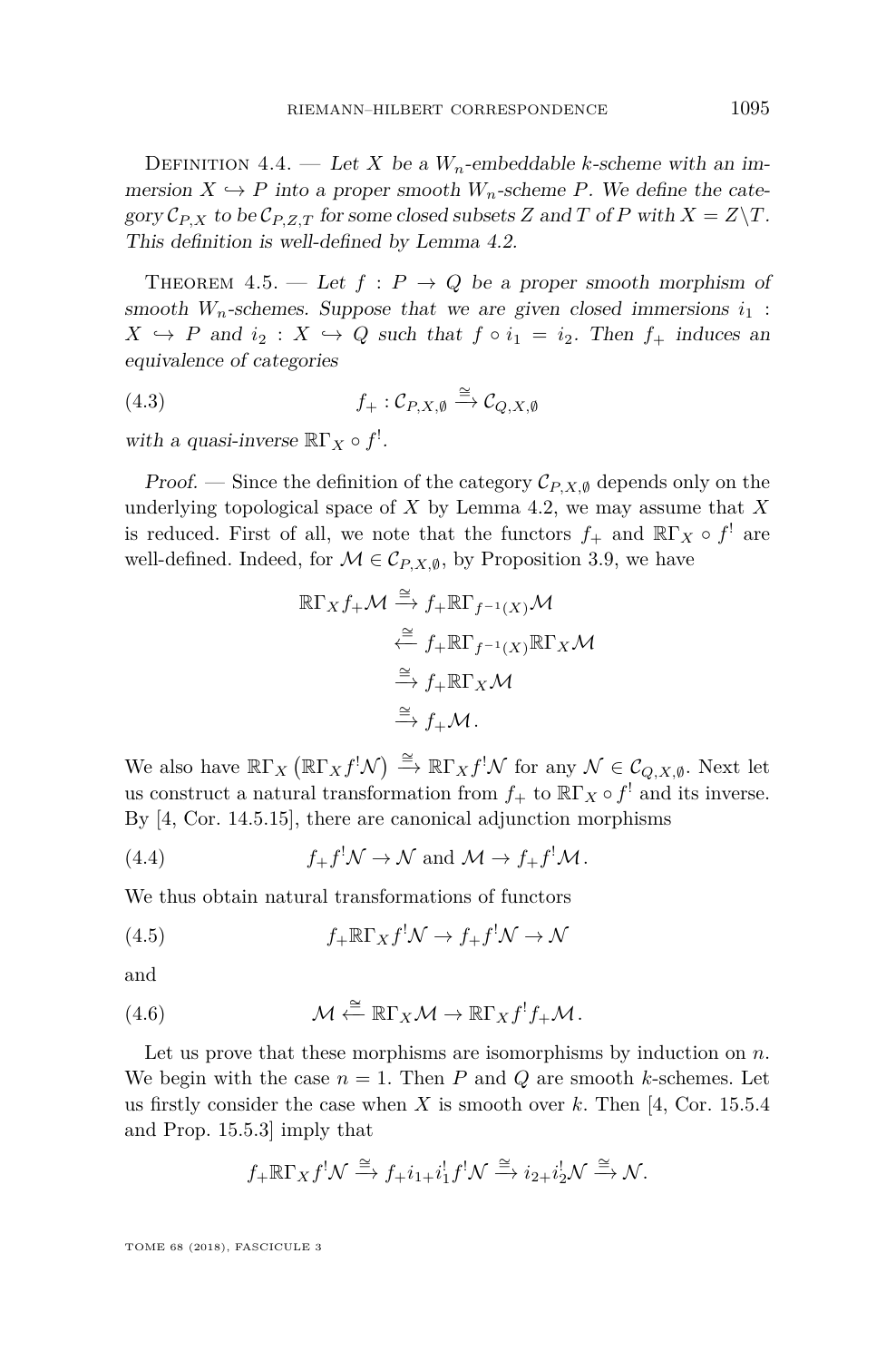This shows that  $(4.5)$  is an isomorphism. In order to see that  $(4.6)$  is an isomorphism, we claim that the natural morphism  $i_1^! \mathcal{M} \to i_1^! f^! f_+ \mathcal{M}$  is an isomorphism. Indeed, since  $\mathcal{M} \in \mathcal{C}_{P,X,\emptyset}$  is supported on *X*, there exists  $\mathcal{M}' \in D^b_{\text{lfgu}}(\mathcal{D}_{F,X})$  such that  $i_{1+} \mathcal{M}' \cong \mathcal{M}$  by [\[4,](#page-44-2) Cor. 15.5.4]. Then we have  $i_1^!\mathcal{M} \cong i_1^!i_{1+}\mathcal{M}' \cong \mathcal{M}'$  and  $i_1^!f^!f_+\mathcal{M} \cong i_1^!f^!f_+i_{1+}\mathcal{M}' \cong i_2^!i_{2+}\mathcal{M}' \cong$  $\mathcal{M}'$ , hence we see the claim. Applying the functor  $i_{1+}$  to the isomorphism  $i_1^{\dagger}M \stackrel{\cong}{\to} i_1^{\dagger}f^{\dagger}f+\mathcal{M}$  we see that  $\Gamma_X\mathcal{M} \to \mathbb{R}\Gamma_X f^{\dagger}f+\mathcal{M}$  is an isomorphism by [\[4,](#page-44-2) Prop. 15.5.3].

Next let us prove the case  $n = 1$  for general X by induction on the dimension *d* of *X*. If  $d = 0$ , then *X* is étale over *k* and the assertion follows from the smooth case. Let  $X_0$  be a *d*-dimensional smooth open subscheme of *X* such that  $H := X \setminus X_0$  is of dimension  $\lt d$ . Let us consider the following diagram:



Let us consider the following morphism of distinguished triangles

$$
\mathbb{R}\Gamma_{f^{-1}(H)}\mathcal{M} \longrightarrow \mathcal{M} \longrightarrow \mathbb{R}j'_{*}j'^{-1}\mathcal{M} \longrightarrow +
$$
  
\n
$$
\downarrow \qquad \qquad \downarrow \qquad \qquad \downarrow
$$
  
\n
$$
\mathbb{R}\Gamma_{X}f^{1}f_{+}\mathbb{R}\Gamma_{f^{-1}(H)}\mathcal{M} \longrightarrow \mathbb{R}\Gamma_{X}f^{1}f_{+}\mathcal{M} \longrightarrow \mathbb{R}\Gamma_{X}f^{1}f_{+}\mathbb{R}j'_{*}j'^{-1}\mathcal{M} \longrightarrow +
$$

In the left term, we have  $\mathbb{R}\Gamma_{f^{-1}(H)}\mathcal{M} \stackrel{\cong}{\leftarrow} \mathbb{R}\Gamma_{f^{-1}(H)}\mathbb{R}\Gamma_X\mathcal{M} \stackrel{\cong}{\rightarrow} \mathbb{R}\Gamma_H\mathcal{M}$ and we also calculate

$$
\mathbb{R}\Gamma_X f^! f_{+}\mathbb{R}\Gamma_{f^{-1}(H)}\mathcal{M}\cong \mathbb{R}\Gamma_X f^! f_{+}\mathbb{R}\Gamma_{f^{-1}(H)}\mathbb{R}\Gamma_H\mathcal{M}\cong \mathbb{R}\Gamma_H f^! f_{+}\mathbb{R}\Gamma_H\mathcal{M}
$$

by Proposition [3.9](#page-16-0) and Proposition [3.5.](#page-14-0) Hence the induction hypothesis implies that the left vertical arrow is an isomorphism. Similarly, by the smooth case, one can see that the right vertical arrow is an isomorphism. As a consequence, we see that  $\mathcal{M} \to \mathbb{R}\Gamma_X f^! f_+ \mathcal{M}$  is an isomorphism. Next let us consider the following morphism of distinguished triangles



In the left term, we have  $f_{+}\R\Gamma_{X}f' \R\Gamma_{H}\mathcal{N} \cong f_{+}\R\Gamma_{H}f' \R\Gamma_{H}\mathcal{N}$  by Proposition [3.5.](#page-14-0) Hence the left vertical arrow is an isomorphism by the induction hypothesis. In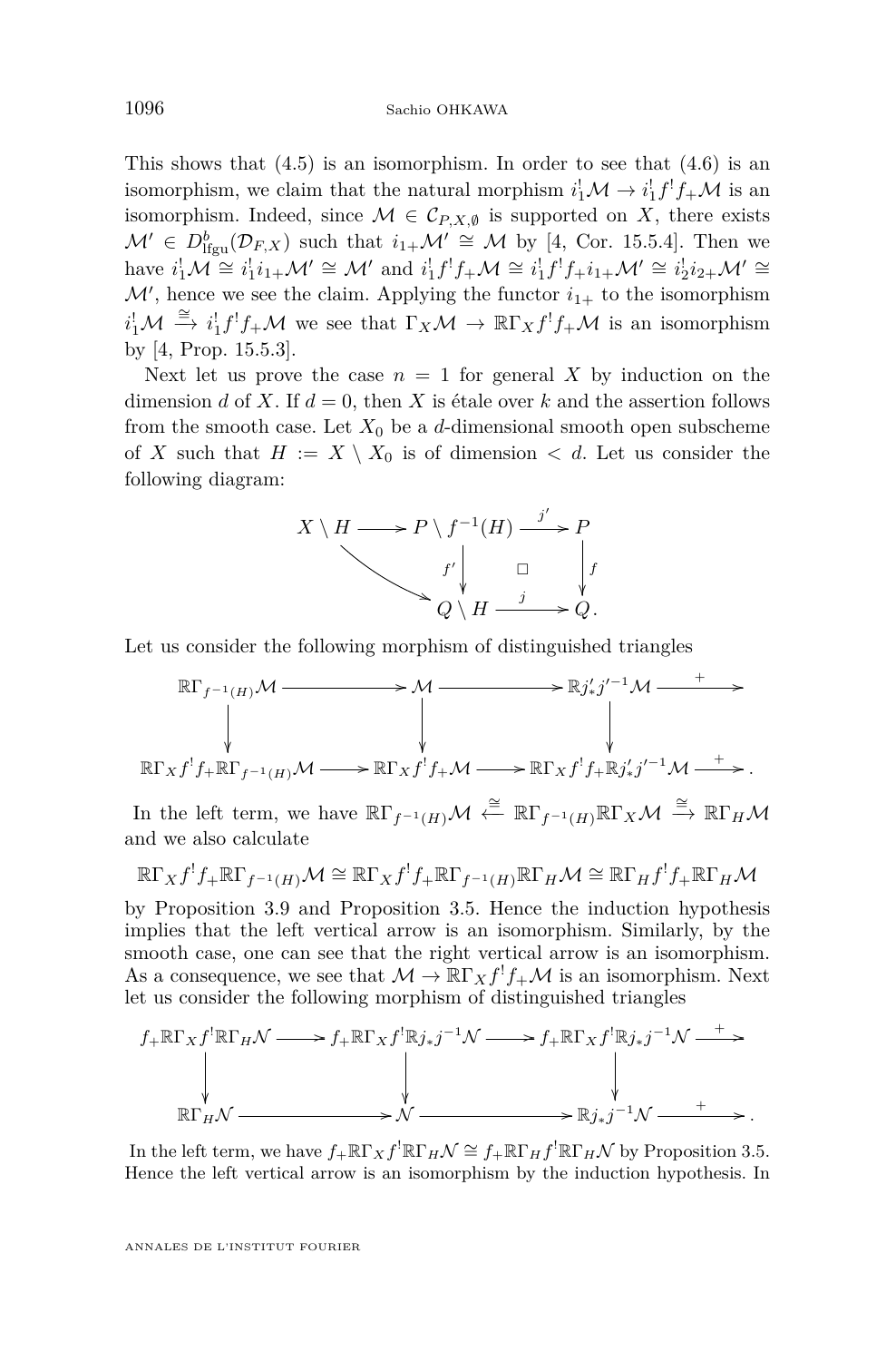the right term, we can calculate as

$$
f_{+}\mathbb{R}\Gamma_{X}f^{!}\mathbb{R}j_{*}\left(j^{-1}\mathcal{N}\right)\cong f_{+}\mathbb{R}\Gamma_{X}\mathbb{R}j'_{*}f^{'}\left(j^{-1}\mathcal{N}\right)\cong f_{+}\mathbb{R}j'_{*}\mathbb{R}\Gamma_{X\setminus H}f^{'}\left(j^{-1}\mathcal{N}\right)
$$

$$
\cong \mathbb{R}j_{*}f'_{+}\mathbb{R}\Gamma_{X\setminus H}f^{'}\left(j^{-1}\mathcal{N}\right)
$$

by Proposition [3.9.](#page-16-0) So the right vertical arrow is an isomorphism by the smooth case and hence the middle arrow is also an isomorphism. This finishes the proof in the case  $n = 1$ . Now let us consider a distinguished triangle

$$
\mathcal{M} \otimes_{\mathbb{Z}/p^n\mathbb{Z}}^{\mathbb{L}} \mathbb{Z}/p\mathbb{Z} \rightarrow \mathcal{M} \rightarrow \mathcal{M} \otimes_{\mathbb{Z}/p^n\mathbb{Z}}^{\mathbb{L}} \mathbb{Z}/p^{n-1}\mathbb{Z} \xrightarrow{+}.
$$

Then the induction hypothesis, Lemma [3.2](#page-12-6) and [\[4,](#page-44-2) Prop. 14.8.1] reduce us to the case  $n = 1$  and we are done.

<span id="page-21-0"></span>COROLLARY 4.6. — Let  $f: P \to Q$  be a proper smooth morphism of proper smooth  $W_n$ -schemes. Suppose that we are given immersions  $i_1$ :  $X \rightarrow P$  and  $i_2 : X \rightarrow Q$  such that  $f \circ i_1 = i_2$ . Then  $f_+$  induces an equivalence of categories

$$
(4.7) \t\t f_{+}: \mathcal{C}_{P,X} \xrightarrow{\cong} \mathcal{C}_{Q,X}
$$

with a quasi-inverse  $\mathbb{R}\Gamma_{\bar{X}_P} \circ f^!$ . Here  $\bar{X}_P$  denotes the closure of *X* in *P*.

Proof. — Let us prove that  $f_+$  restricts to a functor  $C_{P,X} \to C_{Q,X}$ . Let *V* be an open subset of *P* such that  $i_2$  factors as a closed immersion  $X \hookrightarrow V$  and the open immersion  $j_2 : V \hookrightarrow Q$ . Denote by *U* the open subset  $f^{-1}(V)$  of *Q*. Then  $i_1$  factors as a closed immersion  $X \hookrightarrow U$  and the open immersion  $j_1 : U \hookrightarrow P$ . For an object M in  $\mathcal{C}_{P,X}$ , by Propo-sition [4.3,](#page-18-1) there exists  $\mathcal{M}' \in \mathcal{C}_{U,X,\emptyset}$  satisfying  $\mathbb{R}j_{1*}\mathcal{M}' \cong \mathcal{M}$ . We have  $f_+ \mathcal{M} \cong f_+ \mathbb{R} j_{1*} \mathcal{M}' \cong \mathbb{R} j_{2*} f_{|U+} \mathcal{M}'$ . In the course of the proof of Theo-rem [4.5,](#page-19-2) we saw that  $f_{|U+} \mathcal{M}'$  is in  $\mathcal{C}_{V,X,\emptyset}$ . Hence we know that  $f_{+} \mathcal{M} \cong$  $\mathbb{R} j_{2*} f_{|U+} \mathcal{M}'$  is in  $\mathcal{C}_{Q,X}$  by Proposition [4.3.](#page-18-1)

Next let us prove that  $\mathbb{R}\Gamma_{\bar{X}_P}\circ f^!$  restricts to a functor  $\mathcal{C}_{Q,X}\to \mathcal{C}_{P,X}$ . Let  $T_Q$  be a closed subset of *Q* such that  $\bar{X}_Q \setminus T_Q = X$  in *Q*, where  $\bar{X}_Q$  denotes the closure of *X* in *Q*. We denote by  $\bar{X}_P$  the closure of *X* in *P*. Let *T* be a closed subset of *P* such that  $\overline{X}_P \setminus T = X$  and we set  $T_P := T \cap f^{-1}(T_Q)$ . Then  $T_P$  is a closed subset of *P* such that  $\bar{X}_P \setminus T_P = X$  and we have  $\mathcal{C}_{P,X} = \mathcal{C}_{P,\bar{X}_P,T_P}$  and  $\mathcal{C}_{Q,X} = \mathcal{C}_{Q,\bar{X}_Q,T_Q}$ . For an object  $\mathcal M$  in  $\mathcal{C}_{Q,\bar{X}_Q,T_Q}$ , one has  $\mathbb{R}\Gamma_{\bar{X}_P}(\mathbb{R}\Gamma_{\bar{X}_P}f^!\mathcal{M}) \stackrel{\cong}{\to} \mathbb{R}\Gamma_{\bar{X}_P}f^!\mathcal{M}$ . Also by assumption, one has  $\mathbb{R}\Gamma_{T_Q}\mathcal{M}=0.$  Applying the functor  $\mathbb{R}\Gamma_{\bar{X}_P}f^!$  to this equality we have  $0=$  $\mathbb{R}\Gamma_{\bar{X}_P}f^!\mathbb{R}\Gamma_{T_Q}\mathcal{M} \cong \mathbb{R}\Gamma_{\bar{X}_P\cap f^{-1}(T_Q)}f^!\mathcal{M}.$  Then we have  $\mathbb{R}\Gamma_{T_P}\mathbb{R}\Gamma_{\bar{X}_P}f^!\mathcal{M} \cong$  $\mathbb{R}\Gamma_{T_P}\mathbb{R}\Gamma_{\bar{X}_P\cap f^{-1}(T_Q)}f^{!}\mathcal{M}=0.$ 

There are natural adjunction morphisms

$$
\Psi: f_{+} \mathbb{R} \Gamma_{\bar{X}_{P}} f^{!} \mathcal{N} \to \mathcal{N}
$$
 and  $\Phi: \mathcal{M} \to \mathbb{R} \Gamma_{\bar{X}_{P}} f^{!} f_{+} \mathcal{M}.$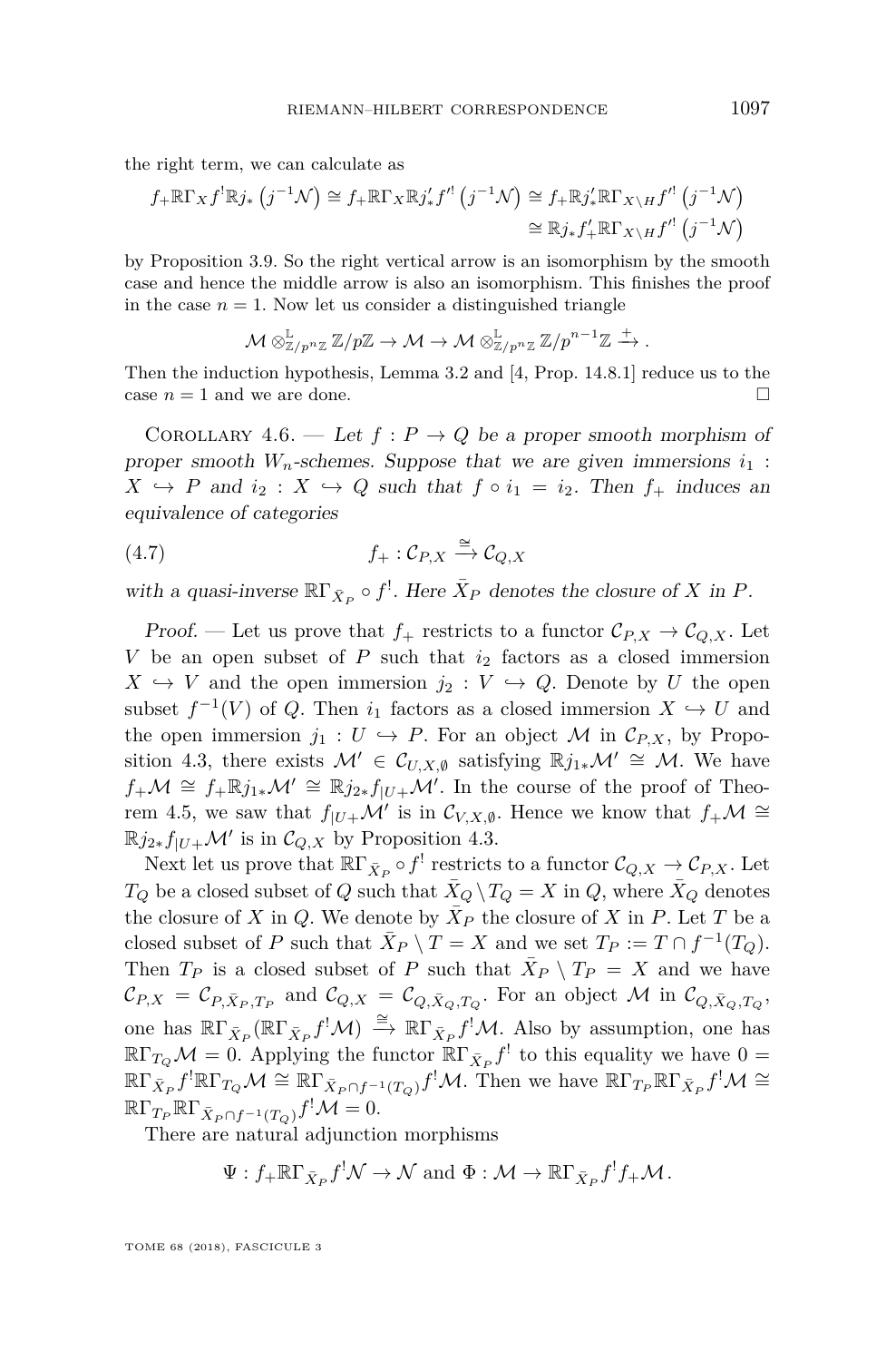By Proposition [4.3,](#page-18-1)  $\Psi$  is an isomorphism if and only if so is  $\Psi_{|V} = j_2^{-1} \Psi$ . Now we can calculate as

$$
j_2^{-1} f_+ \mathbb{R} \Gamma_{\bar{X}_P} f^! \mathcal{N} \cong f_{|U+} j_1^{-1} \mathbb{R} \Gamma_{\bar{X}_P} f^! \mathcal{N} \cong f_{|U+} \mathbb{R} \Gamma_X j_1^{-1} f^! \mathcal{N}
$$
  

$$
\cong f_{|U+} \mathbb{R} \Gamma_X f_{|U}^! j_2^{-1} \mathcal{N}.
$$

Hence we see that  $j_2^{-1}\Psi : f_{|U^+}\R\Gamma_X f_{|U}^! j_2^{-1}\mathcal{N} \to j_2^{-1}\mathcal{N}$  is an isomorphism by Theorem [4.5.](#page-19-2) One can prove that  $\Phi$  is an isomorphism in a similar manner.

DEFINITION 4.7. — Let *X* be a  $W_n$ -embeddable scheme. Let us take an immersion  $X \hookrightarrow P$  into a proper smooth  $W_n$ -scheme. We define the triangulated category  $D_{\text{lfgu}}^b(X/W_n)^\circ$  by  $\mathcal{C}_{P,X}$ . This definition is independent of the choice of embedding  $X \hookrightarrow P$  up to natural equivalence by Corollary [4.6.](#page-21-0)

## **4.2.** Cohomological operations on  $D_{\text{lfgu}}^b(X/W_n)^\circ$

<span id="page-22-0"></span>Let  $f: X \to Y$  be a morphism of  $W_n$ -embeddable schemes. Let us first define a functor

<span id="page-22-1"></span>
$$
f^{!}: D^{b}_{\mathrm{lfgu}}(Y/W_{n})^{\circ} \to D^{b}_{\mathrm{lfgu}}(X/W_{n})^{\circ}.
$$

Let us take immersions  $i_1 : X \hookrightarrow P$  and  $i_2 : Y \hookrightarrow Q$ , where P and Q are proper smooth  $W_n$ -schemes. Then an immersion  $i: X \hookrightarrow P \times_{W_n} Q$ is defined by the composition  $X \xrightarrow{\mathrm{id} \times f} X \times_k Y \xrightarrow{\mathrm{i}_1 \times \mathrm{i}_2} P \times_{W_n} Q$ . One has  $p_2 \circ i = i_2 \circ f$ , where  $p_2$  is the second projection  $P \times_{W_n} Q \to Q$ . Hence, for a morphism  $f: X \to Y$  of  $W_n$ -embeddable schemes, we can always obtain the following commutative diagram:

(4.8) 
$$
X \xrightarrow{t_1} P
$$
\n
$$
f \downarrow g
$$
\n
$$
Y \xrightarrow{i_2} Q.
$$

Here *P* and *Q* are proper smooth  $W_n$ -schemes,  $i_1$  and  $i_2$  are immersions and  $g$  is a proper smooth morphism of  $W_n$ -schemes.

<span id="page-22-2"></span>LEMMA 4.8. — Let  $f: X \rightarrow Y$  be a morphism of  $W_n$ -embeddable schemes. Suppose that we are given the diagram [\(4.8\)](#page-22-1). Let  $j: U \hookrightarrow P$  be an open immersion of smooth  $W_n$ -schemes such that  $i_1$  factors as a closed immersion  $X \hookrightarrow U$  and *j*. Then the functor

$$
\mathbb{R}j_*\mathbb{R}\Gamma_Xg^!_{|U}:\mathcal{C}_{Q,Y}\to\mathcal{C}_{P,X}
$$

does not depend on the choice of the open immersion  $j: U \hookrightarrow P$ .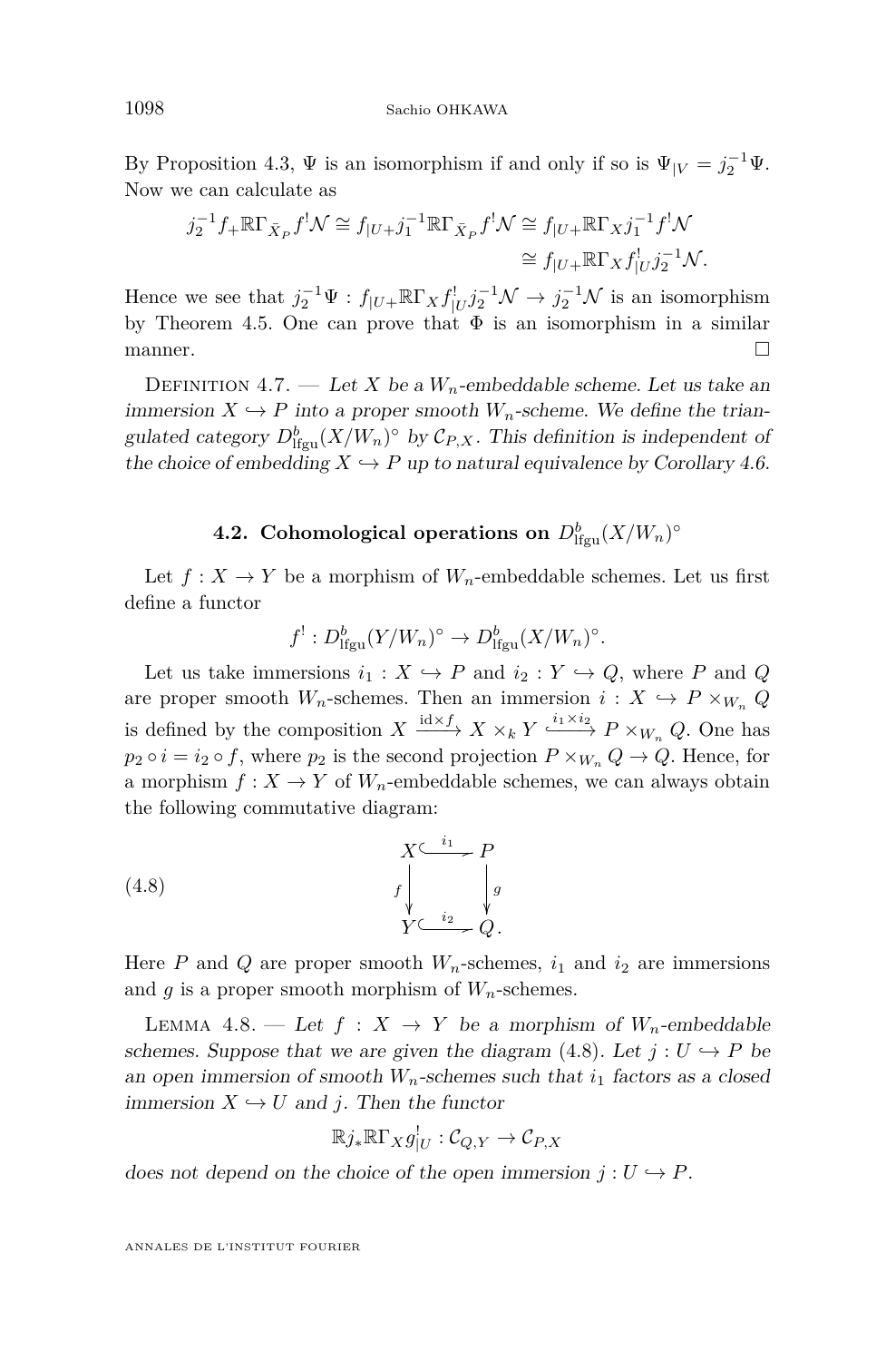Proof. — Assume that we are given an open subset *V* of *U* such that  $X \hookrightarrow U$  factors as a closed immersion  $X \hookrightarrow V$  and the open immersion  $j': V \hookrightarrow U$ . Put  $j'':= j' \circ j$ . Then one has

$$
\mathbb{R}j''_*\mathbb{R}\Gamma_Xg^!_{|V}\cong\mathbb{R}j_*\mathbb{R}j'_*\mathbb{R}\Gamma_Xj'^{-1}g^!_{|U}\cong\mathbb{R}j_*\mathbb{R}j'_*j'^{-1}\mathbb{R}\Gamma_Xg^!_{|U}\cong\mathbb{R}j_*\mathbb{R}\Gamma_Xg^!_{|U}.
$$
  
This completes the proof.

<span id="page-23-0"></span>Next let us suppose that we are given the following commutative diagram:

(4.9)  

$$
Y \xrightarrow{\begin{array}{c} P_1 \longrightarrow P_2 \\ \hline h_2 \end{array}} P_2
$$

$$
Q_1 \xrightarrow{\begin{array}{c} p_2 \\ \hline h_1 \end{array}} Q_2.
$$

Here  $P_1$ ,  $P_2$ ,  $Q_1$  and  $Q_2$  are proper smooth  $W_n$ -schemes, and  $q_1$ ,  $q_2$ ,  $h_1$ and  $h_2$  are proper smooth morphisms over  $W_n$ , and all slanting allows are immersions. Let us denote by  $\bar{X}_{P_1}$  (resp.  $\bar{Y}_{Q_1}$ ) the closure of *X* (resp. *Y*) in  $P_1$  (resp.  $Q_1$ ). Take an open immersion  $j_2 : U \hookrightarrow P_2$  such that the immersion  $X \hookrightarrow P_2$  factors as a closed immersion  $X \hookrightarrow U$  and  $j_2$ . We set  $V = h_2^{-1}(U)$  and  $h'_2 = h_{2|V} : V \to U$ . Denote by  $j_1$  the open immersion  $V \hookrightarrow P_1$ . Then we have the following functors:

$$
\mathcal{C}_{P_1,X} \xleftarrow{\mathbb{R}\Gamma_{\bar{X}_{P_1}} \circ h_2^!} \mathcal{C}_{P_2,X}
$$
  
\n
$$
\mathbb{R}j_{1*}\mathbb{R}\Gamma_X g_{1|V}^! \qquad \qquad \uparrow \qquad \qquad \uparrow \qquad \qquad \uparrow \qquad \qquad \uparrow \qquad \qquad \uparrow \qquad \qquad \downarrow \qquad \qquad \downarrow \qquad \qquad \downarrow \qquad \qquad \downarrow \qquad \qquad \downarrow \qquad \qquad \downarrow \qquad \qquad \downarrow \qquad \qquad \downarrow \qquad \qquad \downarrow \qquad \qquad \downarrow \qquad \qquad \downarrow \qquad \qquad \downarrow \qquad \qquad \downarrow \qquad \qquad \downarrow \qquad \qquad \downarrow \qquad \qquad \downarrow \qquad \qquad \downarrow \qquad \qquad \downarrow \qquad \qquad \downarrow \qquad \qquad \downarrow \qquad \qquad \downarrow \qquad \qquad \downarrow \qquad \qquad \downarrow \qquad \qquad \downarrow \qquad \qquad \downarrow \qquad \qquad \downarrow \qquad \qquad \downarrow \qquad \qquad \downarrow \qquad \qquad \downarrow \qquad \qquad \downarrow \qquad \qquad \downarrow \qquad \qquad \downarrow \qquad \qquad \downarrow \qquad \qquad \downarrow \qquad \qquad \downarrow \qquad \qquad \downarrow \qquad \qquad \downarrow \qquad \qquad \downarrow \qquad \qquad \downarrow \qquad \qquad \downarrow \qquad \qquad \downarrow \qquad \qquad \downarrow \qquad \qquad \downarrow \qquad \qquad \downarrow \qquad \qquad \downarrow \qquad \qquad \downarrow \qquad \qquad \downarrow \qquad \qquad \downarrow \qquad \qquad \downarrow \qquad \qquad \downarrow \qquad \qquad \downarrow \qquad \qquad \downarrow \qquad \qquad \downarrow \qquad \qquad \downarrow \qquad \qquad \downarrow \qquad \qquad \downarrow \qquad \qquad \downarrow \qquad \qquad \downarrow \qquad \qquad \downarrow \qquad \qquad \downarrow \qquad \qquad \downarrow \qquad \qquad \downarrow \qquad \qquad \downarrow \qquad \qquad \downarrow \qquad \qquad \downarrow \qquad \qquad \downarrow \qquad \downarrow \qquad \qquad \downarrow \qquad \qquad \downarrow \qquad \qquad \downarrow \
$$

This diagram is commutative up to natural isomorphism since we have

$$
\mathbb{R}\Gamma_{\bar{X}_{P_1}}h_2^! \circ \mathbb{R}j_{2*}\mathbb{R}\Gamma_X g_{2|U}^! \cong \mathbb{R}\Gamma_{\bar{X}_{P_1}}\mathbb{R}j_{1*}h_2'^! \mathbb{R}\Gamma_X g_{2|U}^! \cong \mathbb{R}j_{1*}\mathbb{R}\Gamma_X\mathbb{R}\Gamma_{h_2'^{-1}(X)}h_2'^!g_{2|U}^! \cong \mathbb{R}j_{1*}\mathbb{R}\Gamma_X h_2'^!g_{2|U}^!
$$

(where the first isomorphism follows from the flat base change theorem) and

$$
\mathbb{R}j_{1*}\mathbb{R}\Gamma_Xg_{1|V}^! \circ \mathbb{R}\Gamma_{\bar{Y}_{Q_1}}h_1^! \cong \mathbb{R}j_{1*}\mathbb{R}\Gamma_X\Gamma_{g_{1|V}^{-1}}(\bar{Y}_{Q_1})g_{1|V}^!h_1^! \cong \mathbb{R}j_{1*}\mathbb{R}\Gamma_Xg_{1|V}^!h_1^!.
$$

For a morphism  $f: X \to Y$  of  $W_n$ -embeddable schemes, we take a diagram as in [\(4.8\)](#page-22-1) and an open immersion  $j: U \hookrightarrow P$  as in Lemma [4.8.](#page-22-2)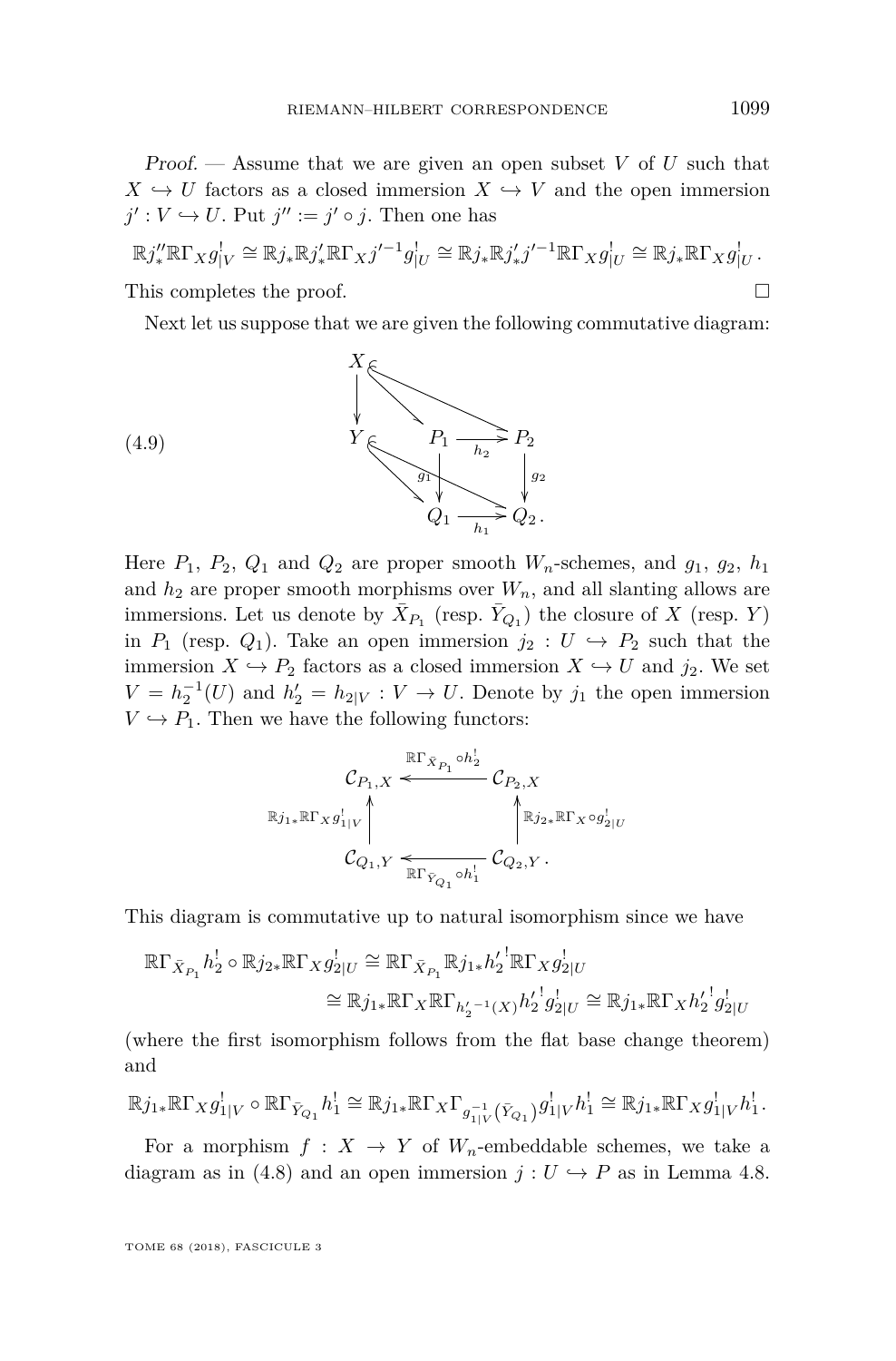We then define the inverse image functor

$$
f^!: D^b_{\text{lfgu}}(Y/W_n)^\circ \to D^b_{\text{lfgu}}(X/W_n)^\circ
$$

by  $f' = \mathbb{R} j_* \mathbb{R} \Gamma_X g'_{|U}$ . The above argument shows that this definition is independent of the choice of diagram [\(4.8\)](#page-22-1) up to natural isomorphism.

Next let us define the direct image functor  $f_+$  :  $D^b_{\text{lfgu}}(X/W_n)^\circ \to$  $D^b_{\text{lfgu}}(Y/W_n)^\circ$ .

LEMMA 4.9. — Let  $f: X \rightarrow Y$  be a morphism of  $W_n$ -embeddable schemes. Suppose that we are given a diagram as in [\(4.8\)](#page-22-1). Then the functor *g*<sup>+</sup> restricts to a functor

$$
g_+:\mathcal{C}_{P,X}\to\mathcal{C}_{Q,Y}.
$$

Proof. — Take an open subset *V* of *Q* such that  $i_2 : Y \hookrightarrow Q$  factors as a closed immersion  $Y \hookrightarrow V$  and the open immersion  $j_2 : V \hookrightarrow Q$ . There exists an open subset *U* of  $g^{-1}(V)$  such that the immersion  $X \hookrightarrow g^{-1}(V)$  factors as a closed immersion  $X \hookrightarrow U$  and the open immersion  $U \hookrightarrow g^{-1}(V)$ . We denote by  $j_1$  the open immersion  $U \hookrightarrow P$ . Let M be an object in  $\mathcal{C}_{P,X}$ . Then, by Proposition [4.3,](#page-18-1) there exists  $\mathcal{N} \in \mathcal{C}_{U,X,\emptyset}$  satisfying  $\mathbb{R}j_{1*}\mathcal{N} \cong \mathcal{M}$ . We have  $g_{+}\mathcal{M} \cong g_{+}\mathbb{R}j_{1*}\mathcal{N} \cong \mathbb{R}j_{2*}g_{|U+}\mathcal{N}$ . In the course of the proof of Theorem [4.5,](#page-19-2) we saw that  $g_{|U+}$  is in  $\mathcal{C}_{V,Y,\emptyset}$ . By Proposition [4.3,](#page-18-1) we know that  $g_+ \mathcal{M} \cong \mathbb{R} j_{2*} g_{|U+} \mathcal{N}$  is in  $\mathcal{C}_{Q,Y}$ . □

Let us assume that we are given a diagram as in [\(4.9\)](#page-23-0). Then we have a natural isomorphism of functors  $h_{1+} \circ g_{1+} \cong h_{2+} \circ g_{2+}$ . For a morphism  $f: X \to Y$  of  $W_n$ -embeddable schemes, we take a diagram as in [\(4.8\)](#page-22-1) and define the direct image functor

$$
f_+ : D^b_{\text{lfgu}}(X/W_n)^\circ \to D^b_{\text{lfgu}}(Y/W_n)^\circ
$$

by  $f_+ := g_+$ .

Finally let us take an immersion  $i: X \hookrightarrow P$  into a proper smooth  $W_n$ scheme and *Z* and *T* closed subsets *P* such that  $X = Z \setminus T$  as a set. For M and  $\mathcal{N} \in \mathcal{C}_{P,Z,T} = \mathcal{C}_{P,X}$  we consider  $\mathcal{M} \otimes_{\mathcal{O}_P}^{\mathbb{L}} \mathcal{N}[-d_P]$  in  $D_{\text{lfgu}}^b(\mathcal{D}_{F,P})$ . By Lemma [3.2,](#page-12-6) we have  $\mathbb{R}\Gamma_Z \left( \mathcal{M} \otimes_{\mathcal{O}_P}^{\mathbb{L}} \mathcal{N} \right) \cong (\mathbb{R}\Gamma_Z \mathcal{M}) \otimes_{\mathcal{O}_P}^{\mathbb{L}} \mathcal{N} \stackrel{\cong}{\to} \mathcal{M} \otimes_{\mathcal{O}_P}^{\mathbb{L}} \mathcal{N}.$ We also have  $\mathbb{R}\Gamma_T \left( \mathcal{M} \otimes_{\mathcal{O}_P}^{\mathbb{L}} \mathcal{N} \right) \cong (\mathbb{R}\Gamma_T \mathcal{M}) \otimes_{\mathcal{O}_P}^{\mathbb{L}} \mathcal{N} = 0$ . Hence  $\mathcal{M} \otimes_{\mathcal{O}_P}^{\mathbb{L}}$  $\mathcal{N}[-d_P]$  is an object in  $\mathcal{C}_{P,Z,T}$ . Assume that we are given another immersion  $i': X \hookrightarrow Q$  into a proper smooth  $W_n$ -scheme and a proper smooth  $W_n$ morphism  $f: P \to Q$  with  $f \circ i = i'$ . There exists an equivalence  $\mathbb{R} \Gamma_{\bar{X}} f^!$ :  $\mathcal{C}_{Q,X} \stackrel{\cong}{\to} \mathcal{C}_{P,X}$  by Theorem [4.5,](#page-19-2) where  $\overline{X}$  denotes the closure of *X* in *P*. For  $\alpha$  objects M and N in  $\mathcal{C}_{Q,X}$ , applying the functor  $\mathbb{R}\Gamma_{\bar{X}}f^!$  to  $\mathcal{M}\otimes^{\mathbb{L}}_{\mathcal{O}_Q}\mathcal{N}[-d_Q],$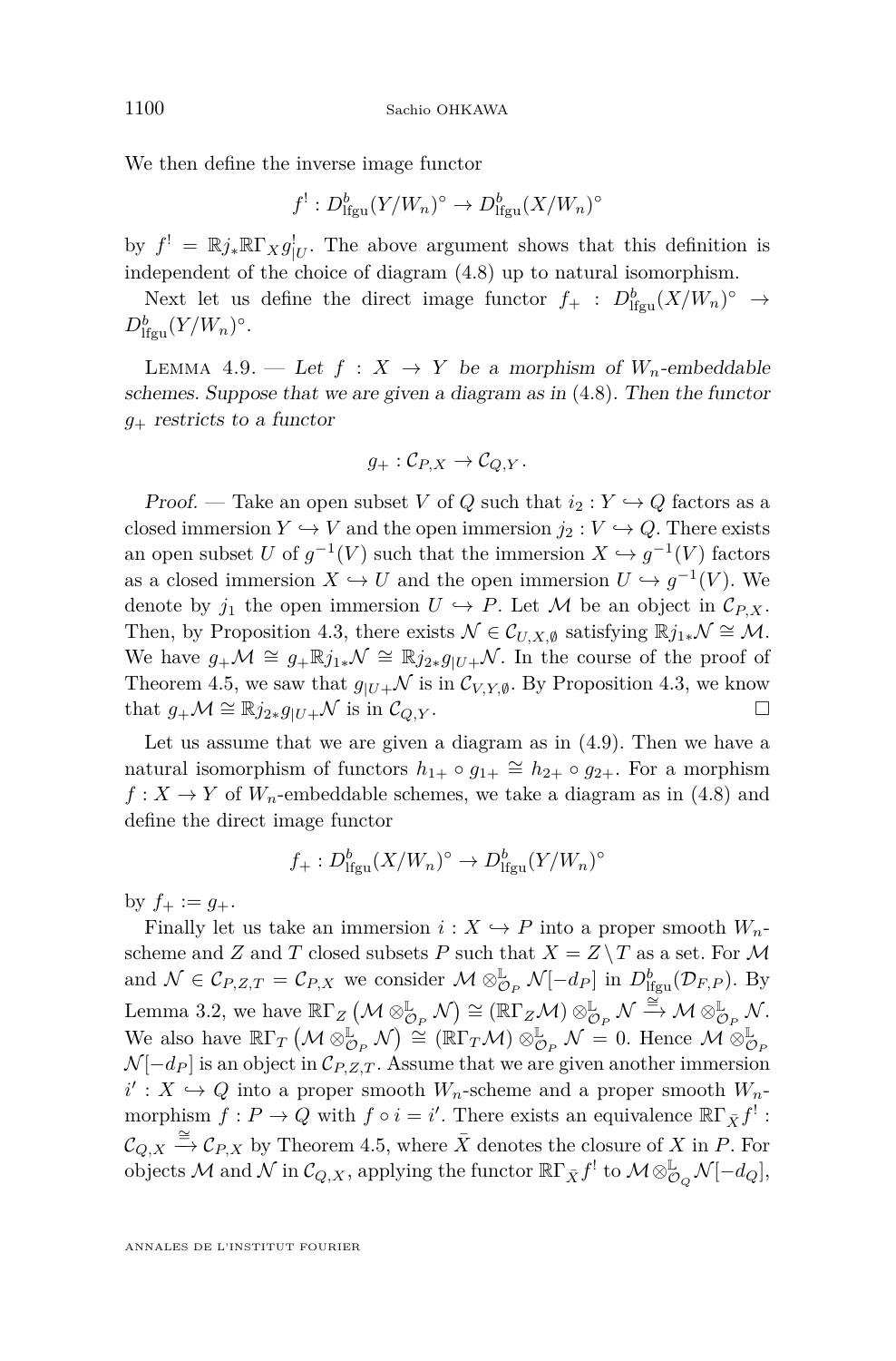we compute that

$$
\mathbb{R}\Gamma_{\bar{X}}f^{!}\left(\mathcal{M}\otimes^{\mathbb{L}}_{\mathcal{O}_{Q}}\mathcal{N}[-d_{Q}]\right)\cong\mathbb{R}\Gamma_{\bar{X}}\left(f^{!}\mathcal{M}\otimes^{\mathbb{L}}_{\mathcal{O}_{P}}f^{!}\mathcal{N}\right)[-d_{P}]
$$

by Proposition [2.2.](#page-9-0) On the other hand, there exist isomorphisms

$$
\mathbb{R}\Gamma_{\bar{X}}f^{!}\mathcal{M}\otimes^{\mathbb{L}}_{\mathcal{O}_{P}}\mathbb{R}\Gamma_{\bar{X}}f^{!}\mathcal{N}[-d_{P}] \cong \mathbb{R}\Gamma_{\bar{X}}\left(f^{!}\mathcal{M}\otimes^{\mathbb{L}}_{\mathcal{O}_{P}}\mathbb{R}\Gamma_{\bar{X}}f^{!}\mathcal{N}\right)[-d_{P}]
$$

$$
\cong \mathbb{R}\Gamma_{\bar{X}}\left(f^{!}\mathcal{M}\otimes^{\mathbb{L}}_{\mathcal{O}_{P}}f^{!}\mathcal{N}\right)[-d_{P}]
$$

by Lemma [3.2.](#page-12-6) Therefore we can define a bi-functor

$$
(-) \otimes^{\mathbb{L}} (-) : D^b_{\mathrm{lfgu}}(X/W_n)^{\circ} \times D^b_{\mathrm{lfgu}}(X/W_n)^{\circ} \to D^b_{\mathrm{lfgu}}(X/W_n)^{\circ}
$$

to be  $\mathcal{M} \otimes^{\mathbb{L}} \mathcal{N} := \mathcal{M} \otimes_{\mathcal{O}_P}^{\mathbb{L}} \mathcal{N}[-d_P]$  for some immersion  $X \hookrightarrow P$  into a proper smooth *Wn*-scheme *P*.

#### <span id="page-25-0"></span>**4.3. Riemann–Hilbert correspondence for unit** *F***-crystals**

Let *X* be a  $W_n$ -embeddable scheme with an immersion *i* from *X* into a proper smooth  $W_n$ -scheme  $P$ . We define a functor  $Sol<sub>X</sub>$  to be the composite of the functors

$$
D_{\text{lfgu}}^b(X/W_n)^\circ = \mathcal{C}_{P,X} \subset D_{\text{lfgu}}^b(\mathcal{D}_{F,P}) \xrightarrow{\text{Sol}_P} D_{\text{ctf}}^b(P_{\text{\'et}},\mathbb{Z}/p^n\mathbb{Z})
$$

$$
\xrightarrow{i^{-1}} D_{\text{ctf}}^b(X_{\text{\'et}},\mathbb{Z}/p^n\mathbb{Z}),
$$

where the first functor is the natural embedding.

<span id="page-25-1"></span>LEMMA  $4.10.$  — This definition is independent of the choice of embedding  $i: X \hookrightarrow P$  up to natural isomorphism.

Proof. — Let us first suppose that we are given an open immersion  $j$ :  $U \hookrightarrow P$  such that *i* factors as an closed immersion  $i' : X \hookrightarrow U$  and *j*. Then  $j^{-1}$  induces an equivalence  $\mathcal{C}_{U,X,\emptyset} \stackrel{\cong}{\to} \mathcal{C}_{P,X}$  by Proposition [4.3.](#page-18-1) Let us consider a functor  $i'^{-1} \circ Sol_{U} : \mathcal{C}_{U,X,\emptyset} \to D^b_{\text{ctf}}(X_{\text{\'et}}, \mathbb{Z}/p^n\mathbb{Z})$ . Then one has

<span id="page-25-2"></span>(4.10) 
$$
i'^{-1} \text{ Sol}_U j^! \mathcal{M} \cong i'^{-1} j^{-1} \text{ Sol}_P \mathcal{M} \cong i'^{-1} \text{ Sol}_P \mathcal{M}
$$

for any  $M \in \mathcal{C}_{P,X}$ . Next let us suppose that we are given a closed immersion  $i'' : X \hookrightarrow Q$  into a smooth  $W_n$ -scheme  $Q$  and a proper smooth *W<sub>n</sub>*-morphism  $U \rightarrow Q$  with  $f \circ i' = i''$ . Then  $f_+$  induces an equivalence  $\mathcal{C}_{U,X,\emptyset} \stackrel{\simeq}{\to} \mathcal{C}_{Q,X,\emptyset}$  by Theorem [4.5.](#page-19-2) Note that, because  $Sol_U$  is compati-ble with the inverse image functor by Theorem [2.3,](#page-10-0) we know that  $\text{Sol}_U \mathcal{M}$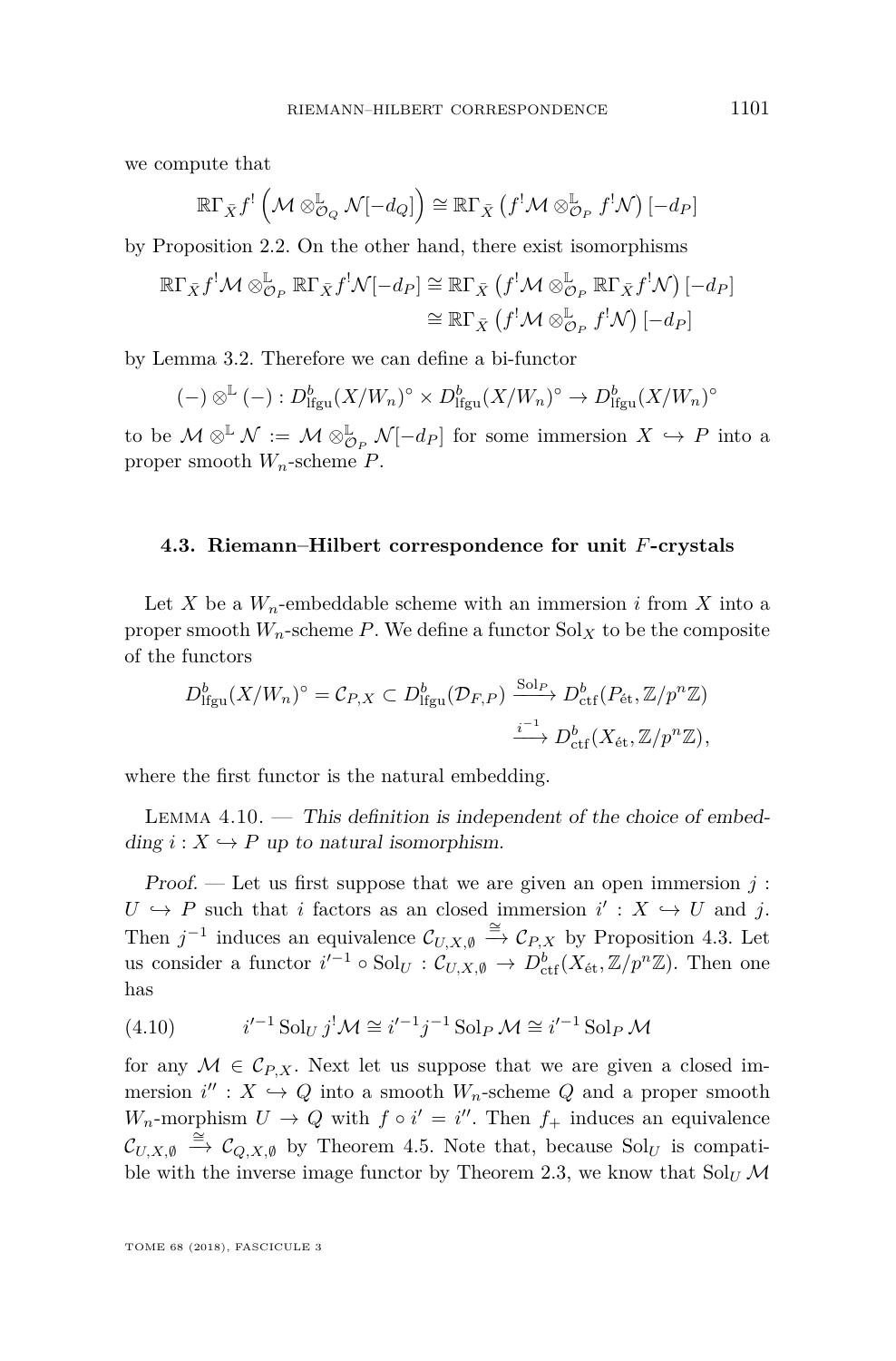is supported on *X* for any  $M \in \mathcal{C}_{U,X,\emptyset}$ . Then, for  $M \in \mathcal{C}_{U,X,\emptyset}$ , we can compute that

$$
i''^{-1} \operatorname{Sol}_Q f_+ \mathcal{M} \cong i''^{-1} f_! \operatorname{Sol}_U \mathcal{M} \cong i''^{-1} f_! i'_! i'^{-1} \operatorname{Sol}_U \mathcal{M} \cong i'^{-1} \operatorname{Sol}_U \mathcal{M}.
$$

We can prove the lemma by combining two claims proved above.  $\Box$ 

Next let us define a functor  $M_X: D^b_{\text{ctf}}(X_{\text{\'et}}, \mathbb{Z}/p^n\mathbb{Z}) \to D^b_{\text{lfgu}}(X/W_n)^\circ$ . We define  $M_X$  to be the composite of the functors

$$
D^b_{\mathrm{ctf}}(X_{\mathrm{\acute{e}t}},\mathbb{Z}/p^n\mathbb{Z}) \xrightarrow{i_*} D^b_{\mathrm{ctf}}(P_{\mathrm{\acute{e}t}},\mathbb{Z}/p^n\mathbb{Z}) \xrightarrow{\mathrm{M}_P} D^b_{\mathrm{lfgu}}(\mathcal{D}_{F,P})^\circ.
$$

<span id="page-26-1"></span>LEMMA 4.11. — The essential image of  $M_X$  is contained in  $\mathcal{C}_{P,X}$ .

Proof. — Let us take an open subscheme *U* of *P* such that *i* factors as a closed immersion  $i' : X \hookrightarrow U$  and an open immersion  $j : U \hookrightarrow P$ . Then by [\[4,](#page-44-2) Cor. 16.2.8]  $M_X$  is naturally isomorphic to the composition

$$
D_{\mathrm{ctf}}^{b}(X_{\mathrm{\acute{e}t}},\mathbb{Z}/p^{n}\mathbb{Z}) \xrightarrow{i'_{*}} D_{\mathrm{ctf}}^{b}(U_{\mathrm{\acute{e}t}},\mathbb{Z}/p^{n}\mathbb{Z}) \xrightarrow{\mathrm{M}_{U}} D_{\mathrm{lfgu}}^{b}(\mathcal{D}_{F,U})^{\circ} \xrightarrow{\mathbb{R}_{j_{*}}} D_{\mathrm{lfgu}}^{b}(\mathcal{D}_{F,U})^{\circ}.
$$

So we reduce to the case when *X* is closed in *P* by Proposition [4.3.](#page-18-1) Now since  $M_P$  is compatible with the inverse image functor by Theorem [2.3,](#page-10-0)  $\mathcal{F} \in D^b_{\text{ctf}}(P_{\text{\'et}}, \mathbb{Z}/p^n\mathbb{Z})$  is supported on *X* if and only if so is  $M_P(\mathcal{F})$ .  $\Box$ 

One can prove that this functor is independent of the choice of  $X \hookrightarrow P$ as in Lemma [4.10.](#page-25-1) By Lemma [4.11,](#page-26-1) we obtain a functor

$$
\mathcal{M}_X: D^b_{\mathrm{ctf}}(X_{\mathrm{\acute{e}t}}, \mathbb{Z}/p^n\mathbb{Z}) \to D^b_{\mathrm{lfgu}}(X/W_n)^\circ.
$$

We now state our main result.

<span id="page-26-0"></span>THEOREM 4.12. — Let *X* be a  $W_n$ -embeddable *k*-scheme. Then  $Sol_X$ induces an equivalence of triangulated categories

(4.11) 
$$
\text{Sol}_X: D^b_{\text{lfgu}}(X/W_n)^\circ \xrightarrow{\cong} D^b_{\text{ctf}}(X_{\text{\'et}}, \mathbb{Z}/p^n\mathbb{Z})
$$

with quasi-inverse M*X*.

In order to prove Theorem [4.12](#page-26-0) we need the following lemma.

<span id="page-26-2"></span>LEMMA 4.13. — Let X be a  $W_n$ -embeddable *k*-scheme with a closed immersion *i* from *X* into a smooth  $W_n$ -scheme *P*. Let us denote by  $D^b_{\text{ctf},X}(P_{\text{\'{e}t}}, \mathbb{Z}/p^n\mathbb{Z})$  the full triangulated subcategory of  $D^b_{\text{ctf}}(P_{\text{\'{e}t}}, \mathbb{Z}/p^n\mathbb{Z})$ consisting of complexes supported on *X*. Then  $Sol_P : D^b_{\text{lfgu}}(\mathcal{D}_{F,P})^{\circ} \to$  $D_{\text{ctf}}^{b}(P_{\text{\'et}}, \mathbb{Z}/p^n\mathbb{Z})$  restricts an equivalence

$$
\mathcal{C}_{P,X,\emptyset}\xrightarrow{\cong} D^b_{{\mathrm{ctf}},X}(P_{\mathrm{\acute{e}t}},\mathbb{Z}/p^n\mathbb{Z}).
$$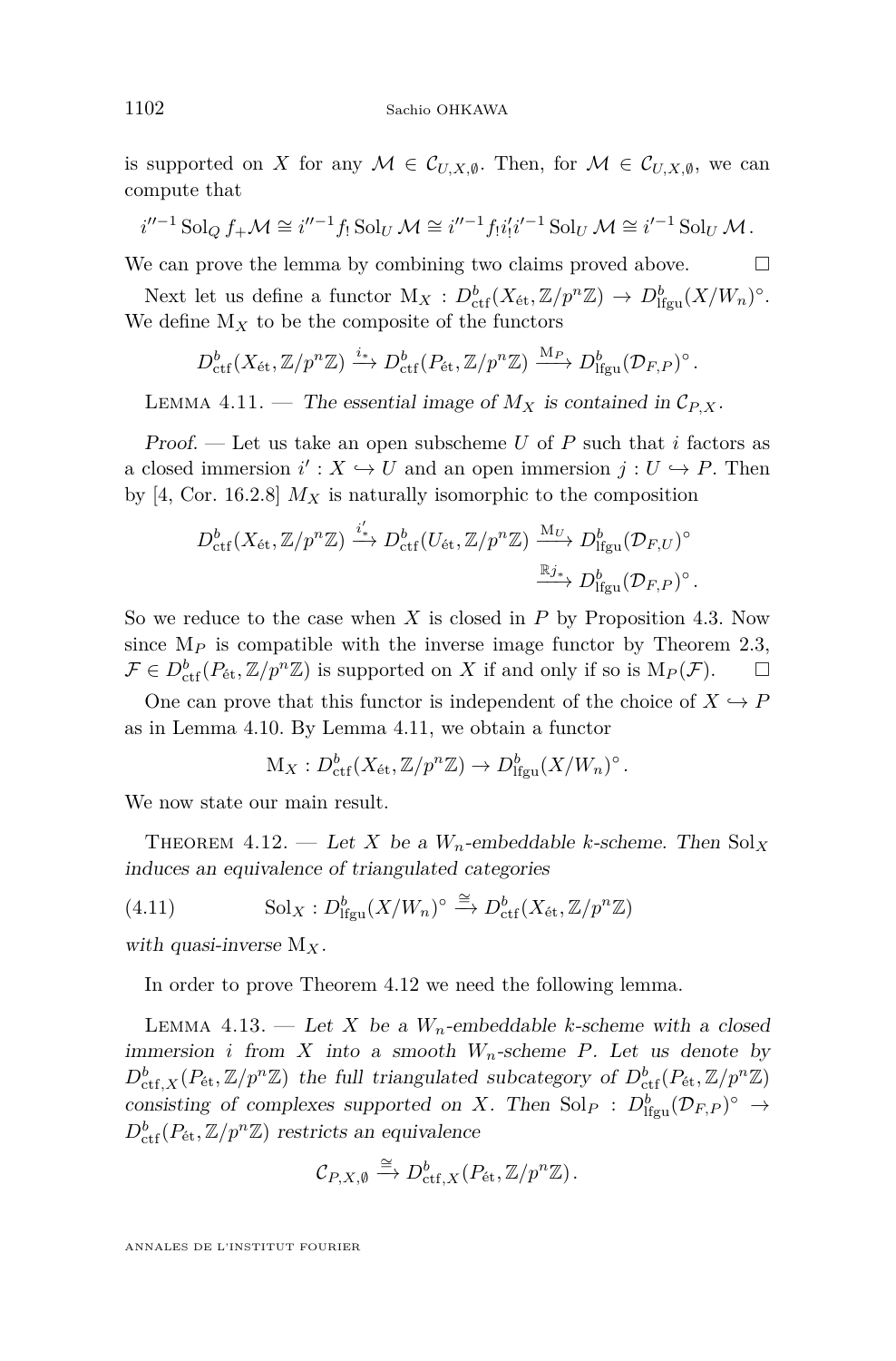$Proof. - By Lemma 3.1, we can write as$  $Proof. - By Lemma 3.1, we can write as$  $Proof. - By Lemma 3.1, we can write as$ 

$$
\mathcal{C}_{P,X,\emptyset} = \{ \mathcal{M} \in D^b_{\text{lfgu}}(\mathcal{D}_{F,P})^\circ \mid \text{Supp}\,\mathcal{M} \subset X \}.
$$

Denote by *j* the open immersion  $P \backslash X \hookrightarrow P$ . For an object M in  $\mathcal{C}_{P,X,\emptyset}$ , the condition Supp  $\mathcal{M} \subset X$  is equivalent to the condition  $j^{-1}\mathcal{M} = 0$ . Applying the functor Sol<sub>*P*</sub> to  $j^{-1}M = 0$ , by Theorem [2.3,](#page-10-0) one has  $j^{-1}(\text{Sol}_P M) \cong$  $\text{Sol}_{P \setminus X} j^{-1} \mathcal{M} = 0$ . Hence we know that  $\text{Sol}_P$  restricts to a functor

$$
Sol_P: \mathcal{C}_{P,X,\emptyset} \to D^b_{\mathrm{ctf},X}(P_{\mathrm{\acute{e}t}}, \mathbb{Z}/p^n\mathbb{Z}).
$$

Similarly,  $M_P$  restricts to a functor  $M_P: D^b_{\text{ctf},X}(P_{\text{\'et}}, \mathbb{Z}/p^n\mathbb{Z}) \to \mathcal{C}_{P,X,\emptyset}$  and we are done.

Let us prove Theorem [4.12.](#page-26-0)

Proof. — We may assume that there exists a proper smooth  $W_n$ -scheme *P*, an open subset *U* of *P* together with a closed immersion  $i: X \hookrightarrow U$ . Then  $\text{Sol}_P$  is compatible with  $\text{Sol}_U$  and  $\text{Sol}_U$  induces an equivalence of triangulated categories

$$
\mathcal{C}_{U,X,\emptyset}\xrightarrow{\cong} D^b_{{\mathrm{ctf}},X}(U_{\mathrm{\acute{e}t}},\mathbb{Z}/p^n\mathbb{Z})
$$

with quasi-inverse  $M_U$  by Lemma [4.13.](#page-26-2) Also,  $i^{-1}$ :  $D_{\text{ctf},X}^b(P_{\text{\'et}}, \mathbb{Z}/p^n\mathbb{Z}) \rightarrow$  $D_{\text{ctf}}^{b}(X_{\text{\'et}},\mathbb{Z}/p^n\mathbb{Z})$  is an equivalence of triangulated categories with quasiinverse *i*∗. This finishes the proof.

<span id="page-27-0"></span>THEOREM 4.14. — Let  $f: X \to Y$  be a morphism of  $W_n$ -embeddable schemes. Then there exist natural isomorphisms of functors

$$
Sol_Y \circ f_+ \cong f_! \circ Sol_X : D^b_{\text{Ifgu}}(X/W_n)^\circ \to D^b_{\text{ctf}}(Y_{\text{\'et}}, \mathbb{Z}/p^n\mathbb{Z}),
$$
  

$$
f^{-1} \circ Sol_Y \xrightarrow{\cong} Sol_X \circ f^!: D^b_{\text{Ifgu}}(Y/W_n)^\circ \to D^b_{\text{ctf}}(X_{\text{\'et}}, \mathbb{Z}/p^n\mathbb{Z})
$$

and a functorial isomorphism

$$
\mathrm{Sol}_X(\mathcal{M}) \otimes_{\mathbb{Z}/p^n\mathbb{Z}}^{\mathbb{L}} \mathrm{Sol}_X(\mathcal{N}) \xrightarrow{\cong} \mathrm{Sol}_X \left(\mathcal{M} \otimes^{\mathbb{L}} \mathcal{N}\right)
$$

for objects M and N in  $D^b_{\text{lfgu}}(X/W_n)^\circ$ .

Proof. — We may assume that there exists a commutative diagram

$$
\begin{array}{ccc}\nX^{\underset{i}{\underbrace{\leftarrow i_{1}}}} & P \\
f \downarrow & & \downarrow g \\
Y^{\underset{i_{2}}{\underbrace{\leftarrow i_{2}}}} & Q\n\end{array}
$$

such that  $P$  is a smooth  $W_n$ -scheme which is an open subscheme of a proper smooth  $W_n$ -scheme  $\tilde{P}$ ,  $Q$  is a proper smooth  $W_n$ -scheme,  $i_1$  is a closed immersion, *i*<sup>2</sup> is an immersion, and *g* is the composite of an immersion and a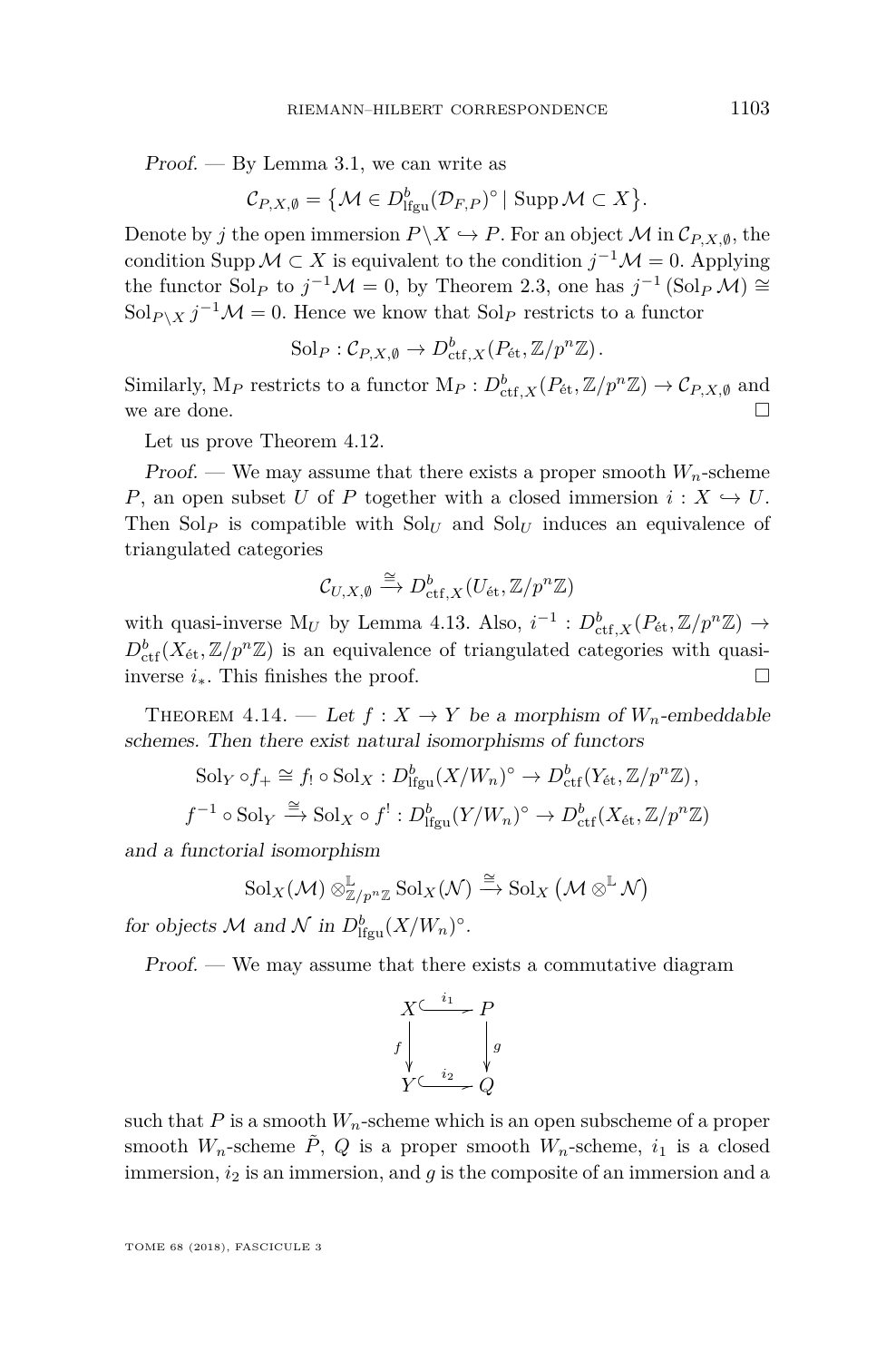proper smooth morphism. Also, we can identify the categories  $D^b_{\text{lfgu}}(X/W_n)$ and  $D_{\text{lfgu}}^b(Y/W_n)$  in the statement with the categories  $\mathcal{C}_{P,X,\emptyset} = \mathcal{C}_{\tilde{P},X}$  and  $\mathcal{C}_{Q,Y}$  respectively. Via this identification,  $Sol_X$  is identified with  $i_1^{-1} \circ Sol_P$ on  $\mathcal{C}_{P,X,\emptyset}$  by [\(4.10\)](#page-25-2). For any object M in  $\mathcal{C}_{P,X,\emptyset}$ , Sol $_P(\mathcal{M})$  is supported on *X*. So we can compute that

$$
(4.12) \ \mathrm{Sol}_Y \circ f_+ := i_2^{-1} \mathrm{Sol}_Q g_+ \cong i_2^{-1} g_! \mathrm{Sol}_P \cong i_2^{-1} g_! i_{1*} i_1^{-1} \mathrm{Sol}_P \cong f_! \circ \mathrm{Sol}_X.
$$

Let us prove the second isomorphism. Recall that  $f' := \mathbb{R}\Gamma_X g' : \mathcal{C}_{Q,Y} \to$  $\mathcal{C}_{P,X,\emptyset}$ . We define a natural transformation  $f^{-1} \circ Sol_Y \to Sol_X \circ f'$  to be the composite of natural transformations

$$
f^{-1} \circ \operatorname{Sol}_Y \cong i_1^{-1} g^{-1} \operatorname{Sol}_Q \cong i_1^{-1} \operatorname{Sol}_P g^! \to i_1^{-1} \operatorname{Sol}_P \mathbb{R} \Gamma_X g^! = \operatorname{Sol}_X \circ f^!.
$$

Let us prove that it is an isomorphism. The usual dévissage argument reduces the proof to the case  $n = 1$ . First of all, suppose that X is smooth over *k*. Then using [\[4,](#page-44-2) Cor. 15.5.4] and Theorem [2.3,](#page-10-0) we obtain isomorphisms

$$
f^{-1} \circ \text{Sol}_Y = f^{-1} i_2^{-1} \text{ Sol}_Q \cong i_1^{-1} i_{1*} i_1^{-1} g^{-1} \text{ Sol}_Q \cong i_1^{-1} \text{ Sol}_P \circ (i_{1+} i_1^! g^!) \\
\cong i_1^{-1} \text{ Sol}_P \circ (\mathbb{R} \Gamma_X g^!) \cong \text{Sol}_X \circ f^!.
$$

In general case, we shall prove by the induction on the dimension *d* of *X*. Let  $X_0$  be a *d*-dimensional smooth open subscheme of *X* such that  $H := X \setminus X_0$ is of dimension  $\lt d$ . Let *a* denote the open immersion  $P \setminus H \hookrightarrow P$  and M an object in  $\mathcal{C}_{Q,Y}$ . We have a distinguished triangle in  $D_c^b(P_{\text{\'et}}, \mathbb{Z}/p\mathbb{Z})$ 

<span id="page-28-2"></span>(4.13) 
$$
\text{Sol}_P \ \mathbb{R}\Gamma_X a_+ a^! g^! \mathcal{M} \to \text{Sol}_P \ \mathbb{R}\Gamma_X g^! \mathcal{M} \to \text{Sol}_P \ \mathbb{R}\Gamma_H g^! \mathcal{M} \xrightarrow{+}.
$$

Let us denote by  $i_H$  the closed immersion  $H \hookrightarrow P$ . For any object  $\mathcal F$  in  $D_c^b(P_{\text{\'et}},\mathbb{Z}/p\mathbb{Z})$ , there exists a distinguished triangle in  $D_c^b(P_{\text{\'et}},\mathbb{Z}/p\mathbb{Z})$ 

<span id="page-28-0"></span>(4.14) 
$$
a_!a^{-1}\mathcal{F} \to \mathcal{F} \to i_{H!}i_H^{-1}\mathcal{F} \xrightarrow{+}
$$

Applying [\(4.14\)](#page-28-0) to  $\mathcal{F} = g^{-1}$  Sol<sub>Q</sub> M, one has a distinguished triangle

<span id="page-28-1"></span>(4.15) 
$$
a_1 a^{-1} g^{-1} \operatorname{Sol}_Q \mathcal{M} \to g^{-1} \operatorname{Sol}_Q \mathcal{M} \to i_{H!} i_H^{-1} g^{-1} \operatorname{Sol}_Q \mathcal{M} \xrightarrow{+}.
$$

There are natural morphisms

$$
\psi: a_1 a^{-1} g^{-1} \operatorname{Sol}_Q \mathcal{M} \cong \operatorname{Sol}_P a_+ a^! g^! \mathcal{M} \to \operatorname{Sol}_P \mathbb{R} \Gamma_X a_+ a^! g^! \mathcal{M}
$$

and

$$
\phi : i_{H!} i_H^{-1} g^{-1} \text{Sol}_Q \mathcal{M} \xrightarrow{\cong} i_{H!} i_H^{-1} \text{Sol}_P g^! \mathcal{M} \to i_{H!} i_H^{-1} \text{Sol}_P \mathbb{R} \Gamma_H g^! \mathcal{M}
$$

$$
\cong \text{Sol}_P \mathbb{R} \Gamma_H g^! \mathcal{M}.
$$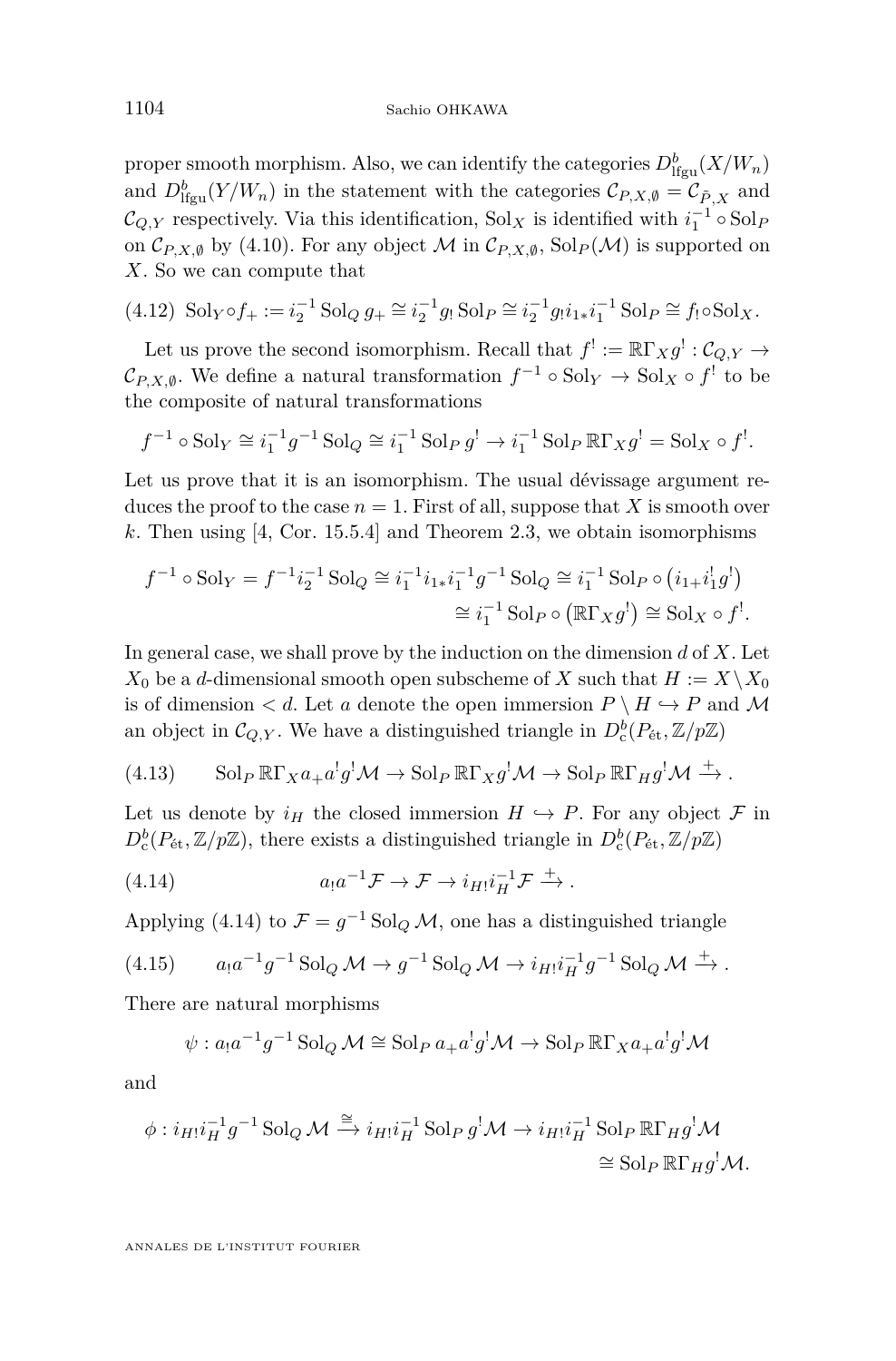Here the last isomorphism follows since  $\text{Sol}_P \mathbb{R}\Gamma_H g^! \mathcal{M}$  is supported on *H*. Hence we obtain a morphism of distinguished triangle from [\(4.15\)](#page-28-1) to [\(4.13\)](#page-28-2). We then claim that  $i_1^{-1}\psi$  is an isomorphism. We can calculate as

$$
\operatorname{Sol}_P \mathbb{R}\Gamma_X a_+ a^! g^! \mathcal{M} \cong \operatorname{Sol}_P a_+ \mathbb{R}\Gamma_{X\backslash H} a^! g^! \mathcal{M}
$$

$$
\cong a_! \operatorname{Sol}_{P\backslash H} \mathbb{R}\Gamma_{X\backslash H} a^! g^! \mathcal{M}.
$$

So  $i_1^{-1}a_1a^{-1}g^{-1}$  Sol<sub>Q</sub></sub> M and  $i_1^{-1}$  Sol<sub>P</sub> R<sub>Γ</sub>*x* $a_+a^!g^!$ *M* are supported on *X* \ *H*. Hence  $i_1^{-1}\psi$  is an isomorphism if and only if so is  $a'^{-1}i_1^{-1}\psi$ , where *a*<sup> $d$ </sup> denotes the open immersion  $X \setminus H \hookrightarrow X$ . We denote by  $i'_1$  the closed immersion  $X \backslash H \hookrightarrow P \backslash H$ . Applying the functor  $a'^{-1}i_1^{-1}$  to the isomorphism  $\text{Sol}_P \ \mathbb{R}\Gamma_X a_+ a^! g^! \mathcal{M} \cong a_! \text{Sol}_{P \setminus H} \ \mathbb{R}\Gamma_{X \setminus H} a^! g^! \mathcal{M},$  we have

$$
a'^{-1}i_1^{-1}\operatorname{Sol}_P \R\Gamma_X a_+a^!g^! \mathcal{M} \cong a'^{-1}i_1^{-1}a_1\operatorname{Sol}_{P\backslash H} \R\Gamma_{X\backslash H}a^!g^! \mathcal{M}
$$

$$
\cong i'_1{}^{-1}a^{-1}a_1\operatorname{Sol}_{P\backslash H}f^!_{|X\backslash H} \mathcal{M}
$$

$$
\cong i'_1{}^{-1}\operatorname{Sol}_{P\backslash H}f^!_{|X\backslash H} \mathcal{M} \cong \operatorname{Sol}_{X\backslash H}f^!_{|X\backslash H} \mathcal{M}.
$$

We can also calculate as

$$
a'^{-1}i_1^{-1}a_1a^{-1}g^{-1} \text{Sol}_Q \mathcal{M} \cong i'_1{}^{-1}a^{-1}a_1a^{-1}g^{-1} \text{Sol}_Q \mathcal{M}
$$

$$
\cong i'_1{}^{-1}a^{-1}g^{-1} \text{Sol}_Q \mathcal{M}
$$

$$
\cong a'^{-1}f^{-1}i_2{}^{-1} \text{Sol}_Q \mathcal{M} \cong f_{|X\backslash H}^{-1} \text{Sol}_Y \mathcal{M}.
$$

Hence  $a'^{-1}i_1^{-1}\psi$  is identified with the morphism

$$
f_{|X\backslash H}^{-1}\,\textrm{Sol}_Y\,\mathcal{M}\to\textrm{Sol}_{X\backslash H}\,f_{|X\backslash H}^!\mathcal{M}
$$

and it is an isomorphism by the smooth case. On the other hand, since Sol<sub>P</sub>  $\mathbb{R}\Gamma_H g^! \mathcal{M}$  and  $i_H i_H^{-1} g^{-1}$  Sol<sub>Q</sub>  $\mathcal{M}$  are supported on  $H$ ,  $\phi$  is an isomorphism if and only if so is  $i_H^{-1}\phi$ . Let us denote by  $f_{|H}$  the composite of morphisms  $H \hookrightarrow X \xrightarrow{f} Y$ . Applying  $i_H^{-1}$  to  $\text{Sol}_P \R\Gamma_H g^! \mathcal{M}$  and  $i_{H}$ ! $i_{H}^{-1}$ *g*<sup>-1</sup> Sol<sub>Q</sub> M, one has

$$
i_H^{-1} \operatorname{Sol}_P \mathbb{R} \Gamma_H g^! \mathcal{M} \cong \operatorname{Sol}_H f^!_H \mathcal{M}
$$
  
and 
$$
i_H^{-1} i_{H!} i_H^{-1} g^{-1} \operatorname{Sol}_Q \mathcal{M} \cong f^{-1}_{|H} \operatorname{Sol}_H \mathcal{M}
$$

respectively. So  $i_H^{-1} \phi$  is identified with the morphism  $f_{|H}^{-1}$  Sol<sub>H</sub> M  $\rightarrow$  $\text{Sol}_H f_{\mid H}^! \mathcal{M}$  and it is an isomorphism by the induction hypothesis. Now we know that the morphism of distinguished triangle from [\(4.15\)](#page-28-1) to [\(4.13\)](#page-28-2) is an isomorphism after we apply the functor  $i_1^{-1}$  to it. As a consequence, we obtain the desired isomorphism  $f^{-1}$  Sol $\sim$   $x \xrightarrow{\cong}$  Sol $X$   $f'$ .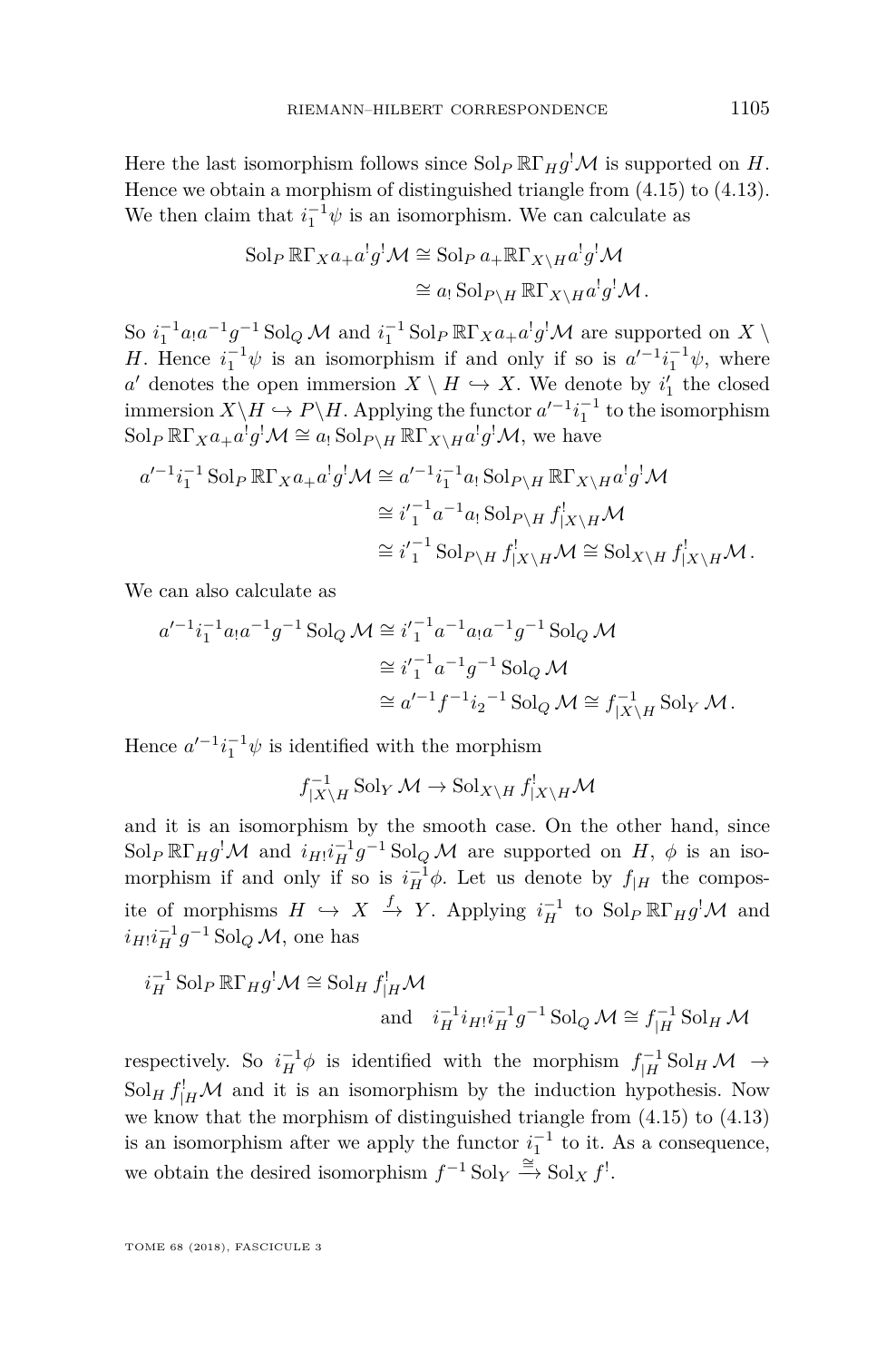Finally let us prove the last isomorphism. For objects  $M$  and  $N$  of  $D_{\text{lfgu}}^b(X/W_n) = C_{P,X,\emptyset}$ , there exists a natural isomorphism

$$
\mathrm{Sol}_P\,\mathcal{M}\otimes^{\mathbb{L}}_{\mathbb{Z}/p^n\mathbb{Z}}\mathrm{Sol}_P\,\mathcal{N}\xrightarrow{\cong}\mathrm{Sol}_P\left(\mathcal{M}\otimes^{\mathbb{L}}_{\mathcal{O}_P}\mathcal{N}\right)[d_P]
$$

by Theorem [2.3.](#page-10-0) Recall that  $M \otimes^{\mathbb{L}} \mathcal{N}$  is defined to be  $M \otimes_{\mathcal{O}_P}^{\mathbb{L}} \mathcal{N}[-d_P].$ Applying the functor  $Sol_X := i^{-1} Sol_P$  to it, one has

$$
\mathrm{Sol}_X \left( \mathcal{M} \otimes^{\mathbb{L}} \mathcal{N} \right) \cong i^{-1} \mathrm{Sol}_P \left( \mathcal{M} \otimes_{\mathcal{O}_P}^{\mathbb{L}} \mathcal{N}[-d_P] \right)
$$

$$
\cong i^{-1} \mathrm{Sol}_P \left( \mathcal{M} \otimes_{\mathcal{O}_P}^{\mathbb{L}} \mathcal{N} \right) [d_P]
$$

$$
\cong i^{-1} \left( \mathrm{Sol}_P \mathcal{M} \otimes_{\mathbb{Z}/p^n \mathbb{Z}}^{\mathbb{L}} \mathrm{Sol}_P \mathcal{N} \right)
$$

$$
\cong \mathrm{Sol}_X(\mathcal{M}) \otimes_{\mathbb{Z}/p^n \mathbb{Z}}^{\mathbb{L}} \mathrm{Sol}_X(\mathcal{N}).
$$

This finishes the proof.

# $\mathbf{5.}$  *t***-structures on**  $D^b_{\text{lfgu}}(X/k)$

In this section, we study several *t*-structures on  $D^b_{\text{lfgu}}(X/k)$  for a *k*embeddable *k*-scheme *X*. Note that, for a smooth *k*-scheme *P*, one has  $D_{\text{lfgu}}^b(\mathcal{D}_{F,P})^{\circ} = D_{\text{lfgu}}^b(\mathcal{D}_{F,P})$  and  $D_{\text{lfgu}}^b(\mathcal{D}_{F,P})^{\circ}$  is naturally equivalent to  $D_{\text{lfgu}}^b(\mathcal{O}_{F,P})$  (see the subsection [2.4\)](#page-11-0).

## **5.1.** The standard *t*-structure on  $D^b_{\text{lfgu}}(X/k)$

<span id="page-30-0"></span>For a smooth *k*-scheme *P*, we set

$$
D_{\text{Ifgu}}^{\leq n}(\mathcal{D}_{F,P}) = \left\{ \mathcal{M} \in D_{\text{Ifgu}}^b(\mathcal{D}_{F,P}) \,|\, \text{H}^k(\mathcal{M}) = 0 \text{ for } k > n \right\} \text{ and}
$$
\n
$$
D_{\text{Ifgu}}^{\geq n}(\mathcal{D}_{F,P}) = \left\{ \mathcal{M} \in D_{\text{Ifgu}}^b(\mathcal{D}_{F,P}) \,|\, \text{H}^k(\mathcal{M}) = 0 \text{ for } k < n \right\}.
$$

Let *X* be a *k*-scheme of finite type. The middle perversity is the function  $p: X \to \mathbb{Z}$  defined by

$$
p(x) = -\dim\overline{\{x\}}.
$$

For  $x \in X$ , we denote by  $i_x$  the canonical inclusion  $\{x\} \hookrightarrow X$ . We then define a full subcategory  ${}^p D_c^{\leq 0}(X_{\text{\'et}}, \mathbb{Z}/p\mathbb{Z})$  (resp.  ${}^p D_c^{\geq 0}(X_{\text{\'et}}, \mathbb{Z}/p\mathbb{Z})$ ) of  $D_c^b(X_{\text{\'et}},\mathbb{Z}/p\mathbb{Z})$  by the condition: F is in  ${}^pD_c^{\leq 0}(X_{\text{\'et}},\mathbb{Z}/p\mathbb{Z})$  if and only if  $H^{\tilde{k}}(i_x^{-1}\mathcal{F}) = 0$  for any  $x \in X$  and  $k > p(x)$  (resp.  $\mathcal{F}$  is in  ${}^pD_c^{\geq 0}(X_{\text{\'et}}, \mathbb{Z}/p\mathbb{Z})$ if and only if  $H^k(i_x^! \mathcal{F}) = 0$  for any  $x \in X$  and  $k < p(x)$ ).

Gabber proved that  $(PD_c^{\leq 0}(X_{\text{\'et}}, \mathbb{Z}/p\mathbb{Z}), PD_c^{\geq 0}(X_{\text{\'et}}, \mathbb{Z}/p\mathbb{Z}))$  forms a *t*structure on  $D_c^b(X_{\text{\'et}}, \mathbb{Z}/p\mathbb{Z})$ , which we call Gabber's perverse *t*-structure,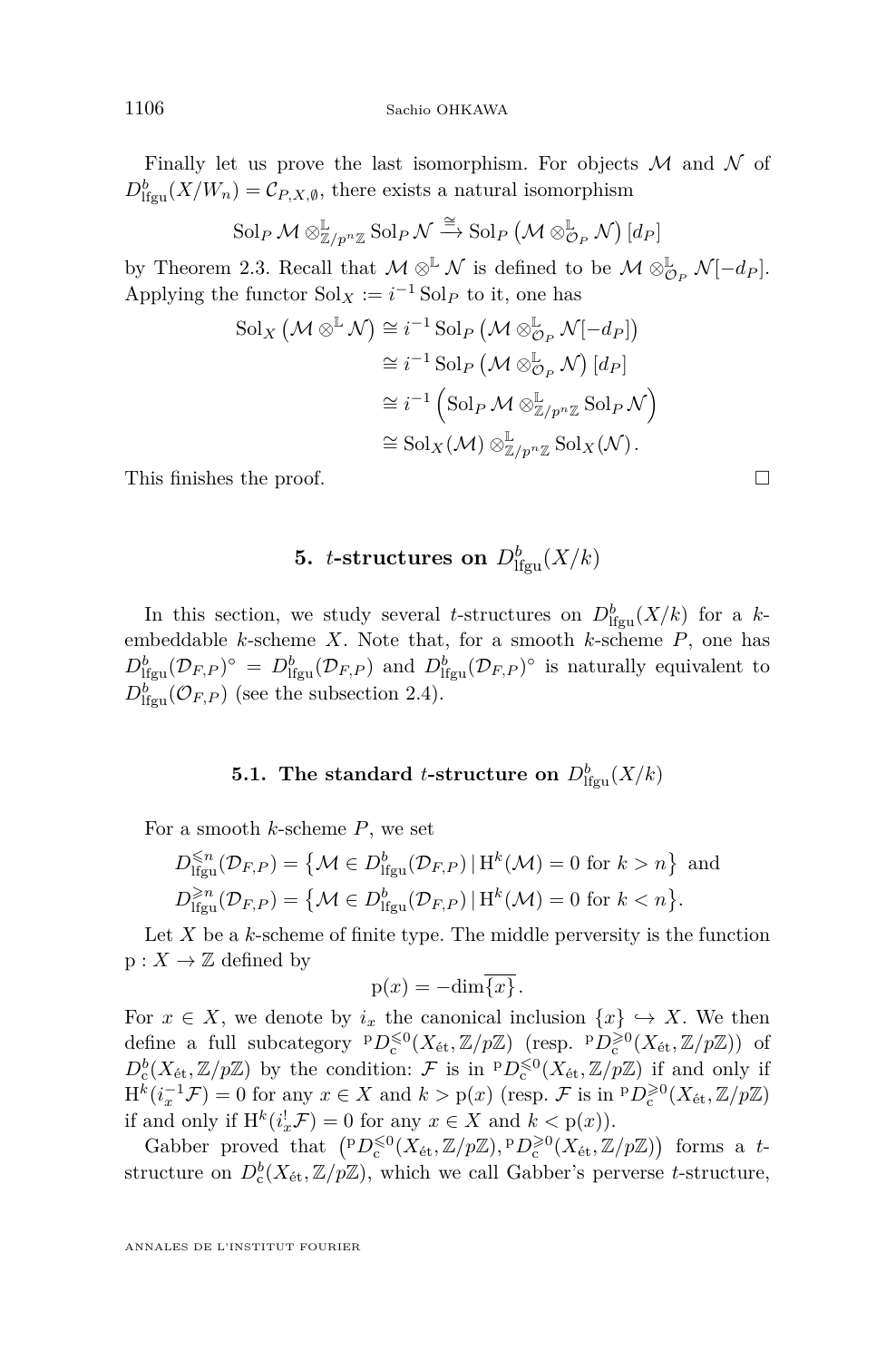in [\[5,](#page-44-3) Theorem 10.3]. Emerton and Kisin gave another proof of it in the case when  $X$  is smooth over  $k$  based on the Riemann–Hilbert correspondence [\[4,](#page-44-2) Theorem 11.5.4]: Indeed, they proved that  $D_{\text{lfgu}}^{\leq 0}(X/k)$  (resp.  $D_{\text{lfgu}}^{\geq 0}(X/k)$ ) is equivalent to  ${}^p D_c^{\geq 0}(X_{\text{\'et}}, \mathbb{Z}/p\mathbb{Z})$  (resp.  ${}^p D_c^{\leq 0}(X_{\text{\'et}}, \mathbb{Z}/p\mathbb{Z})$ ) via  $\text{Sol}_X$ . We generalize [\[4,](#page-44-2) Theorem 11.5.4] to the case of *k*-embeddable *k*-schemes.

DEFINITION  $5.1.$  — Let *P* be a smooth *k*-scheme with a closed subset *X* of *P*. We set

$$
\mathcal{C}_{P,X,\emptyset}^{\leq 0} = \{ \mathcal{M} \in \mathcal{C}_{P,X,\emptyset} \mid \mathcal{H}^k(\mathcal{M}) = 0 \text{ for } k > 0 \} \text{ and}
$$
  

$$
\mathcal{C}_{P,X,\emptyset}^{\geq 0} = \{ \mathcal{M} \in \mathcal{C}_{P,X,\emptyset} \mid \mathcal{H}^k(\mathcal{M}) = 0 \text{ for } k < 0 \}.
$$

Then  $(\mathcal{C}_{P}^{\leq 0})$ *P,X,*∅ *,* C >0  $\mathcal{L}_{P,X,\emptyset}^{\geq 0}$  defines a *t*-structure on  $\mathcal{C}_{P,X,\emptyset}$ , which we call the standard *t*-structure on  $\mathcal{C}_{P,X,\emptyset}$ . For a *k*-embeddable *k*-scheme *X* with an immersion  $X \hookrightarrow P$  into a proper smooth *k*-scheme *P*, we take an open immersion  $j: U \hookrightarrow P$  such that the immersion  $X \hookrightarrow P$  factors as a closed immersion  $X \hookrightarrow U$  and *j*. We define the standard *t*-structure  $(\mathcal{C}_{P,X}^{\leq 0}, \mathcal{C}_{P,X}^{\geq 0})$ on  $\mathcal{C}_{P,X}$  by the essential image of  $(\mathcal{C}_{U,X}^{\leq 0})$  $\mathcal{C}^{<0}_{U,X,\emptyset}, \mathcal{C}^{\geqslant 0}_{U,\lambda}$  $\mathcal{U}_{U,X,\emptyset}^{\geq 0}$  under the equivalence  $\mathbb{R}j_*$ . This definition is independent of the choice of  $U \hookrightarrow P$  by the following lemma.

<span id="page-31-1"></span>LEMMA 5.2. — Let  $j: U \hookrightarrow V$  be an open immersion of smooth kschemes. For any closed subset  $X$  of  $U$  which is also closed in  $V$ , the functor

$$
\mathbb{R}j_*:\mathcal{C}_{U,X,\emptyset}\to\mathcal{C}_{V,X,\emptyset}
$$

induces an equivalence of triangulated categories, which is *t*-exact with respect to the standard *t*-structure.

Proof. — We can prove that  $\mathbb{R}i_{*}$  is an equivalence of triangulated categories with quasi-inverse  $j^{-1}$  in the same way as in the proof of Proposi-tion [4.3.](#page-18-1) Then it is enough to prove that  $\mathbb{R}j_*$  and its quasi-inverse  $j^{-1}$  are left *t*-exact (cf. [\[11,](#page-44-12) Cor. 10.1.18]). These claims are evident.  $\square$ 

We need the following lemma.

<span id="page-31-0"></span>LEMMA 5.3. — Let *P* be a smooth  $W_n$ -scheme and  $i: X \hookrightarrow P$  a closed immersion. For  $\bullet \in \{\leq 0, \geq 0\}$ , we denote by  $D_{c,X}^b(P_{\text{\'et}}, \mathbb{Z}/p\mathbb{Z})$  (resp.  $p^p D_{c,X}^{\bullet}(P_{\text{\'et}}, \mathbb{Z}/p\mathbb{Z})$ ) the full triangulated subcategory of  $D_c^b(P_{\text{\'et}}, \mathbb{Z}/p\mathbb{Z})$  (resp.  $PD_{\mathbf{c}}^{\bullet}(P_{\text{\'et}},\mathbb{Z}/p\mathbb{Z})$  consisting of complexes supported on *X*. Then the equivalence  $i_*: D_c^b(X_{\text{\'et}}, \mathbb{Z}/p\mathbb{Z}) \xrightarrow{\cong} D_{c,X}^b(P_{\text{\'et}}, \mathbb{Z}/p\mathbb{Z})$  restricts to an equivalence

$$
{}^{\mathrm{p}}D_{\mathrm{c}}^{\bullet}(X_{\mathrm{\acute{e}t}},\mathbb{Z}/p\mathbb{Z})\xrightarrow{\cong} {}^{\mathrm{p}}D_{\mathrm{c},X}^{\bullet}(P_{\mathrm{\acute{e}t}},\mathbb{Z}/p\mathbb{Z})
$$

with quasi-inverse  $i^{-1}$ .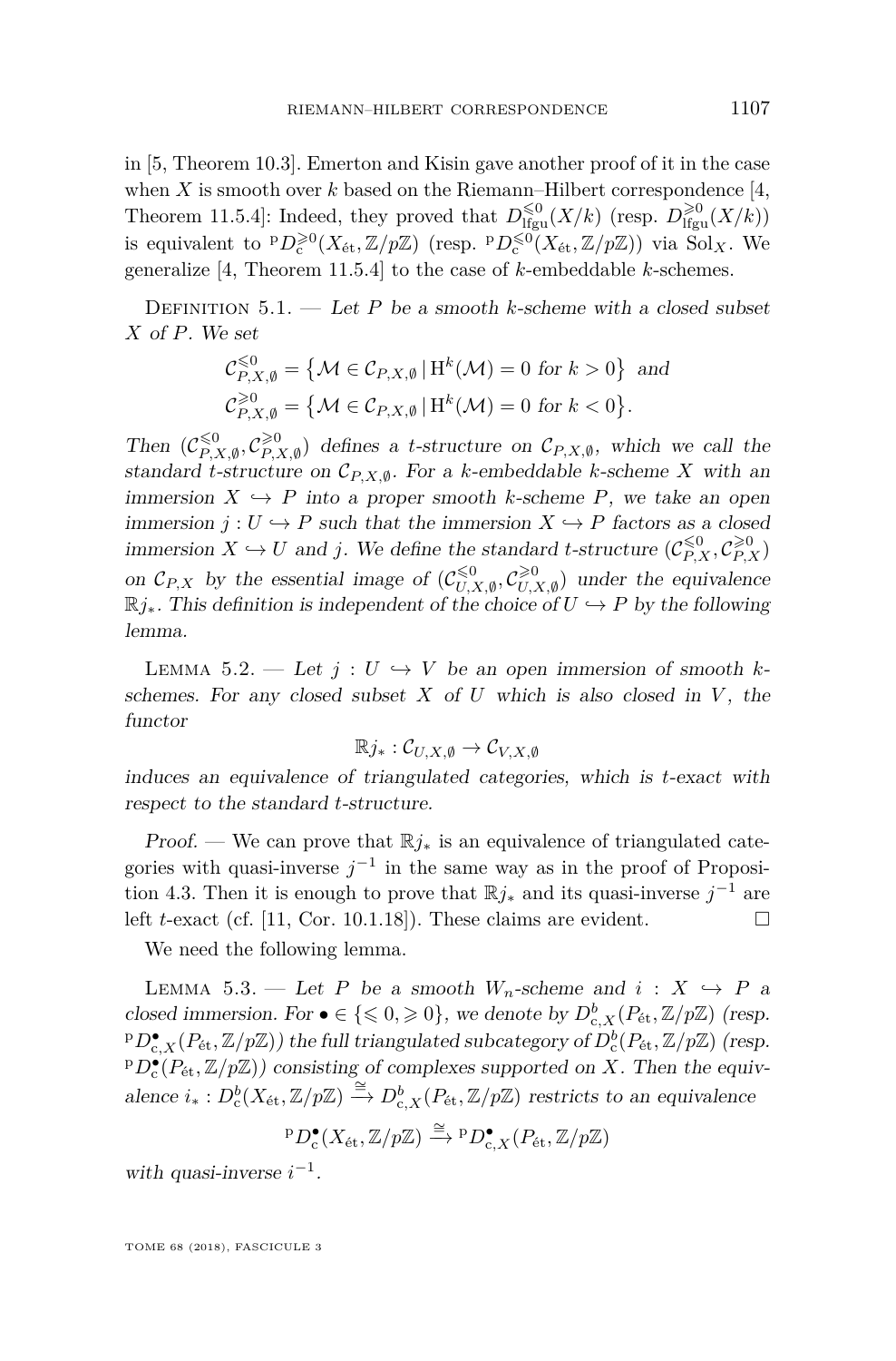Proof. — For an object  $\mathcal{L}$  in  ${}^pD_c^{\leq 0}(X_{\text{\'et}}, \mathbb{Z}/p\mathbb{Z})$ , one obviously has  $i_*\mathcal{L} \in$  ${}^{\mathrm{p}}D_{\mathrm{c},X}^{\leq 0}(P_{\mathrm{\acute{e}t}},\mathbb{Z}/p\mathbb{Z})$ . Let  $\mathcal L$  be an object of  ${}^{\mathrm{p}}D_{\mathrm{c}}^{\geq 0}(X_{\mathrm{\acute{e}t}},\mathbb{Z}/p\mathbb{Z})$  and  $x$  an element of  $\overline{X} \subset P$ . Denote by  $i_x$  (resp.  $i'_x$ ) the canonical inclusion  $\{x\} \hookrightarrow X$  (resp.  ${x} \leftrightarrow P$ ). One has  $i_x'^{l}i_*\mathcal{L} \cong i_x^{l}i^{l}i_*\mathcal{L} \cong i_x^{l}\mathcal{L}$ . So we have H<sup>k</sup>  $(i_x'^{l}i_*\mathcal{L}) = 0$  for any  $k < p(x)$ . If  $x \in P \setminus X$ , one has  $H^k(ix'_{x} \mathcal{L}) = 0$  for any  $k$ . Hence we see  $i_*\mathcal{L} \in {}^p D^{\geq 0}_{c,X}(P_{\text{\'et}}, \mathbb{Z}/p\mathbb{Z})$ . Conversely, for an object  $\mathcal{L}$  in  ${}^p D^{\leq 0}_{c,X}(P_{\text{\'et}}, \mathbb{Z}/p\mathbb{Z})$ , one obviously has  $i^{-1}\mathcal{L} \in {}^pD_c^{\leq 0}(X_{\text{\'et}}, \mathbb{Z}/p\mathbb{Z})$ . Finally let  $\mathcal L$  be an object of <sup>p</sup> $D_{c,X}^{\geq 0}(P_{\text{\'et}}, \mathbb{Z}/p\mathbb{Z})$ . Then, since  $\mathcal L$  is supported on *X*, we have  $i^!\mathcal L \stackrel{\cong}{\to} i^{-1}\mathcal L$ and hence we have  $i^{-1}\mathcal{L} \in {}^p D_c^{\geq 0}(X_{\text{\'et}}, \mathbb{Z}/p\mathbb{Z}).$ 

<span id="page-32-2"></span>COROLLARY 5.4.  $-$  Let *X* be a *k*-embeddable *k*-scheme with a closed immersion  $i: X \hookrightarrow P$  into a smooth *k*-scheme *P*. Then  $Sol_X = i^{-1} Sol_P$ :  $\mathcal{C}_{P,X,\emptyset} \stackrel{\cong}{\to} D^b_{\rm c}(X_{\rm \acute{e}t}, \mathbb{Z}/p\mathbb{Z})$  sends  $\mathcal{C}_{P,Y}^{\leq 0}$  $\leqslant$ <sup>0</sup> (resp.  $\mathcal{C}_{P, \lambda}^{\geqslant 0}$  $\chi_{P,X,\emptyset}^{>0}$  to  ${}^{\mathrm{p}}D_{\mathrm{c}}^{>0}(X_{\mathrm{\acute{e}t}}, \mathbb{Z}/p\mathbb{Z})$  $(\text{resp. } {}^{\text{p}}D_{\text{c}}^{\leqslant 0}(X_{\text{\'et}}, {\mathbb Z}/p{\mathbb Z})).$ 

Proof. — By Lemma [4.13,](#page-26-2) Sol<sub>P</sub> restricts to an equivalence of triangulated categories

$$
\mathcal{C}_{P,X,\emptyset}\xrightarrow{\cong} D^b_{c,X}(P_{\text{\'et}},\mathbb{Z}/p\mathbb{Z}).
$$

We know that  $\text{Sol}_P$  sends  $\mathcal{C}_{P,2}^{\leq 0}$  $\sum_{P,X,\emptyset}^{\leq 0}$  to  ${}^pD^{\geq 0}_{c,X}(P_{\text{\'et}}, \mathbb{Z}/p\mathbb{Z})$  and  $\mathcal{C}_{P,\mathcal{I}}^{\geq 0}$  $\widetilde{P}_{P,X,\emptyset}^{\cup}$  to <sup>p</sup> $D_{c,X}^{\leq 0}(P_{\text{\'et}},\mathbb{Z}/p\mathbb{Z})$  by [\[4,](#page-44-2) Theorem 11.5.4]. By Lemma [5.3,](#page-31-0) we see that  $i^{-1}$ sends  $P D_{c,X}^{\bullet}(P_{\text{\'et}}, \mathbb{Z}/p\mathbb{Z})$  to  $P D_{c}^{\bullet}(X_{\text{\'et}}, \mathbb{Z}/p\mathbb{Z})$  if  $\bullet \in \{\leq 0, \geq 0\}$ . This finishes the proof.  $\Box$ 

By Lemma [5.2](#page-31-1) and Corollary [5.4,](#page-32-2) one has the following theorem.

<span id="page-32-0"></span>THEOREM 5.5. — Let X be a k-embeddable k-scheme with an immersion  $X \hookrightarrow P$  into a proper smooth *k*-scheme *P*. We set

(5.1) 
$$
D_{\text{lfgu}}^{\leq 0}(X/k) = C_{P,X}^{\leq 0} \text{ and } D_{\text{lfgu}}^{\geq 0}(X/k) = C_{P,X}^{\geq 0}.
$$

Then the *t*-structure  $(D_{\text{lfgu}}^{\leq 0}(X/k), D_{\text{lfgu}}^{\geq 0}(X/k))$  is independent of the choice of  $X \hookrightarrow P$ , which we call the standard *t*-structure on  $D^b_{\text{lfgu}}(X/k)$ . Furthermore,  $(D_{\text{lfgu}}^{\leq 0}(X/k), D_{\text{lfgu}}^{\geq 0}(X/k))$  corresponds to Gabber's perverse *t*structure via Sol*X*.

#### **5.2. Beilinson's theorem**

<span id="page-32-1"></span>In this subsection, we prove an analogue of Beilinson's theorem (Theorem [5.6\)](#page-33-0), which is a generalization of [\[4,](#page-44-2) Cor. 17.2.5] to the case of *k*embeddable *k*-schemes. In the rest of this subsection, we fix a *k*-embeddable *k*-scheme *X*, an immersion  $\tilde{i}: X \hookrightarrow \tilde{P}$  into a proper smooth *k*-scheme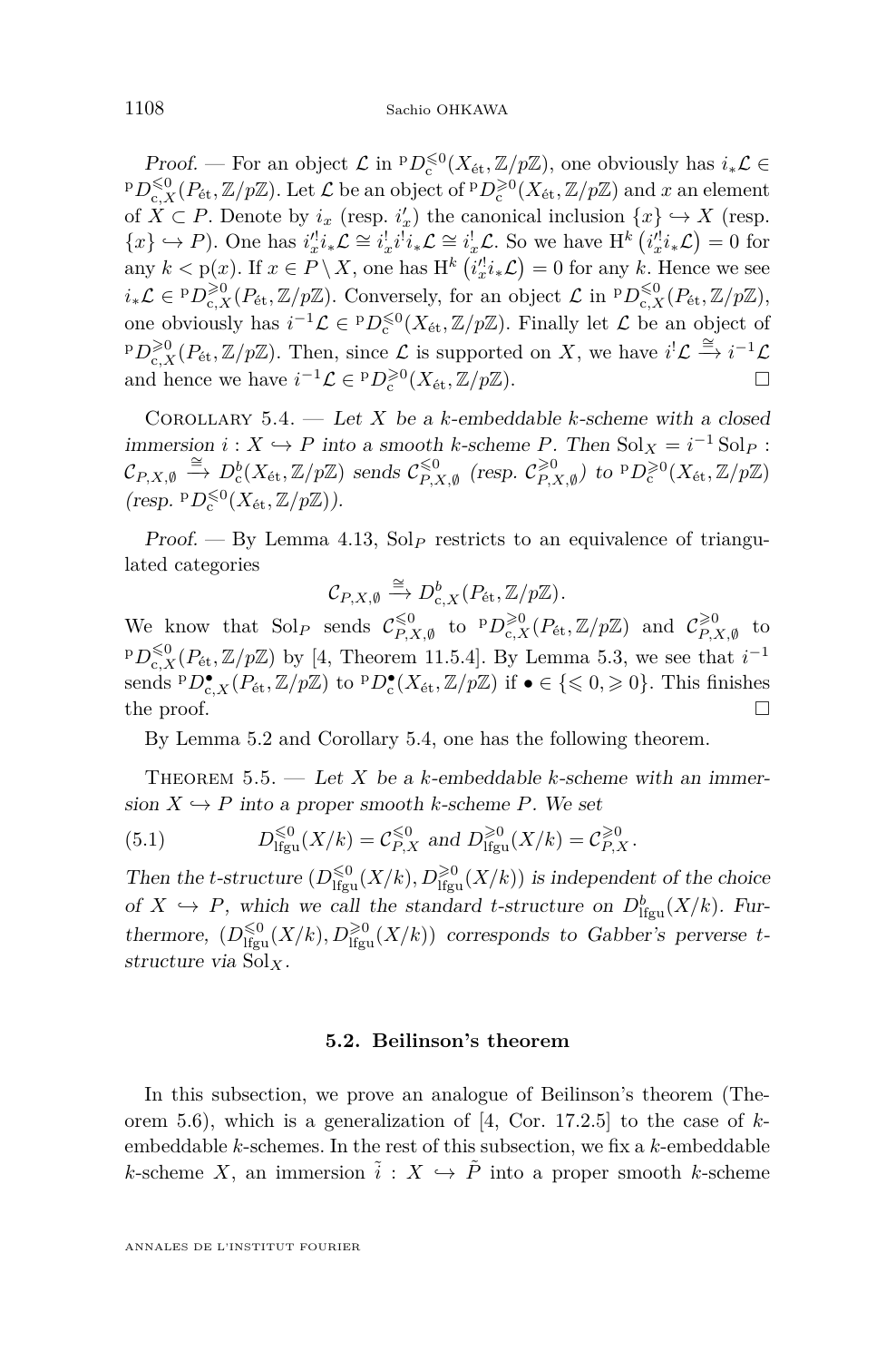and an open subscheme  $P$  of  $\tilde{P}$  such that  $\tilde{i}$  factors as a closed immersion  $i: X \hookrightarrow P$  and the open immersion  $P \hookrightarrow \tilde{P}$ . Denote by  $\mu_{\text{u}}$  (resp.  $\mu_{\text{lfqu}}$ ) the category of unit  $\mathcal{D}_{F,P}$ -modules (resp. locally finitely generated unit  $\mathcal{D}_{F,P}$ modules). We also denote by  $\mu_{u,X}$  (resp.  $\mu_{\text{lfgu},X}$ ) the full subcategory of  $\mu$ <sub>u</sub> (resp.  $\mu$ <sub>lfgu</sub>) consisting of objects supported on *X*. Note that  $\mu$ <sub>lfgu</sub>*x* is the heart of the standard *t*-structure on  $D_{\text{lfgu}}^b(X/k) = \mathcal{C}_{\tilde{P},X} = \mathcal{C}_{P,X,\emptyset}$  and hence it is independent of the choice of  $X \hookrightarrow \tilde{P}$  and *P* by Theorem [5.5.](#page-32-0) The following theorem is the main theorem in this subsection.

<span id="page-33-0"></span>THEOREM  $5.6.$  — The natural functor

$$
D^b(\mu_{\text{lfgu},X}) \to D^b_{\text{lfgu}}(X/k)
$$

is an equivalence of triangulated categories.

The proof of Theorem [5.6](#page-33-0) is divided into two parts. First of all, we prove the following theorem.

<span id="page-33-1"></span>THEOREM  $5.7.$  — The natural functor

$$
D^b(\mu_{\text{lfgu},X}) \to D^b_{\text{lfgu}}(X/k)
$$

is essentially surjective and, for any objects M and N in  $D^b(\mu_{\text{Ifgu},X})$  the map

$$
\operatorname{Hom}_{D^b(\mu_{\operatorname{Hgu},X})}(\mathcal{M},\mathcal{N})\to \operatorname{Hom}_{D^b_{\operatorname{Hgu}}(X/k)}(\mathcal{M},\mathcal{N})
$$

is surjective.

We need the following lemma.

<span id="page-33-2"></span>LEMMA 5.8. — Let Ind- $\mu_{\text{lfgu},X}$  be the full subcategory of  $\mu_{u,X}$  consisting of objects which are direct limits of objects in  $\mu_{\text{lfgu},X}$ . Then the natural functor

$$
D^b(\mu_{\text{lfgu},X}) \to D^b_{\text{lfgu}}(\text{Ind-}\mu_{\text{lfgu},X})
$$

is an equivalence of triangulated categories.

Proof. — For an object  $\mathcal M$  in  $D^b_{\text{lfgu}}(\text{Ind-}\mu_{\text{lfgu},X}),$  there exists a subcomplex M' of M such that the canonical inclusion  $\mathcal{M}' \to \mathcal{M}$  is a quasiisomorphism and the terms of  $\mathcal{M}'$  are locally finitely generated unit. Since M is supported on X, so is  $\mathcal{M}'$ . Hence  $D^b(\mu_{\text{lfgu},X}) \to D^b_{\text{lfgu}}(\text{Ind-}\mu_{\text{lfgu},X})$ is essentially surjective. Let us prove the full faithfulness of the functor. We denote by  $K^b(\mu_{\text{Ifgu},X})$  (resp.  $K^b(\text{Ind-}\mu_{\text{Ifgu},X}))$  the (bounded) homotopy category of  $\mu_{\text{lfgu},X}$  (resp. Ind- $\mu_{\text{lfgu},X}$ ) and suppose that we are given a quasi-isomorphism  $\mathcal{M} \to \mathcal{N}$  in  $K^b(\text{Ind-}\mu_{\text{Ifgu},X})$  with  $\mathcal{N} \in K^b(\mu_{\text{Ifgu},X})$ . Then all cohomology sheaves of  $M$  are locally finitely generated unit and so there exists a subcomplex  $\mathcal{M}'$  of  $\mathcal M$  such that the canonical inclusion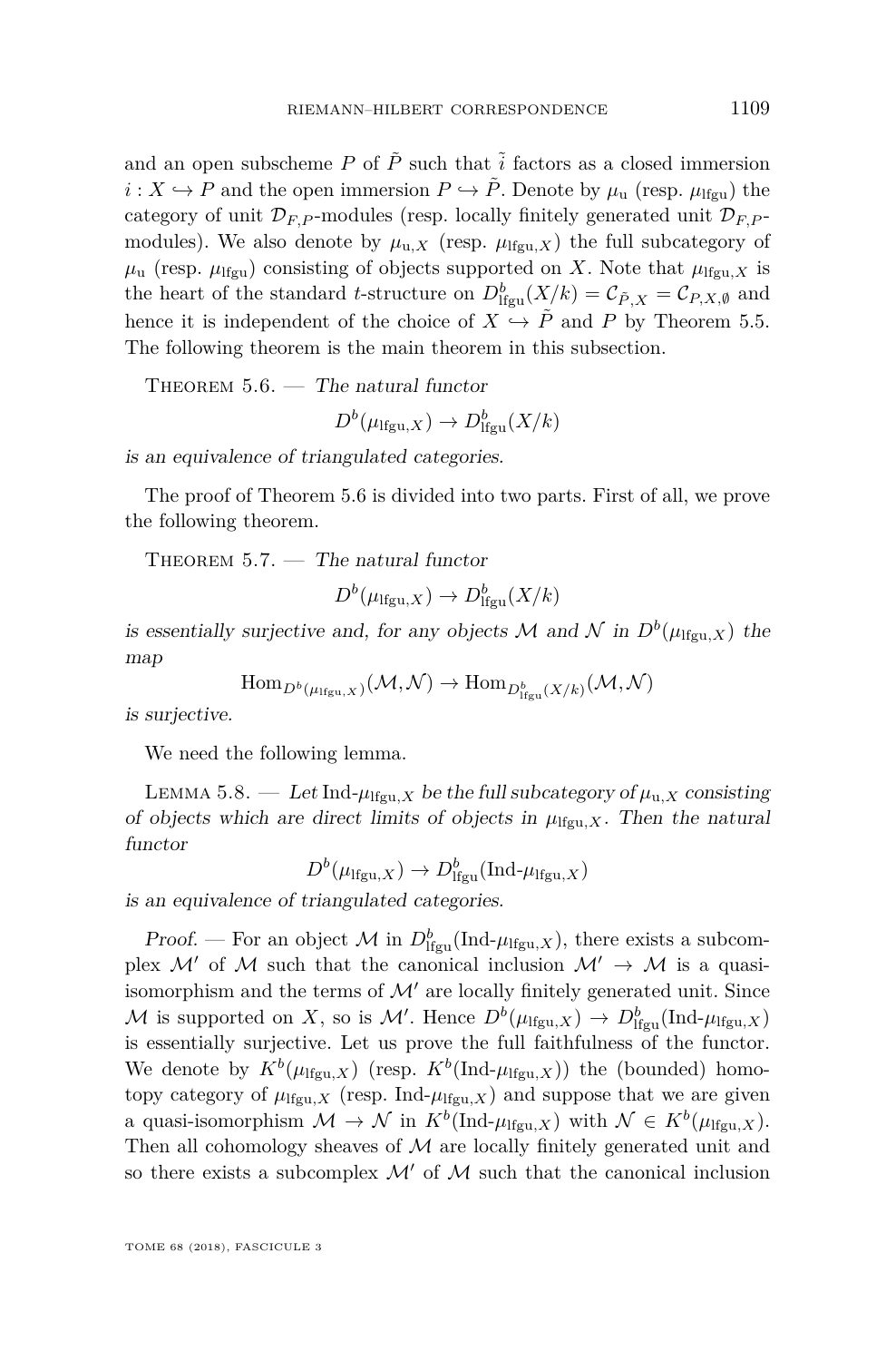$\mathcal{M}' \to \mathcal{M}$  is a quasi-isomorphism and the terms of  $\mathcal{M}'$  are locally finitely generated unit. Hence, by [\[11,](#page-44-12) Prop. 1.6.5],  $D^b(\mu_{\text{lfgu},X}) \to D^b(\text{Ind-}\mu_{\text{lfgu},X})$ is fully faithful and the assertion follows.  $\hfill \square$ 

Let us prove the Theorem [5.7.](#page-33-1)

Proof. — The proof is a refinement of the proof of [\[4,](#page-44-2) Cor. 17.1.2]. For a *k*-scheme *Y* of finite type, we denote by  $\mathfrak{C}_Y$  the category of constructible étale sheaves of  $\mathbb{Z}/p\mathbb{Z}$ -modules on  $Y_{\text{\'et}}$ . By using the results in [\[3,](#page-44-13) p. 94], we know that the natural functor  $D^b(\mathfrak{C}_Y) \to D^b_c(Y_{\text{\'et}}, \mathbb{Z}/p\mathbb{Z})$  is essentially surjective and induces a surjection on Hom's. Let *E* denote the residual complex of injective quasi-coherent  $\mathcal{O}_{P_{\text{\'et}}}$ -modules resolving  $\mathcal{O}_{P_{\text{\'et}}}$ . It is proved in [\[4,](#page-44-2) Prop. 17.1.1] that *E* naturally forms a complex of unit  $\mathcal{D}_{F,P_{\text{\'et}}}$ -modules and the terms of *E* are in Ind- $\mu_{\text{lfgu}}$ . Then, as in the proof of [\[4,](#page-44-2) Cor. 17.1.2],  $M_X$  may be computed as  $\pi_{P*} \underline{\text{Hom}}_{\mathbb{Z}/p\mathbb{Z}}(-, E) \circ i_*$  and we have the following commutative diagram of categories:



The composite of the functors

$$
D^{b}(\mathfrak{C}_{X}) \to D^{b}_{c}(X_{\mathrm{\acute{e}t}}, \mathbb{Z}/p\mathbb{Z}) \to D^{b}_{c}(P_{\mathrm{\acute{e}t}}, \mathbb{Z}/p\mathbb{Z}) \to D^{b}_{\mathrm{lfgu}}(\mathcal{D}_{F, P})
$$

induces a functor  $D^b(\mathfrak{C}_X) \to D^b_{\text{lfgu}}(X/k)$  which is essentially surjective and induces a surjection on Hom's by Theorem [4.12.](#page-26-0) On the other hand, the essential image of the composite of the functors  $D^b(\mathfrak{C}_X) \to D^b(\mathfrak{C}_P) \to$  $D_{\text{lfgu}}^b(\text{Ind-}\mu_{\text{lfgu}})$  is contained in  $D_{\text{lfgu}}^b(\text{Ind-}\mu_{\text{lfgu},X})$  because for an object  $\mathcal G$ in  $D^b(\mathfrak{C}_X)$ , we have the natural isomorphism

$$
\pi_{P*}\underline{\mathrm{Hom}}_{\mathbb{Z}/p\mathbb{Z}}(i_*\mathcal{G},E) \cong \pi_{P*}i_*\underline{\mathrm{Hom}}_{\mathbb{Z}/p\mathbb{Z}}(\mathcal{G},i^!E_{|X}).
$$

Hence we know that the functor  $D_{\text{lfgu}}^b(\text{Ind-}\mu_{\text{lfgu},X}) \to D_{\text{lfgu}}^b(X/k)$  is essentially surjective. So, by using Theorem [4.12](#page-26-0) and Lemma [5.8,](#page-33-2) we see that the functor induces a surjection on Hom's. Now the assertion follows from Lemma [5.8.](#page-33-2)  $\Box$ 

In order to prove the full faithfulness of the functor  $D^b(\mu_{\text{lfgu},X}) \rightarrow$  $D^b_{\text{lfgu}}(X/k)$ , we need some preparation.

<span id="page-34-0"></span>LEMMA 5.9. — The category  $\mu_{u,X}$  has enough injectives.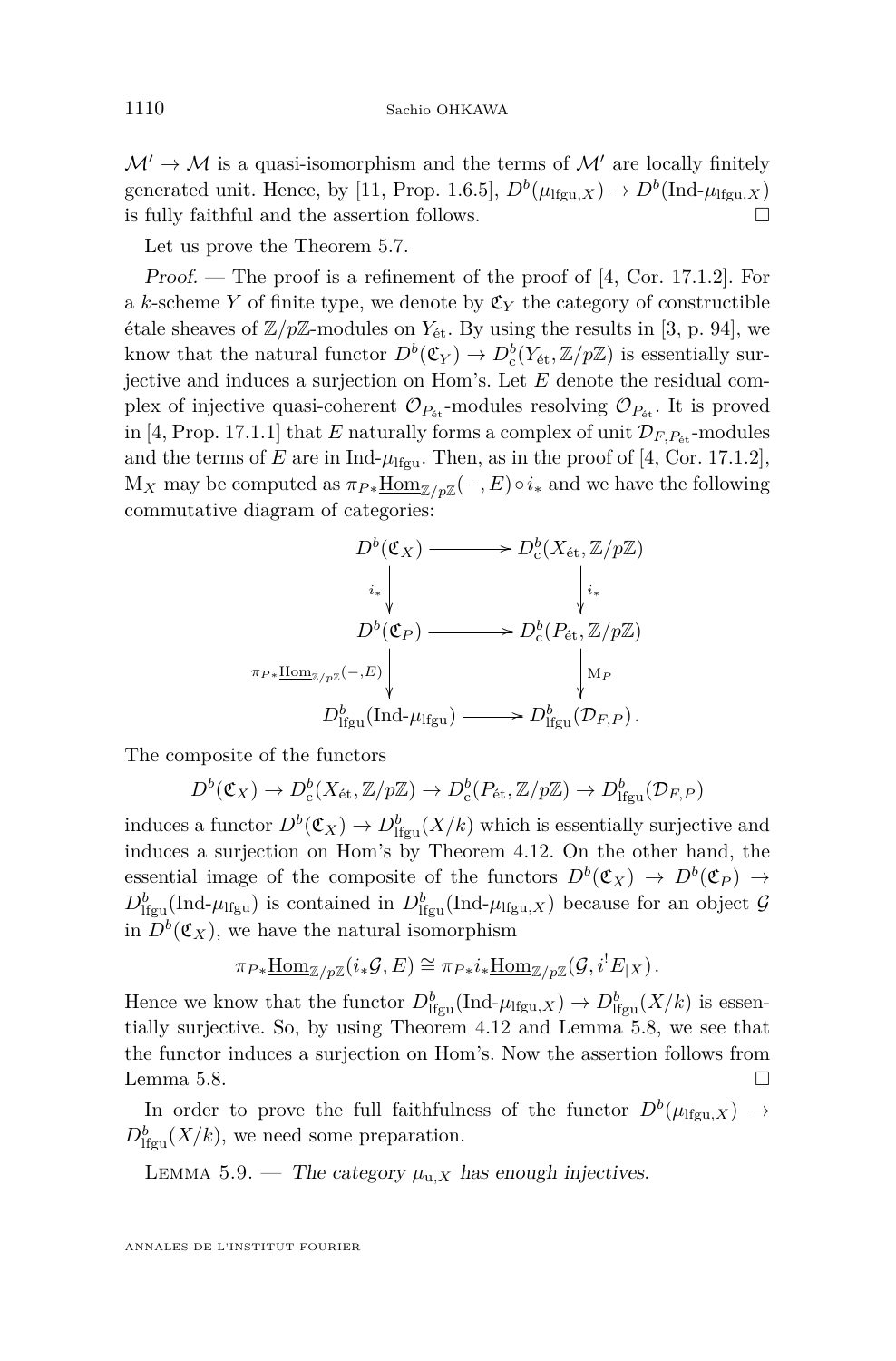Proof. — For an object M in  $\mu_{u,X}$ , we can take an injection  $\mathcal{M} \to I$  into an injective object  $\mathcal I$  in  $\mu_{\text{u}}$  by [\[4,](#page-44-2) Cor. 15.1.6]. Applying  $\Gamma_X$  to the injection  $\mathcal{M} \to I$ , one has an injection  $\mathcal{M} = \Gamma_X \mathcal{M} \to \Gamma_X \mathcal{I}$ . Hence it is enough to prove that  $\Gamma_X \mathcal{I}$  is an injective object in  $\mu_{u,X}$ . Suppose that we are given an injection  $i : \mathcal{N}' \to \mathcal{N}$  and a morphism  $f : \mathcal{N}' \to \Gamma_X \mathcal{I}$  in  $\mu_{\mathfrak{u},X}$ . Let us denote by g the natural morphism  $\Gamma_X \mathcal{I} \to \mathcal{I}$ . Since  $\mathcal{I}$  is an injective object, there exists a morphism  $h : \mathcal{N} \to I$  satisfying  $h \circ i = q \circ f$ . Then one has  $\Gamma_X h \circ \Gamma_X i = \Gamma_X g \circ \Gamma_X f$ . Since  $\Gamma_X i$  is equal to  $i : \mathcal{N}' = \Gamma_X \mathcal{N}' \to \Gamma_X \mathcal{N} = N$ and  $\Gamma_X g \circ \Gamma_X f : \mathcal{N}' = \Gamma_X \mathcal{N}' \to \Gamma_X \Gamma_X \mathcal{I} \to \Gamma_X \mathcal{I}$  is equal to f, we know the equality  $\Gamma_X h \circ i = f$ . Hence  $\Gamma_X \mathcal{I}$  is an injective object in  $\mu_{\mathfrak{u},X}$ .

For an object  $\mathcal M$  in  $\mu_{\mathbf{u},X}$ , there exists a unique maximal subobject  $L(\mathcal M)$ of M which lies in Ind- $\mu_{\text{lfqu}}$  by [\[4,](#page-44-2) Lem. 17.2.1(i)]. Then  $L(\mathcal{M})$  belongs to Ind- $\mu_{\text{Ifgu},X}$  and it is a unique maximal subobject of M which lies in Ind- $\mu_{\text{lfgu},X}$ . By [\[4,](#page-44-2) Lem. 17.2.1 (ii)], the correspondence  $\mathcal{M} \mapsto L(\mathcal{M})$  defines a left exact functor

$$
L: \mu_{\mathbf{u},X} \to \text{Ind-}\mu_{\text{lfgu},X}
$$

which is right adjoint to the natural functor  $\mu_{\text{lfgu},X} \to \mu_{u,X}$ . Since  $\mu_{u,X}$ has enough injectives by Lemma [5.9,](#page-34-0) we obtain the right derived functor

$$
\mathbb{R}L:D^+(\mu_{\mathbf{u},X})\to D^+(\mathrm{Ind}\text{-}\mu_{\mathrm{Hgu},X}).
$$

By using Theorem [5.7,](#page-33-1) one can prove the following lemma in the same way as [\[4,](#page-44-2) Lem. 17.2.2].

#### <span id="page-35-0"></span>LEMMA 5.10. — Objects in  $\mu_{\text{lfgu},X}$  are acyclic for  $\mathbb{R}L$ .

Proof. — For an object  $\mathcal M$  in  $\mu_{\text{lfgu},X}$ , one can choose an injective resolution  $\mathcal{M} \to \mathcal{I}$  in  $\mu_{u,X}$  by Lemma [5.9.](#page-34-0) For a natural number  $n \geq 0$ , we denote by  $\mathcal{E}^n$  the image of the differential  $\mathcal{I}^n \to \mathcal{I}^{n+1}$ . In order to prove that M is  $\mathbb{R}L$ -acyclic, it is enough to prove that the map  $L(\mathcal{I}^n) \to L(\mathcal{E}^n)$ is surjective. We denote by  $\mathcal{I}^{\leq n}$  the complex defined by  $(\mathcal{I}^{\leq n})^i = \mathcal{I}^i$  for  $i \leq n$  and by  $(\mathcal{I}^{\leq n})^i = 0$  for  $i > n$ . Then one has an  $(n + 1)$ -extension

$$
0 \to \mathcal{M} \to \mathcal{I}^0 \to \mathcal{I}^1 \to \cdots \to \mathcal{I}^n \to \mathcal{E}^n \to 0
$$

of  $\mathcal{E}^n$  by  $\mathcal M$  and denotes by  $c$  the class of this extension in  $\text{Ext}_{\mu_{\text{u},X}}^{n+1}(\mathcal I^n,\mathcal M)$ . For a locally finitely generated unit  $\mathcal{D}_{F,P}$ -submodule  $\mathcal F$  of  $\mathcal E^n$ , we denote by  $c_F$  the image of  $c$  under the map

$$
\mathrm{Ext}^{n+1}_{\mu_{\mathrm{u},X}}(\mathcal{E}^n,\mathcal{M}) \to \mathrm{Ext}^{n+1}_{\mu_{\mathrm{u},X}}(\mathcal{F},\mathcal{M}) = \mathrm{Hom}_{D^b(\mu_{\mathrm{u},X})}(\mathcal{F}[-n],\mathcal{M})
$$

$$
\xrightarrow{\alpha} \mathrm{Hom}_{D^b_{\mathrm{qc}}(\mathcal{D}_{F,P})}(\mathcal{F}[-n],\mathcal{M}).
$$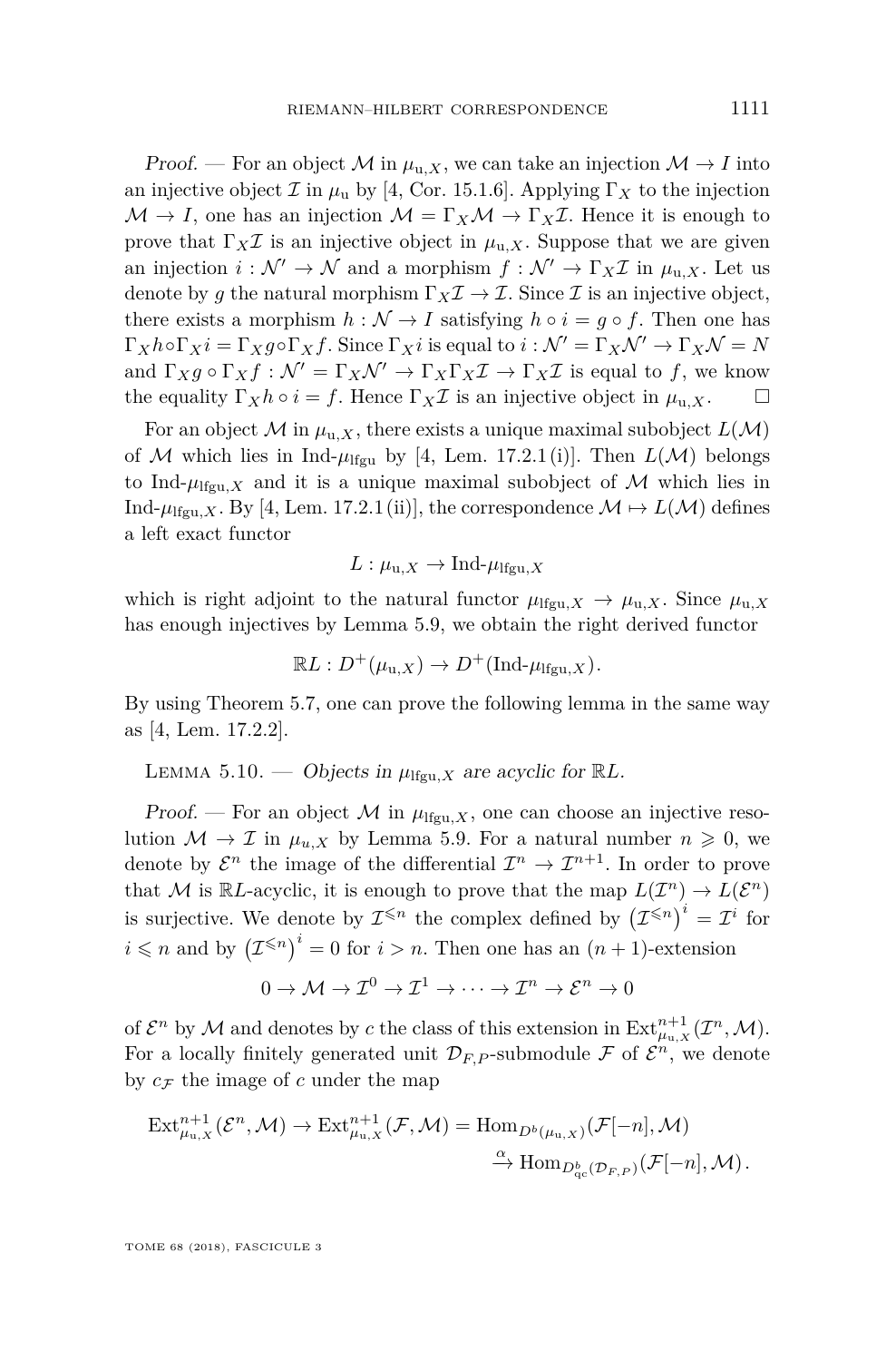Note that  $\alpha$  is an isomorphism: Indeed we have the diagram of functors

$$
D^{b}(\mu_{\mathrm{u},X}) \to D^{b}(\mu_{\mathrm{u}}) \to D^{b}(\mu_{\mathrm{qc}}) \to D^{b}_{\mathrm{qc}}(\mathcal{D}_{F,P})
$$

(where  $\mu_{\rm qc}$  denotes the category of  $\mathcal{O}_P$ -quasi-coherent  $\mathcal{D}_{F,P}$ -modules) in which the first (resp. the second, the third) functor is fully faithful by Lemma [5.12](#page-37-0) below (resp.  $[4, \text{ Lem. } 17.2.3 \text{ (iii)}],$  $[4, \text{ Lem. } 17.2.3 \text{ (iii)}],$  Bernstein's theorem  $[4, \text{$ Cor. 17.2.4]). Hence we can regard  $c_{\mathcal{F}}$  also as an element in  $\text{Ext}_{\mu_{u,X}}^{n+1}(\mathcal{F},\mathcal{M})$ .

By Theorem [5.7,](#page-33-1) there exists an  $(n+1)$ -extension in  $\mu_{\text{lfgu},X}$  which is sent to  $c_{\mathcal{F}}$  by the map

$$
\begin{split} \text{Hom}_{D^b(\mu_{\text{H}\text{gu},X})}(\mathcal{F}[-n],\mathcal{M}) &\to \text{Hom}_{D^b_{\text{H}\text{gu}}(X/k)}(\mathcal{F}[-n],\mathcal{M}) \\ &= \text{Hom}_{D^b_{\text{qc}}(\mathcal{D}_{F,P})}(\mathcal{F}[-n],\mathcal{M}). \end{split}
$$

Let us denote this  $(n + 1)$ -extension by

$$
0 \to \mathcal{M} \to \mathcal{N} \to \mathcal{F} \to 0,
$$

where  $\mathcal N$  is a complex of locally finitely generated unit  $\mathcal D_{F,P}$ -modules whose terms are supported on *X* and are 0 outside  $[0, n]$  and such that  $H^{i}(\mathcal{N}) =$ M if  $i = 0$ ,  $\mathrm{H}^i(\mathcal{N}) = \mathcal{F}$  if  $i = n$  and  $\mathrm{H}^i(\mathcal{N}) = 0$  otherwise. Since  $\mathcal{I}$  is a complex of injective objects in  $\mu_{u,X}$  there exists a map of extensions



Let us consider the exact sequence

$$
\text{Hom}_{\mu_{\mathbf{u},X}}(\mathcal{F},\mathcal{I}^n)\to\text{Hom}_{\mu_{\mathbf{u},X}}(\mathcal{F},\mathcal{E}^n)\stackrel{\delta}{\to}\text{Ext}_{\mu_{\mathbf{u},X}}^{n+1}(\mathcal{F},\mathcal{M})\to 0.
$$

By construction of  $c_F$  one has  $\delta(\psi) = c_F$ . If we denote by  $\psi'$  the natural inclusion  $\mathcal{F} \to \mathcal{E}^n$ , then we also have  $\delta(\psi') = c_{\mathcal{F}}$ . Thus  $\psi - \psi'$  lifts to a map  $\widetilde{\psi - \psi'} : \mathcal{F} \to \mathcal{I}^n$ . Let us also denote by  $\widetilde{\psi - \psi'}$  the composite of morphisms  $\mathcal{N}^n \to \mathcal{F} \xrightarrow{\widehat{\psi-\psi'}} \mathcal{I}^n$ . Then we have a locally finitely generated unit  $\mathcal{D}_{F,P}$ -submodule  $(\phi^n - \widetilde{\psi} - \widetilde{\psi}')(\mathcal{N}^n)$  of  $\mathcal{I}^n$  which surjects on  $\psi'(\mathcal{F})$ . This finishes the proof.

<span id="page-36-0"></span>LEMMA 5.11. — Let  $\mu_{L-ac,X}$  denote the full subcategory of  $\mu_{u,X}$ consisting of *L*-acyclic objects. Then the natural functors  $D^b(\mu_{\text{Ifgu},X}) \to$  $D^+(\mu_{L\text{-}ac,X})$  and  $D^+(\mu_{L\text{-}ac,X}) \to D^+(\mu_{u,X})$  are fully faithful. As a consequence, the natural functor

$$
D^b(\mu_{\text{lfgu},X}) \to D^b(\mu_{\text{u},X})
$$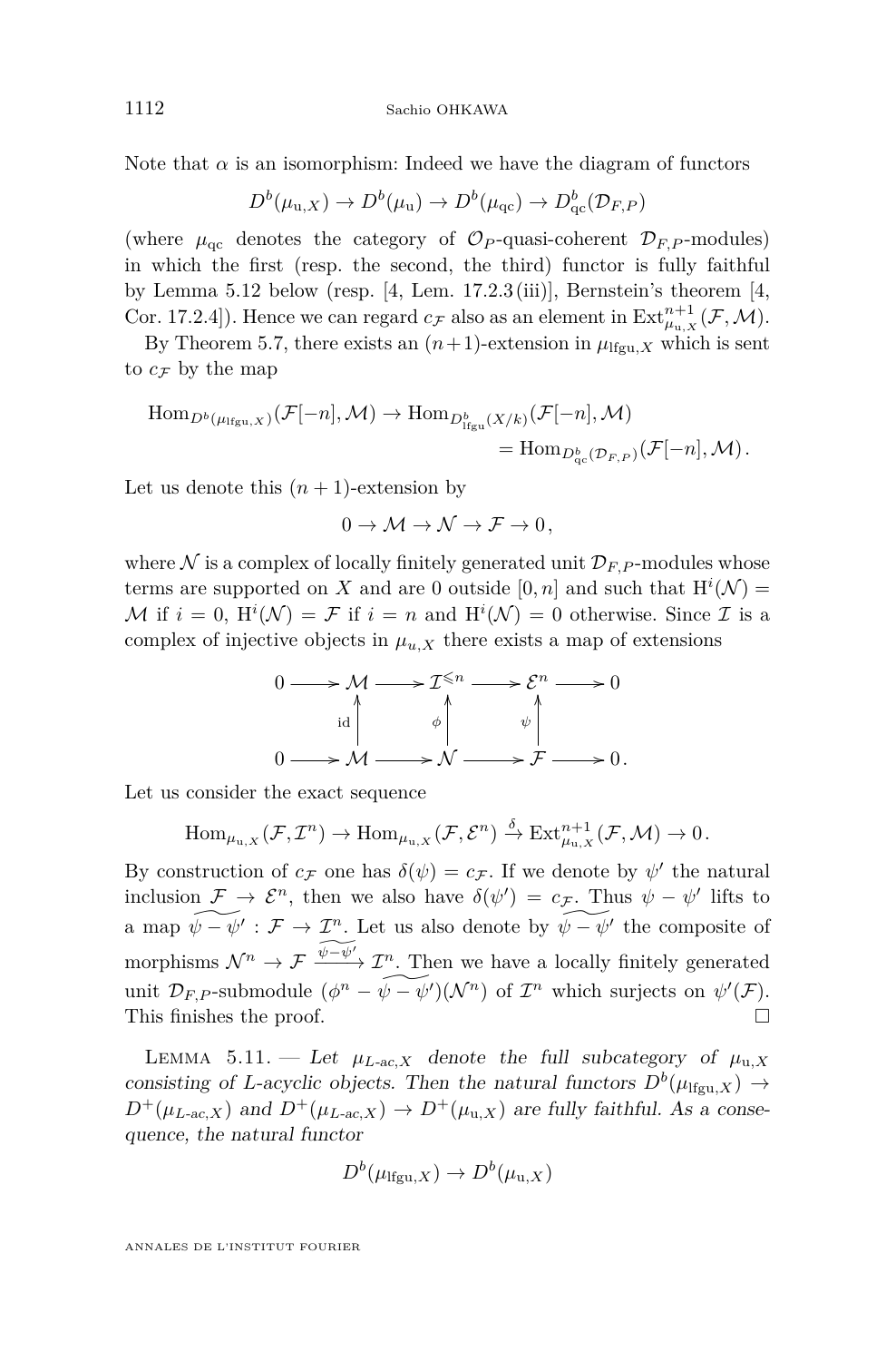is fully faithful.

Proof. — The strategy of the proof is the same as that of [\[4,](#page-44-2) Lem. 17.2.3] but we slightly modify their proof. Let us suppose that we are given a quasi-isomorphism  $\mathcal{N} \to M$  in  $K^+(\mu_{L\text{-ac},X})$  with  $\mathcal{M} \in K^b(\mu_{\text{lfgu},X})$ . Then the adjunction morphism  $L(\mathcal{N}) \to \mathcal{N}$  is a quasi-isomorphism since the terms of  $N$  and its cohomology sheaves are acyclic for  $L$  by Lemma [5.10.](#page-35-0) Now since the terms of  $L(\mathcal{N})$  are in Ind- $\mu_{\text{Ifgu},X}$  and cohomology sheaves of it are in  $\mu_{\text{lfgu},X}$ , there exists a bounded subcomplex  $L(\mathcal{N})'$  of  $L(\mathcal{N})$ such that  $L(\mathcal{N})' \to L(\mathcal{N})$  is a quasi-isomorphism and  $L(\mathcal{N})'$  belongs to  $K^b(\mu_{\text{lfgu},X})$ . Hence the first functor is fully faithful by [\[11,](#page-44-12) Prop. 1.6.5]. Next suppose that we are given a quasi-isomorphism  $\mathcal{N} \to M$  in  $K^+(\mu_{L\text{-ac},X})$ with  $\mathcal{N} \in K^+(\mu_{\mathfrak{u},X})$ . Then, by Lemma [5.9,](#page-34-0) one has an injective resolution I of M in  $K^+(\mu_{u,X})$ . So the full faithfulness of the second functor also follows from [\[11,](#page-44-12) Prop. 1.6.5].

Let us consider the following commutative diagram of categories:



In order to prove the full faithfulness of the functor  $D^b(\mu_{\text{lfgu},X}) \rightarrow$  $D_{\text{lfgu}}^b(X/k)$ , by Lemma [5.11](#page-36-0) and [\[4,](#page-44-2) Cor. 17.2.4], it suffices to prove the following lemma.

<span id="page-37-0"></span>LEMMA 5.12. — The natural functor  $D^b(\mu_{\text{u},X}) \to D^b(\mu_{\text{u}})$  is fully faithful.

In order to prove Lemma [5.12,](#page-37-0) we define a functor

$$
\mathbb{R}'\Gamma_X: D^+(\mu_{\mathbf{u}}) \to D^+(\mu_{\mathbf{u},X})
$$

to be the right derived functor of the left exact functor  $\Gamma_X : \mu_u \to \mu_{u,X}$ . Here we use the notation  $\mathbb{R}^T\Gamma_X$  instead of  $\mathbb{R}\Gamma_X: D^b_{\text{qc}}(\mathcal{D}_{F,P}) \to D^b_{\text{qc}}(\mathcal{D}_{F,P})$ to avoid confusion. We have the following lemma.

<span id="page-37-1"></span>LEMMA 5.13. — Objects in  $\mu_{u,X}$  are acyclic for  $\mathbb{R}^7Y_x$ .

Proof. — For an object M in  $\mu_{u,X}$ , take an injective resolution  $\mathcal{M} \to I$ in  $\mu_{\mathbf{u}}$ . Since M is supported on X, we have  $\mathbf{H}^i(\mathbb{R}\Gamma_X\mathcal{M})=0$  for  $i>0$ . On the other hand, each  $\mathcal{I}^n$  is injective in  $\mu$ <sub>u</sub> by definition and it is known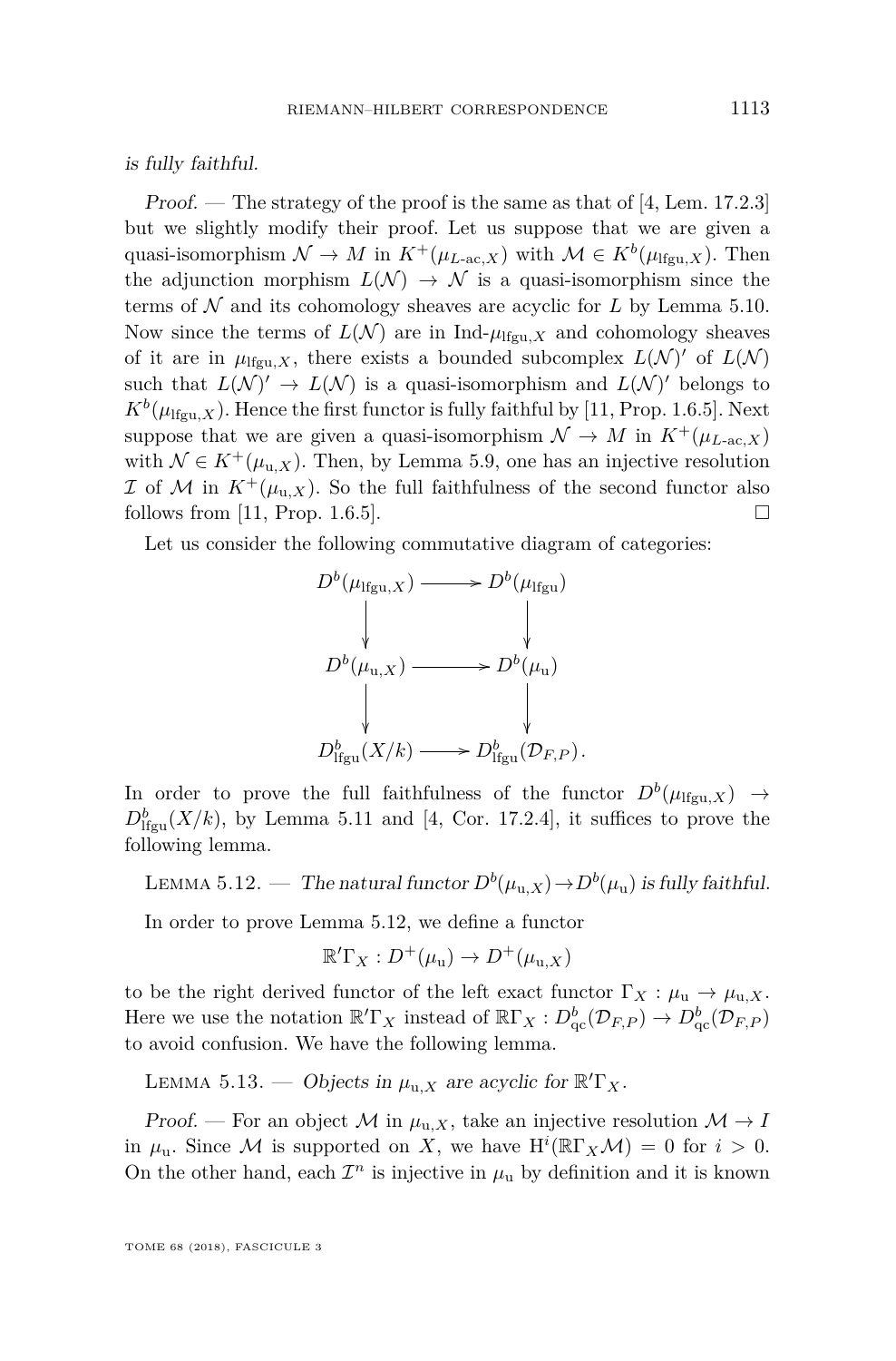by [\[4,](#page-44-2) Cor. 15.1.6] that such an object is always injective in the category of  $\mathcal{O}_P$ -quasi-coherent  $\mathcal{D}_{F,P}$ -modules. So we have  $H^i(\mathbb{R}\Gamma_X\mathcal{I}^n) = 0$  for  $i > 0$ . By considering the long exact sequence for  $\mathbb{R}\Gamma_X$ , we deduce that  $0 \to \mathcal{M} =$  $\Gamma_X \mathcal{M} \to \Gamma_X \mathcal{I}$  is exact. Hence  $\mathcal M$  is acyclic for  $\mathbb{R}' \Gamma_X$ .

Let us prove Lemma [5.12.](#page-37-0)

Proof. — Let us denote by  $\mu_{\Gamma_X \text{-ac}}$  the full subcategory of  $\mu_{u,X}$  consisting of  $\mathbb{R}^{T}$ <sub>X</sub>-acyclic objects. It is enough to prove that the natural functors  $D^b(\mu_{u,X}) \to D^+(\mu_{\Gamma_X \text{-ac}})$  and  $D^+(\mu_{\Gamma_X \text{-ac}}) \to D^+(\mu_u)$  are fully faithful. Let us suppose that we are given a quasi-isomorphism  $\mathcal{N} \to M$  in  $K^+(\mu_{\Gamma_X\text{-ac}})$ with  $\mathcal{M} \in K^b(\mu_{u,X})$ . Then the natural morphism  $\Gamma_X \mathcal{N} \to \mathcal{N}$  is a quasiisomorphism since the terms of  $N$  and its cohomology sheaves are acyclic for  $\mathbb{R}^T K$  by Lemma [5.13.](#page-37-1) Moreover, since  $\Gamma_X \mathcal{N}$  is cohomologically bounded, there exists a bounded subcomplex  $\Gamma_X \mathcal{N}'$  of  $\Gamma_X \mathcal{N}$  such that  $\Gamma_X \mathcal{N}' \to \Gamma_X \mathcal{N}$ is a quasi-isomorphism and  $\Gamma_X \mathcal{N}'$  belongs to  $K^b(\mu_{u,X})$ . Hence, by [\[11,](#page-44-12) Prop. 1.6.5], we know that the first functor is fully faithful. For the second assertion, let us take a quasi-isomorphism  $\mathcal{N} \to M$  in  $K^+(\mu_{\Gamma_X \text{-ac}})$  with  $\mathcal{N} \in K^+(\mu_\mathrm{u})$ . Then M is quasi-isomorphic to its injective resolution  $\mathcal I$  in  $K^+(\mu_{\rm u})$ . Hence the second functor is fully faithful by [\[11,](#page-44-12) Prop. 1.6.5].  $\Box$ 

By Theorem [5.7](#page-33-1) and Lemma [5.12,](#page-37-0) we finish the proof of Theorem [5.6.](#page-33-0)

## **5.3.** The constructible *t*-structure on  $D^b_{\text{lfgu}}(X/k)$

<span id="page-38-0"></span>Let *P* be a smooth *k*-scheme. Let *A* be a sheaf of  $\mathcal{O}_P$ -algebra which is quasi-coherent as a left  $\mathcal{O}_P$ -module and left noetherian. Let us first recall a *t*-structure on  $D^b_{\text{qc}}(\mathcal{A})$  introduced by Kashiwara in [\[10\]](#page-44-4). For more detail, we refer the reader to [\[10,](#page-44-4) §3]. We define a support datum  $\mathfrak{S} = {\mathfrak{S}^n}$  by

 $\mathfrak{S}^n := \{ Z \mid Z \text{ is a closed subset of } P \text{ of codimension } \geq n \}.$ 

Then  $\mathfrak{S}^n$  has the structure of an ordered set by the natural inclusion. For a sheaf F of A-modules, we define  $\Gamma_{\mathfrak{S}^n}(\mathcal{F}) := \lim_{\mathcal{I} \to \mathcal{I} \in \mathfrak{S}^n} \Gamma_Z(\mathcal{F})$ . Then  $\Gamma_{\mathfrak{S}^n}$ defines a left exact functor from the category of A-modules to itself and we obtain the right derived functor  $\mathbb{R}\Gamma_{\mathfrak{S}^n}: D^b_{\mathrm{qc}}(\mathcal{A}) \to D^b_{\mathrm{qc}}(\mathcal{A}).$ 

We define a full subcategory  ${}^{\mathfrak{S}}D_{\mathrm{qc}}^{\leq k}(\mathcal{A})$  (resp.  ${}^{\mathfrak{S}}D_{\mathrm{qc}}^{\geq k}(\mathcal{A})$ ) of  $D_{\mathrm{qc}}^b(\mathcal{A})$  by the condition: M is in  ${}^{\mathfrak{S}}D_{\mathbf{qc}}^{\leq k}(\mathcal{A})$  if and only if  $\mathbb{R}\Gamma_{\mathfrak{S}^{n-k}}H^n(\mathcal{M}) \stackrel{\cong}{\to} \mathbf{H}^n(\mathcal{M})$ for any *n* (resp. M is in  ${}^{\mathfrak{S}}D_{\mathfrak{q}c}^{\geq k}(\mathcal{A})$  if and only if  $\mathbb{R}\Gamma_Z\mathcal{M}\in D_{\mathfrak{q}c}^{\geq n+k}(\mathcal{A})$  for any *n* and  $Z \in \mathfrak{S}^n$ ).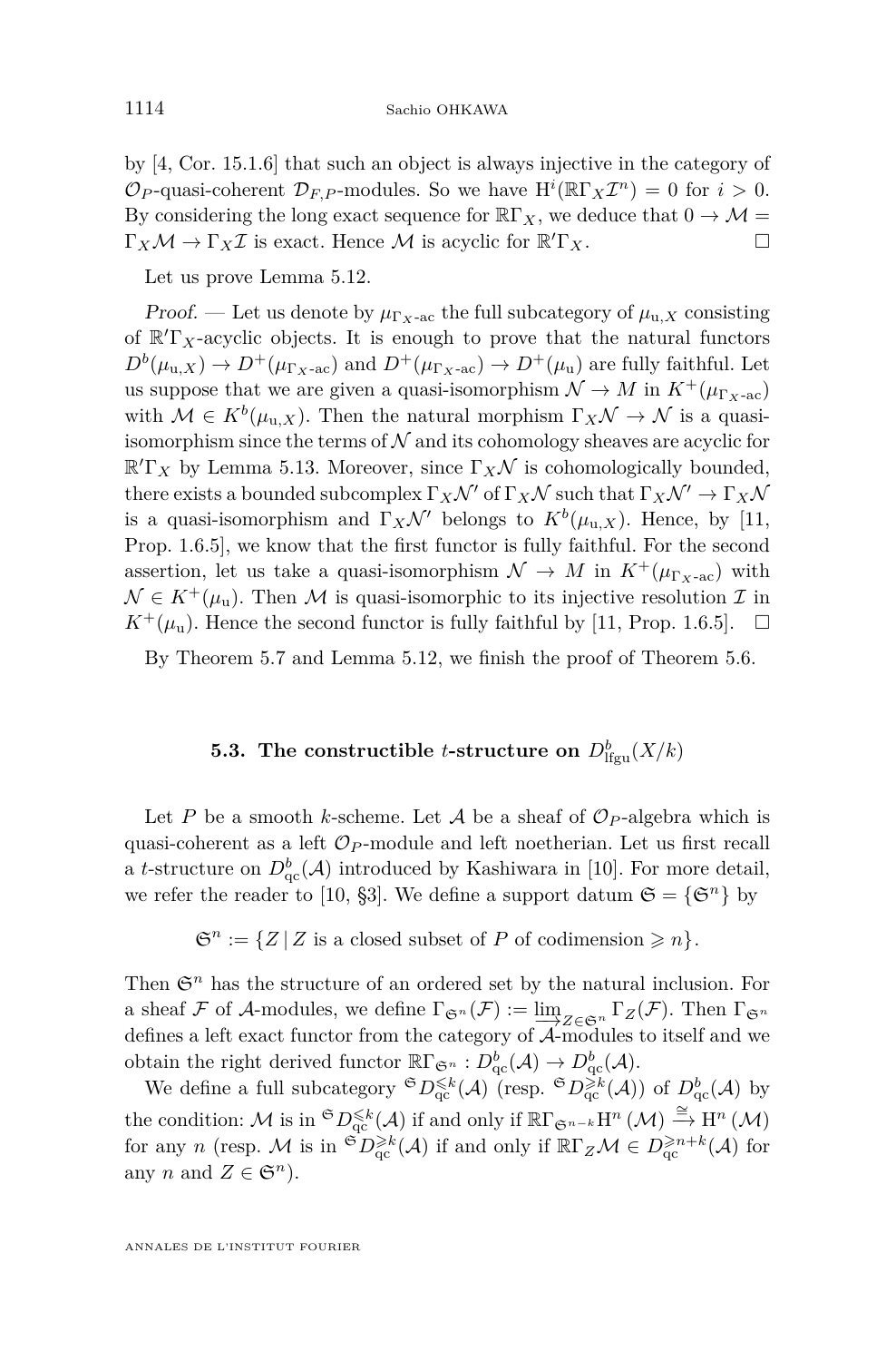Kashiwara proved that  $({}^{\mathfrak{S}}D^{\leq 0}_{\rm qc}(\mathcal{A}), {}^{\mathfrak{S}}D^{\geq 0}_{\rm qc}(\mathcal{A}))$  forms a *t*-structure on  $D_{\text{qc}}^b(\mathcal{A})$ . We call this *t*-structure the constructible *t*-structure. In particular, we have a *t*-structure  $({}^{\mathfrak{S}}D_{\mathrm{qc}}^{\leqslant0}(\mathcal{O}_{F,P}),{}^{\mathfrak{S}}D_{\mathrm{qc}}^{\geqslant0}(\mathcal{O}_{F,P})$  on  $D_{\mathrm{qc}}^b(\mathcal{O}_{F,P}).$ Moreover, we have the following theorem.

<span id="page-39-1"></span>THEOREM  $5.14.$  — Let P be a smooth separated *k*-scheme. We set

$$
\begin{aligned}\n\mathfrak{S}_{D_{\mathrm{lfgu}}^{S(0)}}(\mathcal{O}_{F,P}) &:= \mathfrak{S}_{D_{\mathrm{qc}}^{S(0)}}(\mathcal{O}_{F,P}) \cap D_{\mathrm{lfgu}}^b(\mathcal{O}_{F,P}) \quad \text{and} \\
\mathfrak{S}_{D_{\mathrm{lfgu}}^{S(0)}}(\mathcal{O}_{F,P}) &:= \mathfrak{S}_{D_{\mathrm{qc}}^{S(0)}}(\mathcal{O}_{F,P}) \cap D_{\mathrm{lfgu}}^b(\mathcal{O}_{F,P}).\n\end{aligned}
$$

Then  $({}^{\mathfrak{S}}D^{\leq 0}_{\text{lfgu}}(\mathcal{O}_{F,P}),{}^{\mathfrak{S}}D^{\geq 0}_{\text{lfgu}}(\mathcal{O}_{F,P}))$  defines a *t*-structure on  $D^b_{\text{lfgu}}(\mathcal{O}_{F,P}).$ 

Proof. — It suffices to show that for any  $\mathcal{M} \in D^b_{\text{Ifgu}}(\mathcal{O}_{F,P})$ , there exists a distinguished triangle

<span id="page-39-0"></span>
$$
\mathcal{M}' \to M \to M'' \xrightarrow{+}
$$

such that  $\mathcal{M}' \in {}^{\mathfrak{S}}D_{\text{lfgu}}^{<0}(\mathcal{O}_{F,P})$  and  $\mathcal{M}'' \in {}^{\mathfrak{S}}D_{\text{lfgu}}^{>0}(\mathcal{O}_{F,P})$ . We show it by induction on the codimension *d* of  $S := \text{Supp}(\mathcal{M})$ . Let us consider a distinguish triangle

(5.2) 
$$
\tau^{\leq d} \mathcal{M} \to \mathcal{M} \to \tau^{\geq d} \mathcal{M} \xrightarrow{+},
$$

where *τ* denotes the truncation functor with respect to the standard *t*structure. Evidently, one has  $\mathbb{R}\Gamma_{\mathfrak{S}^{k+1}}\left(\mathrm{H}^{k}\left(\tau^{\leq d}\mathcal{M}\right)\right) \stackrel{\cong}{\to} \mathrm{H}^{k}\left(\tau^{\leq d}\mathcal{M}\right)$  for any  $k \geq d$ . For any  $k < d$ , one has  $S \in \mathfrak{S}^{k+1}$  and

$$
\R\Gamma_{\mathfrak{S}^{k+1}}\left(\mathrm{H}^k\left(\tau^{
$$

Hence we have  $\tau^{. By using [\[10,](#page-44-4) Lem. 2.1] with [\(5.2\)](#page-39-0),$ we are reduced to the case where M is an object in  $D_{\text{lfgu}}^{\ge d}(\mathcal{O}_{F,P})$ . Let  $S_0$  be a *d*-codimensional smooth open subscheme of *S* such that  $H := S \setminus S_0$  is of codimension  $> d$ . We set  $U := X \setminus H$ . Then we have a closed immersion  $i: S_0 \hookrightarrow U$  and the open immersion  $j: U \hookrightarrow P$ . Since  $\mathcal{M}_{|U}$  is supported on  $S_0$ , by [\[4,](#page-44-2) Cor. 5.11.3], there exists an object  $\mathcal{N} \in D^b_{\text{lfgu}}(\mathcal{O}_{F,S_0})$  such that  $i_+ \mathcal{N} \cong \mathcal{M}_{|U}$ . Note that, by [\[4,](#page-44-2) Cor. 3.3.6],  $i_+$  is *t*-exact with respect to the standard *t*-structure. So  $\mathcal{N}$  belongs to  $D_{\text{lfgu}}^{\geq d}(\mathcal{O}_{F,S_0})$ . Applying [\[4,](#page-44-2) Prop. 6.9.6], by shrinking  $S_0$  if necessary, we may assume that all cohomology sheaves of  $\mathcal N$  are unit *F*-crystals. In particular, these are locally free of finite rank. Then we claim that  $i_+\mathcal{N}$  belongs to  $\mathfrak{S}D^{\geqslant 0}_{\text{Ifgu}}(\mathcal{O}_{F,U})$ . In order to see this claim, by the induction on the cohomological length of  $N$ , we may assume that N is a single unit F-crystal supported on degree  $\geq d$ . Then for any *n*-codimensional closed subset *Z* of *U*, we have  $\mathbb{R}\Gamma_{Z\cap S_0}(\mathcal{N}) \cong$  $\mathbb{R}\Gamma_{Z\cap S_0}(\mathcal{O}_{S_0})\otimes \mathcal{N} \in D^{\geq n}_{\text{lfgu}}(\mathcal{O}_{F,S_0})$ . Then since  $i_+$  is left *t*-exact with respect to the standard *t*-structure, we have  $\mathbb{R}\Gamma_Z(i_+\mathcal{N}) \cong i_+\mathbb{R}\Gamma_{Z\cap S_0}\mathcal{N} \in$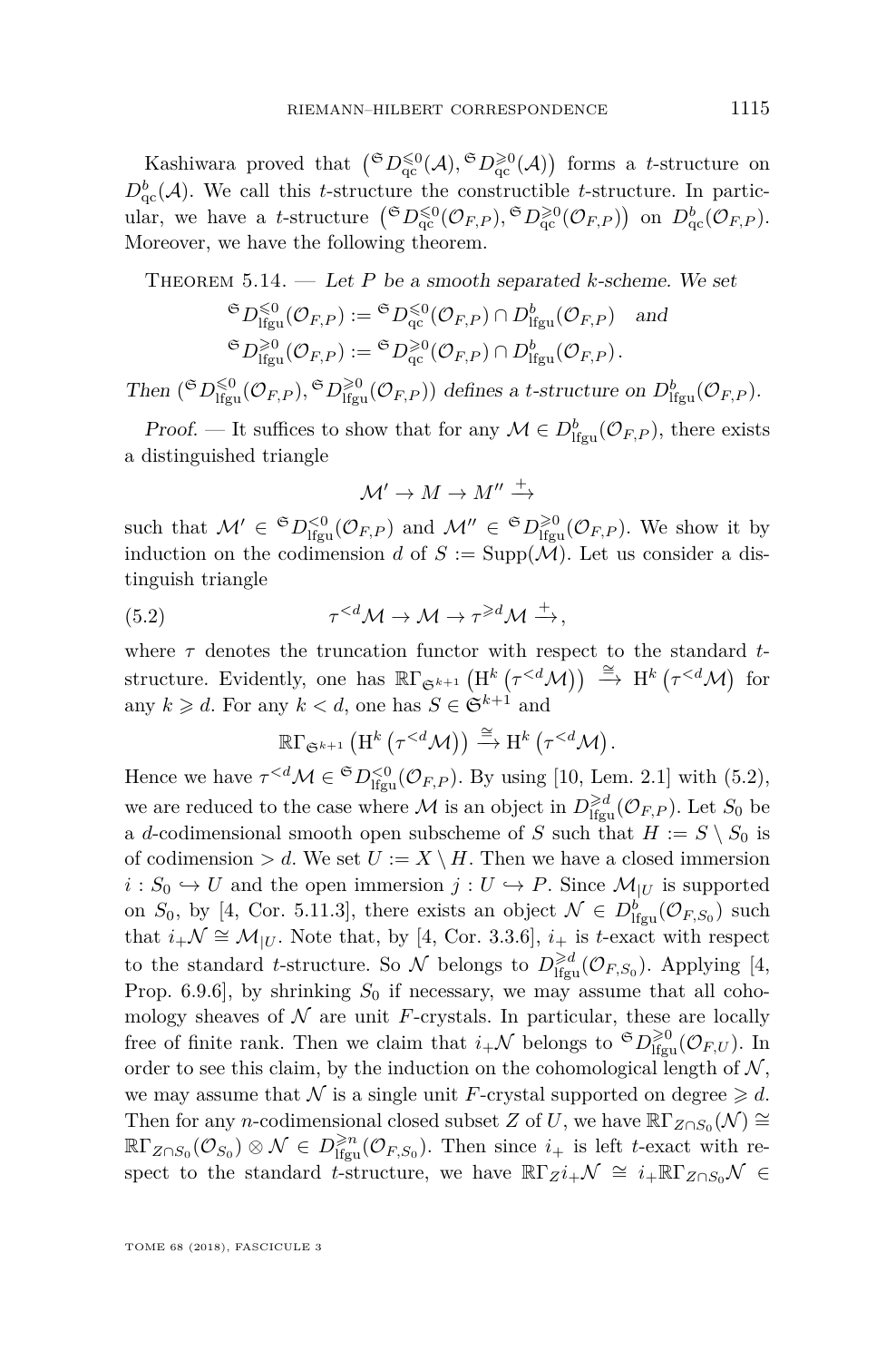$D^{\geq n}_{\text{ifgu}}(\mathcal{O}_{F,U})$  as desired. Because ℝj<sup>∗</sup> is left *t*-exact with respect to the constructible *t*-structure by [\[10,](#page-44-4) Lem. 3.7], one has  $\mathbb{R} j_* i_+\mathcal{N} \cong \mathbb{R} j_* j^{-1}\mathcal{M} \in$  ${}^{\mathfrak{S}}D_{\mathrm{lfgu}}^{\geq 0}(\mathcal{O}_{F,P})$ . Let us consider a distinguished triangle

$$
\mathbb{R}\Gamma_H\mathcal{M}\to \mathcal{M}\to \mathbb{R}j_*j^{-1}\mathcal{M}\xrightarrow{+}.
$$

Since the codimension of Supp ( $\mathbb{R}\Gamma_H\mathcal{M}$ ) is greater than *d*, then the induc-tion proceeds by [\[10,](#page-44-4) Lem. 2.1].

Corollary 5.15. — For a smooth separated *k*-scheme *P* with closed subsets *Z* and *T* of *P*, we set

$$
\mathfrak{S}_{\mathcal{C}_{P,Z,T}}^{\leq 0} := \mathfrak{S}_{D_{\mathrm{qc}}^{\leq 0}}(\mathcal{O}_{F,P}) \cap \mathcal{C}_{P,Z,T} \quad \text{and}
$$
  

$$
\mathfrak{S}_{\mathcal{C}_{P,Z,T}}^{\geq 0} := \mathfrak{S}_{D_{\mathrm{qc}}^{\geq 0}}(\mathcal{O}_{F,P}) \cap \mathcal{C}_{P,Z,T}.
$$

Then  $({}^{\mathfrak{S}}C_{P,Z,T}^{\leq0},{}^{\mathfrak{S}}C_{P,Z,T}^{\geq0})$  defines a *t*-structure on  $C_{P,Z,T}$ , which we call the constructible *t*-structure on C*P,Z,T* .

*Proof.* — Denote by *j* the open immersion  $P \setminus T \hookrightarrow P$ . For an object  $\mathcal{M} \in \mathcal{C}_{P,Z,T} \subset D^b_{\text{lfgu}}(\mathcal{O}_{F,P})$ . there exists a distinguished triangle

$$
\mathcal{M}' \to M \to M'' \xrightarrow{+}
$$

such that  $\mathcal{M}' \in {}^{\mathfrak{S}}D_{\text{lfgu}}^{<0}(\mathcal{O}_{F,P})$  and  $\mathcal{M}'' \in {}^{\mathfrak{S}}D_{\text{lfgu}}^{>0}(\mathcal{O}_{F,P})$ . Since  $\mathbb{R}\Gamma_Z$ ,  $\mathbb{R}j_*$ and  $j^{-1}$  are *t*-exact with respect to the constructible *t*-structure by [\[10,](#page-44-4) Prop. 4.1, Prop. 4.2 and Lem. 3.7] respectively, we have a desired distinguished triangle

$$
\mathbb{R}j_*j^{-1}\mathbb{R}\Gamma_Z\mathcal{M}'\to \mathcal{M}\to \mathbb{R}j_*j^{-1}\mathbb{R}\Gamma_Z\mathcal{M}''\xrightarrow{+}
$$

such that  $\mathbb{R}j_*j^{-1}\mathbb{R}\Gamma_Z\mathcal{M}' \in \mathfrak{S}C_{P,Z,T}^{<0}$  and  $\mathbb{R}j_*j^{-1}\mathbb{R}\Gamma_Z\mathcal{M}'' \in \mathfrak{S}C_{P,Z,T}^{\geq 0}$ . This finishes the proof.

For a *k*-embeddable *k*-scheme *X* with an immersion  $X \hookrightarrow P$  into a proper smooth *k*-scheme *P*, we define by

$$
{}^{\mathfrak{S}}\mathcal{C}^{\leq 0}_{P,X}:={}^{\mathfrak{S}}\mathcal{C}^{\leq 0}_{P,Z,T} \quad \text{and} \quad {}^{\mathfrak{S}}\mathcal{C}^{\geq 0}_{P,X}:={}^{\mathfrak{S}}\mathcal{C}^{\geq 0}_{P,Z,T}
$$

for some closed subsets *Z* and *T* of *P* satisfying  $X = Z \setminus T$ . Then this definition is independent of the choice of *Z* and *T* by Lemma [4.2](#page-17-1) and  $\left(\mathfrak{S}_{P,X}^{\leq 0}, \mathfrak{S}_{P,X}^{\geq 0}\right)$  defines a *t*-structure on  $\mathcal{C}_{P,X}$ , which we call the constructible *t*-structure on  $C_{P,X}$ . By [\[10,](#page-44-4) Prop. 4.2 and Lem. 3.7], one immediately obtains the following lemma.

Lemma 5.16. — Let *X* be a *k*-embeddable *k*-scheme with an immersion  $X \rightarrow P$  into a proper smooth *k*-scheme *P*. Let *U* be an open subscheme of *P*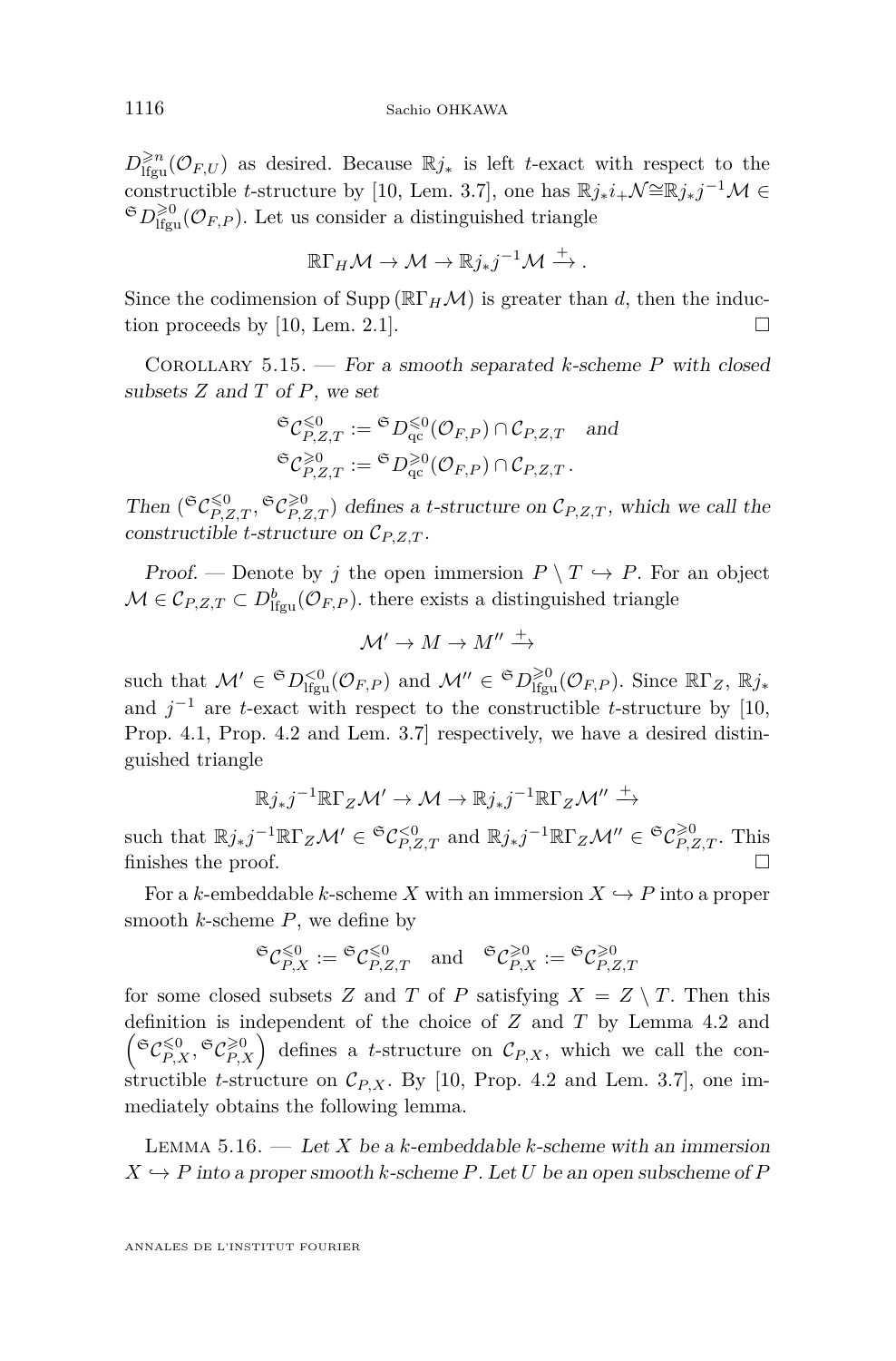such that the immersion  $X \hookrightarrow P$  factors as a closed immersion  $X \hookrightarrow U$  and the open immersion  $j: U \hookrightarrow X$ . Then the equivalence in Proposition [4.3](#page-18-1)

$$
\mathbb{R}j_*:\mathcal{C}_{U,X,\emptyset}\xrightarrow{\cong}\mathcal{C}_{P,X}
$$

is *t*-exact with respect to the constructible *t*-structure.

<span id="page-41-0"></span>Theorem 5.17. — Let *X* be a *k*-embeddable *k*-scheme with a closed immersion *i* into a smooth separated *k*-scheme *P*. We set

$$
D_c^{\leq 0}(X_{\text{\'et}}) = \{ \mathcal{F} \in D_c^b(X_{\text{\'et}}, \mathbb{Z}/p\mathbb{Z}) \mid H^k(\mathcal{F}) = 0 \text{ for } k > 0 \} \text{ and}
$$
  

$$
D_c^{\geq 0}(X_{\text{\'et}}) = \{ \mathcal{F} \in D_c^b(X_{\text{\'et}}, \mathbb{Z}/p\mathbb{Z}) \mid H^k(\mathcal{F}) = 0 \text{ for } k < 0 \}.
$$

Then the equivalence of triangulated categories

$$
Sol_X = i^{-1} Sol_P : \mathcal{C}_{P,X,\emptyset} \xrightarrow{\cong} D^b_c(X_{\text{\'et}}, \mathbb{Z}/p\mathbb{Z})
$$

 $\text{sends}\left(\mathfrak{S}_{P,X,\emptyset}^{\leq -d_P}, \mathfrak{S}_{P,X,\emptyset}^{\geq -d_P}\right) \text{ to } \left(D_{\text{c}}^{\leq 0}(X_{\text{\'et}}), D_{\text{c}}^{\geq 0}(X_{\text{\'et}})\right).$ 

In order to prove Theorem [5.17](#page-41-0) we need the following lemma.

<span id="page-41-1"></span>LEMMA 5.18. — Let P be a smooth *k*-scheme of dimension  $d_P$  and M a complex in  $D^b_{\text{lfgu}}(\mathcal{O}_{F,P})$ . The following conditions are equivalent.

- (1)  $\mathcal{M} \in \mathfrak{S}D_{\text{lfgu}}^{\geq -d_P}(\mathcal{O}_{F,P}).$
- (2) M is quasi-isomorphic to a bounded complex  $N$  of flat  $\mathcal{O}_P$ -modules such that  $\mathcal{N}^n = 0$  for any  $n < -d_P$ .
- (3) H<sup>k</sup>  $(i_x^! \mathcal{M}) = 0$  for any  $k < 0$  and any closed point *x* of *P*, where  $i_x$ denotes the canonical closed immersion  $\{x\} \hookrightarrow P$ .

Proof. — The equivalence of 1 and 2 follows from [\[10,](#page-44-4) Prop. 4.6]. Let us prove that the condition 2 implies the condition 3. Suppose that  $\mathcal M$  is quasi-isomorphic to a bounded complex  $\mathcal N$  of flat  $\mathcal O_P$ -modules such that  $\mathcal{N}^n = 0$  for any  $n < -dp$ . Let us denote by  $\kappa(x)$  the residue field at *x*. Then, as a complex of  $\kappa(x)$ -modules, we can calculate as

$$
i_x^! \mathcal{M} \cong \kappa(x) \otimes_{i_x^{-1} \mathcal{O}_X}^{\mathbb{L}} i_x^{-1} \mathcal{M}[-d_P]
$$
  
=  $\kappa(x) \otimes_{i_x^{-1} \mathcal{O}_X} i_x^{-1} \mathcal{N}[-d_P].$ 

We have the condition 3 from this description. Next we show the condition 3 implies the condition 1. Suppose that  $\mathcal M$  satisfies the condition 3. We prove that M belongs to  $\mathfrak{S}D_{\text{lfgu}}^{\geq -d_P}(\mathcal{O}_{F,P})$  by the induction on the codimension *d* of  $S := \text{Supp}(\mathcal{M})$ . Let  $S_0$  be a *d*-codimensional smooth open subscheme of *S* such that  $H := S \setminus S_0$  is of codimension  $> d$ . Then we have a closed immersion  $i: S_0 \hookrightarrow U := P \setminus H$  and the open immersion  $j: U \hookrightarrow P$ . Since  $\mathcal{M}_{|U}$  is supported on *U*, by [\[4,](#page-44-2) Cor. 5.11.3], there exists  $\mathcal{N} \in D^b_{\text{lfgu}}(\mathcal{O}_{F,S_0})$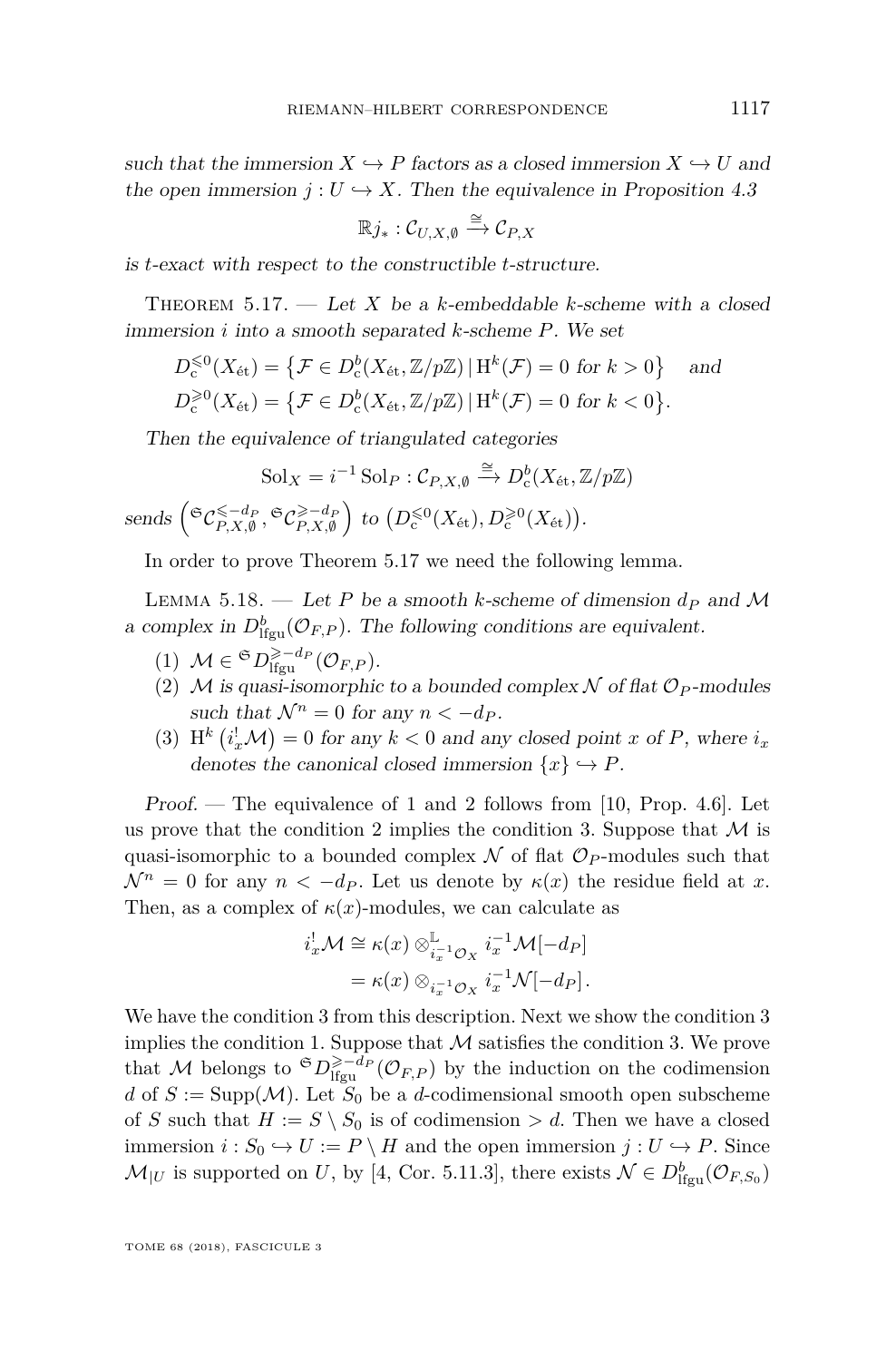such that  $i_{+}\mathcal{N} \cong \mathcal{M}_{|U}$ . By shrinking  $S_0$  if necessary, we may assume that all cohomology sheaves of  $N$  are unit *F*-crystals. We fix a closed point  $x \in S_0$  and denote by  $i_x$  (resp.  $i'_x$ ) the closed immersion  $\{x\} \hookrightarrow P$  (resp. {*x*}  $\rightarrow$  *S*<sub>0</sub>). By pulling back the isomorphism *i*<sub>+</sub> $\mathcal{N} \cong \mathcal{M}_{|U}$  to {*x*}, we have  $i_x^{\prime!}\mathcal{N} \cong i_x^{\prime}\mathcal{M}$ . Let us take a flat resolution  $\mathcal{F} \to N$  as  $\mathcal{O}_{S_0}$ -modules. One has  $\kappa(x) \otimes i_x'^{-1} \mathcal{F} \cong i_x^! \mathcal{M}[d_{S_0}]$ . By this description combined with the condition 3, we know

$$
\mathcal{N} \in D_{\text{lfgu}}^{\geqslant -d_{S_0}}(\mathcal{O}_{F,S_0}).
$$

By a similar argument in the proof of Theorem [5.14,](#page-39-1) one has  $i_{+}\mathcal{N} \in$  $\mathfrak{S}_{D} \geq -d_P(\mathcal{O}_{F,U})$ . Since  $\mathbb{R}j_*$  is left *t*-exact with respect to the constructible *t*-structure by [\[10,](#page-44-4) Lem. 3.7], we have  $\mathbb{R}j_*i_+\mathcal{N} \in \mathfrak{S}D_{\text{lfgu}}^{\geq -d_P}(\mathcal{O}_{F,P})$ . Let us consider a distinguished triangle

$$
i_x^!\mathbb{R}\Gamma_H\mathcal{M}\to i_x^!\mathcal{M}\to i_x^!j_+j^{-1}\mathcal{M}\xrightarrow{+}
$$
.

By taking the long exact sequence, we see  $H^k(i_x^!\mathbb{R}\Gamma_H\mathcal{M}) = 0$  for any  $k < 0$ . Hence the induction hypothesis implies  $\mathbb{R}\Gamma_H\mathcal{M} \in \mathfrak{S}D^{> -d_P}_{\text{lfgu}}(\mathcal{O}_{F,P})$  and we obtain  $M \in \mathfrak{S}D_{\text{lfgu}}^{\geq -d_P}(\mathcal{O}_{F,P}).$ 

Now we may start to prove Theorem [5.17.](#page-41-0)

Proof. — First of all, we shall prove that the equivalence

$$
Sol_P: D^b_{\mathrm{lfgu}}(\mathcal{O}_{F,P}) \xrightarrow{\cong} D^b_c(P_{\mathrm{\acute{e}t}}, \mathbb{Z}/p\mathbb{Z})
$$

sends  $({}^{\mathfrak{S}}D_{\text{lfgu}}^{\leq -d_P}(\mathcal{O}_{F,P}),{}^{\mathfrak{S}}D_{\text{lfgu}}^{\geq -d_P}(\mathcal{O}_{F,P}))$  to  $(D_{c}^{\leq 0}(P_{\text{\'et}}), D_{c}^{\geq 0}(P_{\text{\'et}})).$  Since  $Sol<sub>P</sub>$  is an equivalence of triangulated categories, it suffices to show that  $\mathfrak{S}D_{\text{Ifgu}}^{\geq -d_P}(\mathcal{O}_{F,P})$  corresponds to  $D_{\text{c}}^{\leq 0}(P_{\text{\'et}}, \mathbb{Z}/p\mathbb{Z})$  via Sol<sub>*P*</sub> (cf. [\[11,](#page-44-12) Cor. 10.1.18]). Let us first suppose that M is an object in  ${}^{\mathfrak{S}}D_{\text{lfgu}}^{\geq -d_P}(\mathcal{O}_{F,P})$ . Let *x* be a point in *P*. Denote by  $\overline{\{x\}}$  the closure of  $\{x\}$  in *P*. For an open subset *U* of  $\{x\}$ , we denote by  $i_U$  the canonical immersion  $U \hookrightarrow P$ . By Lemma [5.18,](#page-41-1) there exists an  $\mathcal{O}_P$ -flat resolution N of M such that  $\mathcal{N}^n = 0$ for any  $n < -d_P$ . We then calculate

$$
i_U^! \mathcal{M} \cong \mathcal{O}_U \otimes_{i_U^{-1} \mathcal{O}_P}^{\mathbb{L}} i_U^{-1} \mathcal{M}[d_{U/P}]
$$
  
=  $\mathcal{O}_U \otimes_{i_U^{-1} \mathcal{O}_P} i_U^{-1} \mathcal{N}[d_{U/P}].$ 

By this description, we have  $H^k(i_U^!\mathcal{M}) = 0$  for any  $k < -d_U$ . By shrinking *U* if necessary, we may assume that all cohomology sheaves of  $i_U^! \mathcal{M}$  are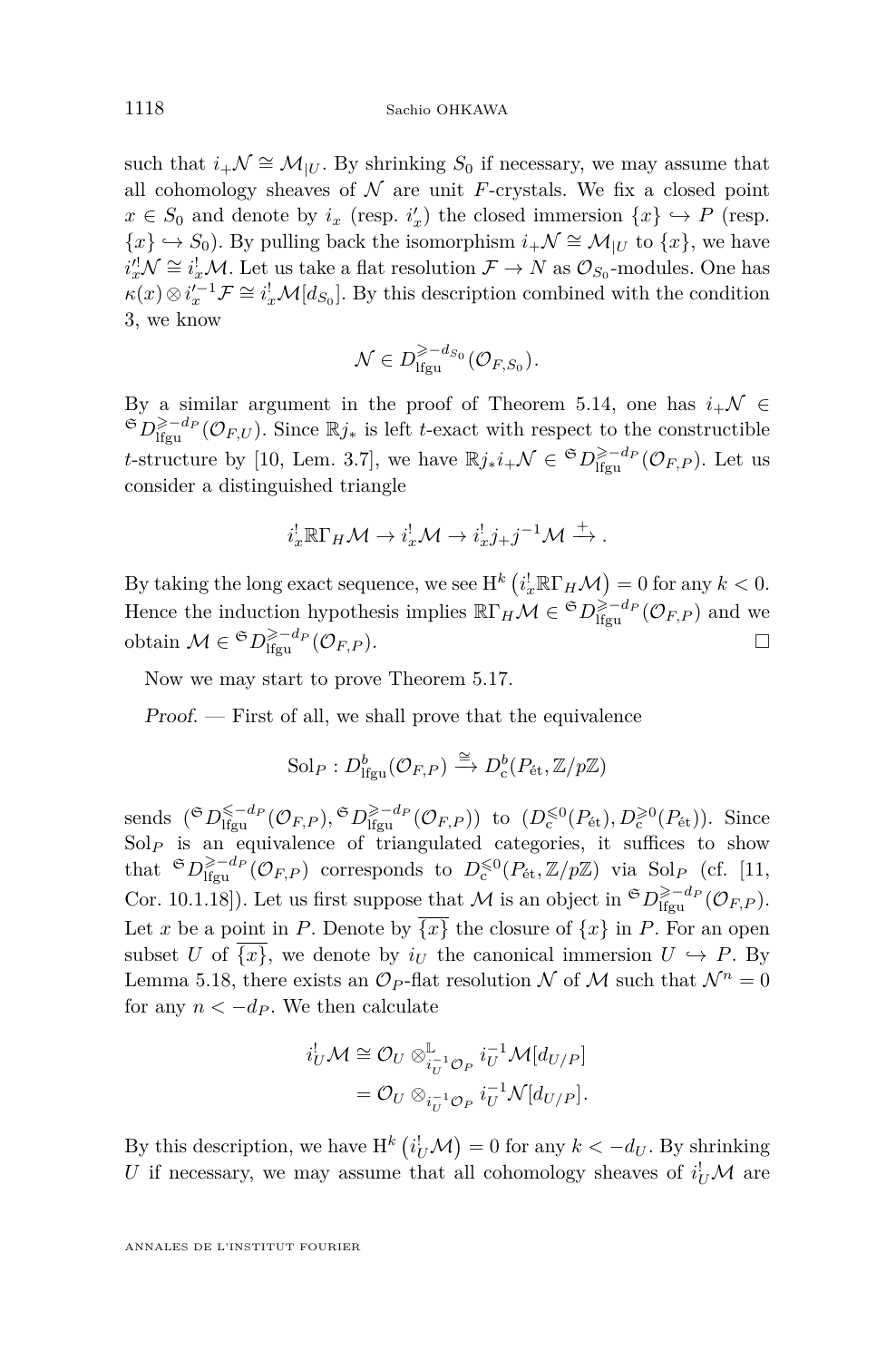unit *F*-crystals. Then, by [\[4,](#page-44-2) Prop. 9.3.2],  $i_U^! \mathcal{M}$  is  $\underline{\text{Hom}}_{\mathcal{O}_{F,U_{\text{\'et}}}}(\pi_U^*(-), \mathcal{O}_{U_{\text{\'et}}})$ acyclic. Hence we can calculate as

$$
i_U^{-1} \operatorname{Sol}_P(\mathcal{M}) \cong \operatorname{Sol}_U(i_U^! \mathcal{M})
$$
  
= 
$$
\underline{\operatorname{Hom}}_{\mathcal{O}_{F,U_{\text{\'et}}}}(\pi_U^*(i_U^! \mathcal{M}), \mathcal{O}_{U_{\text{\'et}}})[d_U].
$$

By this description, for any  $n > 0$  the equality  $H^n\left(i_U^{-1}\text{Sol}_P(\mathcal{M})\right) = 0$ holds. So we have  $\text{Sol}_P(\mathcal{M}) \in D_{\text{c}}^{\leq 0}(P_{\text{\'et}}, \mathbb{Z}/p\mathbb{Z})$ . Conversely, suppose that we are given an object  $\mathcal F$  in  $D_c^{\leq 0}(P_{\text{\'et}}, \mathbb Z/p\mathbb Z)$ . By [\[3,](#page-44-13) p. 94, Lem. 4.7], we may assume that  $\mathcal F$  is a bounded complex of constructible  $\mathbb Z/p\mathbb Z$ -modules. For any closed point *x*, we can calculate as

$$
i_x^! M_P(\mathcal{F}) \cong M_{\{x\}} (i_x^{-1} \mathcal{F})
$$
  
=  $\mathbb{R}$ Hom <sub>$\mathbb{Z}/p\mathbb{Z}} (i_x^{-1} \mathcal{F}, \kappa(x))$   
=  $\underline{\text{Hom}}_{\mathbb{Z}/p\mathbb{Z}} (i_x^{-1} \mathcal{F}, \kappa(x)).$</sub> 

By this description, we see the condition 3 in Lemma [5.18](#page-41-1) for  $M_P(\mathcal{F})$  and thus  $M_P(\mathcal{F}) \in {}^{\mathfrak{S}}D^{\geq -d_P}_{\text{lfgu}}(\mathcal{O}_{F,P}).$ 

Now let *X* be a *k*-embeddable *k*-scheme with a closed immersion *i* :  $X \hookrightarrow P$ . Let  $D^b_{c,X}(P_{\text{\'et}}, \mathbb{Z}/p\mathbb{Z})$  denote the full triangulated subcategory of  $D_c^b(P_{\text{\'et}},\mathbb{Z}/p\mathbb{Z})$  consisting of complexes supported on *X*. By Lemma [4.13,](#page-26-2)  $Sol<sub>P</sub>$  restricts to an equivalence of triangulated categories

$$
Sol_P: \mathcal{C}_{P,X,\emptyset} \xrightarrow{\cong} D^b_{c,X}(P_{\text{\'et}},\mathbb{Z}/p\mathbb{Z}).
$$

Then  ${}^{\mathfrak{S}}\mathcal{C}^{\geqslant -d_P}_{P, X, \emptyset}$  corresponds to  $D_{c, X}^{\leqslant 0}(P_{\text{\'et}}) := D_{c}^{\leqslant 0}(P_{\text{\'et}}) \cap D_{c, X}^{b}(P_{\text{\'et}}, \mathbb{Z}/p\mathbb{Z})$ via Sol*<sup>P</sup>* . Moreover, since the equivalence

$$
i^{-1}: D^b_{\text{c},X}(P_{\text{\'et}},\mathbb{Z}/p\mathbb{Z}) \xrightarrow{\cong} D^b_{\text{c}}(X_{\text{\'et}},\mathbb{Z}/p\mathbb{Z})
$$

is *t*-exact with respect to the standard *t*-structure, we see that  $D_{c,X}^{\leq 0}(P_{\text{\'et}})$ corresponds to  $D_{\rm c}^{\leq 0}(X_{\rm \acute{e}t})$  via  $i^{-1}$ . As a consequence, we know that  $\mathcal{M} \in$  ${}^{\mathfrak{S}}\mathcal{C}_{P,X,\emptyset}^{\geq -d_P}$  if and only if  $\mathrm{Sol}_X(\mathcal{M}) \in D_{\mathrm{c}}^{\leq 0}(X_{\mathrm{\acute{e}t}}).$ 

<span id="page-43-0"></span>COROLLARY 5.19. — Let *X* be a *k*-embeddable *k*-scheme with an immersion from *X* into a proper smooth *k*-scheme *P*. We set

(5.3) 
$$
{}^{\mathfrak{S}}D_{\mathrm{lfgu}}^{\leq 0}(X/k) := {}^{\mathfrak{S}}\mathcal{C}_{P,X}^{\leq -d_P} \quad \text{and} \quad {}^{\mathfrak{S}}D_{\mathrm{lfgu}}^{\geq 0}(X/k) := {}^{\mathfrak{S}}\mathcal{C}_{P,X}^{\geq -d_P}.
$$

Then the *t*-structure  $\left( {}^{\mathfrak{S}}D^{\leq 0}_{\text{lfgu}}(X/k), {}^{\mathfrak{S}}D^{\geq 0}_{\text{lfgu}}(X/k) \right)$  is independent of the choice of  $X \hookrightarrow P$ , which we call the constructible *t*-structure. Moreover, the constructible *t*-structure corresponds to the standard *t*-structure on  $D_{\rm c}^b(X_{\rm \acute{e}t}, \mathbb{Z}/p\mathbb{Z})$  via  $\rm Sol<sub>X</sub>$ .